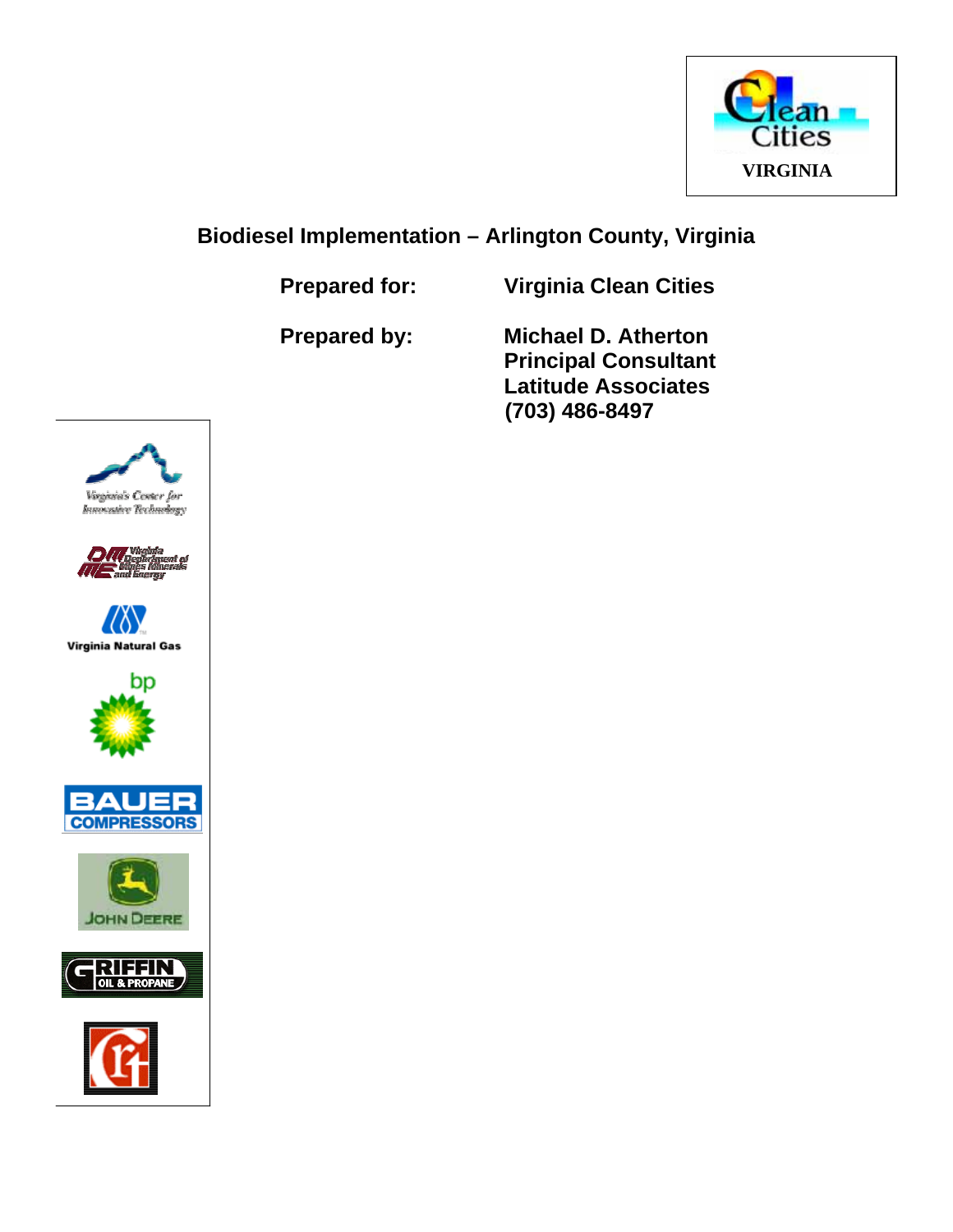## **TABLE OF CONTENTS**

| <b>ARLINGTON COUNTY'S B20 PROJECT HISTORY</b>                                                                                                      | 1                                                                                  |
|----------------------------------------------------------------------------------------------------------------------------------------------------|------------------------------------------------------------------------------------|
| <b>Fleet Profile</b><br>Vehicles Inventory<br>Engines<br><b>Engine Manufacturers</b><br>Procedures for Pre-1994 Equipment<br>Fuel for 2007 Engines | $\boldsymbol{2}$<br>$\boldsymbol{2}$<br>$\overline{3}$<br>$\overline{5}$<br>6<br>6 |
| <b>Grants and Rebates</b>                                                                                                                          | 7                                                                                  |
| <b>Biodiesel Justification</b>                                                                                                                     | 7                                                                                  |
| <b>ONSITE HANDLING</b>                                                                                                                             | $\overline{7}$                                                                     |
| <b>Procedures for Initial Reception of B20</b>                                                                                                     | 8                                                                                  |
| <b>Fuel Storage Description</b><br><b>Storage Tank Considerations</b><br>B100 Storage and On-site Blending<br>Storage Life                         | 9<br>10<br>10<br>11                                                                |
| <b>Cold Weather Considerations</b>                                                                                                                 | 11                                                                                 |
| <b>Fleet Weather Procedures</b>                                                                                                                    | 11                                                                                 |
| <b>B20 Throughput</b>                                                                                                                              | 11                                                                                 |
| <b>OPERATIONS EXPERIENCE</b>                                                                                                                       | 11                                                                                 |
| <b>Steps for Adoption</b>                                                                                                                          | 12                                                                                 |
| <b>Filter Plugging Experience</b>                                                                                                                  | 12                                                                                 |
| <b>Preventive Maintenance Routines</b>                                                                                                             | 13                                                                                 |
| <b>General Observations from Garage Staff and Drivers</b>                                                                                          | 13                                                                                 |
| <b>Equipment Repairs After B20 Adoption</b>                                                                                                        | 13                                                                                 |
| <b>Drivability Observations</b>                                                                                                                    | 13                                                                                 |
| <b>Biodiesel Fleet Fuel Economy</b>                                                                                                                | 13                                                                                 |
| <b>Environmental Benefits</b>                                                                                                                      | 14                                                                                 |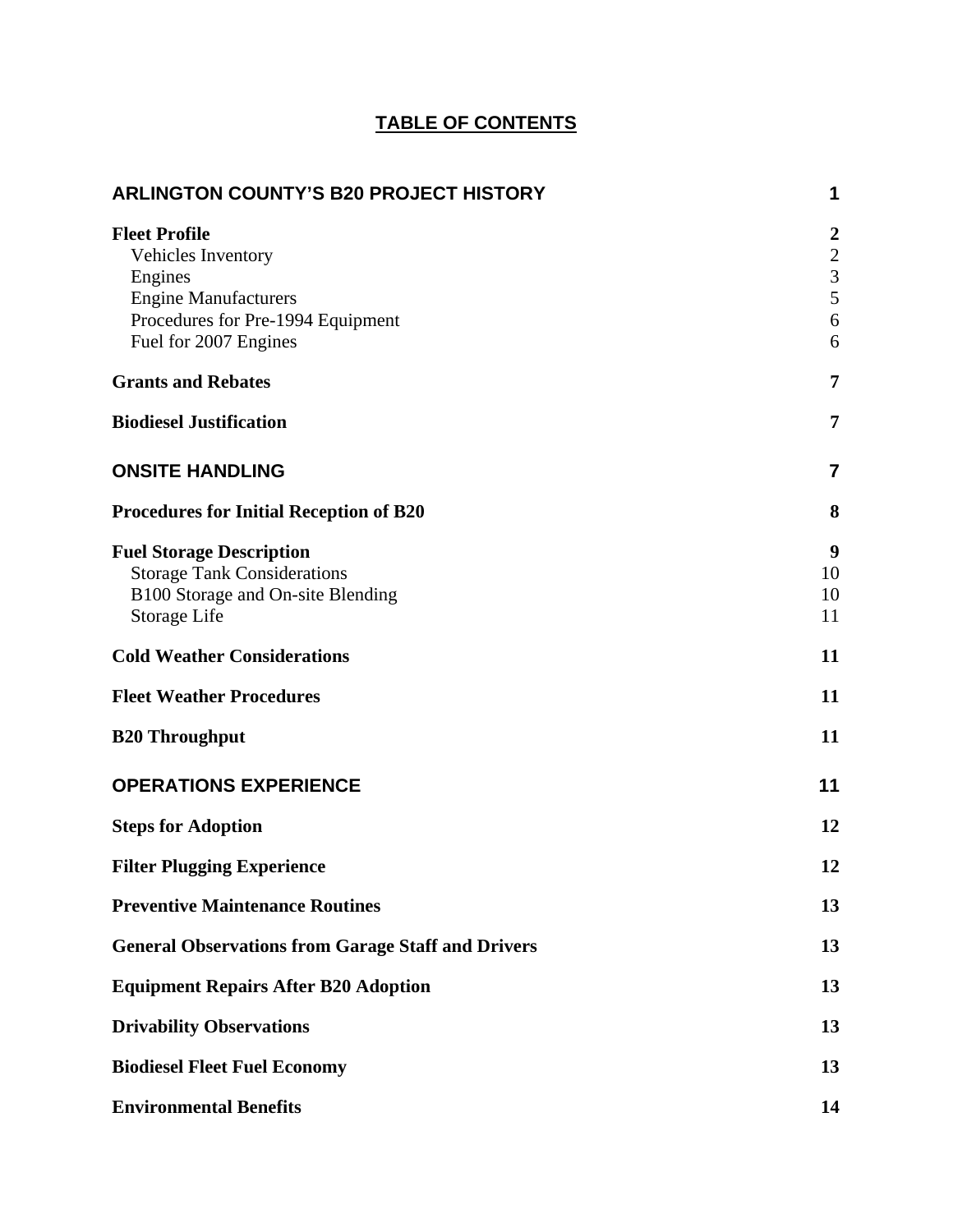| <b>Emissions Estimate</b><br><b>Hazardous Waste Testing</b>                                             | 14<br>15       |
|---------------------------------------------------------------------------------------------------------|----------------|
| <b>FUEL SUPPLIER</b>                                                                                    | 15             |
| <b>B100 Sources</b>                                                                                     | 16             |
| <b>B100 Specification</b>                                                                               | 16             |
| <b>Delivery and Handling Logistics</b>                                                                  | 17             |
| <b>Fuel Certification</b>                                                                               | 17             |
| <b>Cold Weather Handling</b>                                                                            | 17             |
| <b>B20 Certification Procedure and Documentation</b>                                                    | 18             |
| <b>Delivery Frequency and Quantity</b>                                                                  | 18             |
| <b>Fuel Pricing and Contracting</b><br>Arlington's Contract Vehicle<br>New Tax Incentives for Biodiesel | 18<br>18<br>19 |
| <b>CONCLUSION</b>                                                                                       | 20             |
| <b>APPENDIX A - ARLINGTON COUNTY BIODIESEL SCHOOL BUS FLEET</b>                                         | 21             |
| <b>APPENDIX B - ARLINGTON COUNTY BIODIESEL VEHICLE FLEET</b>                                            | 26             |
| <b>APPENDIX C - BIODIESEL SUPPLIERS</b>                                                                 | 34             |
| <b>APPENDIX D - ARLINGTON BIODIESEL COST</b>                                                            | 36             |
| <b>APPENDIX E - ARLINGTON BIODIESEL PERSONNEL</b>                                                       | 38             |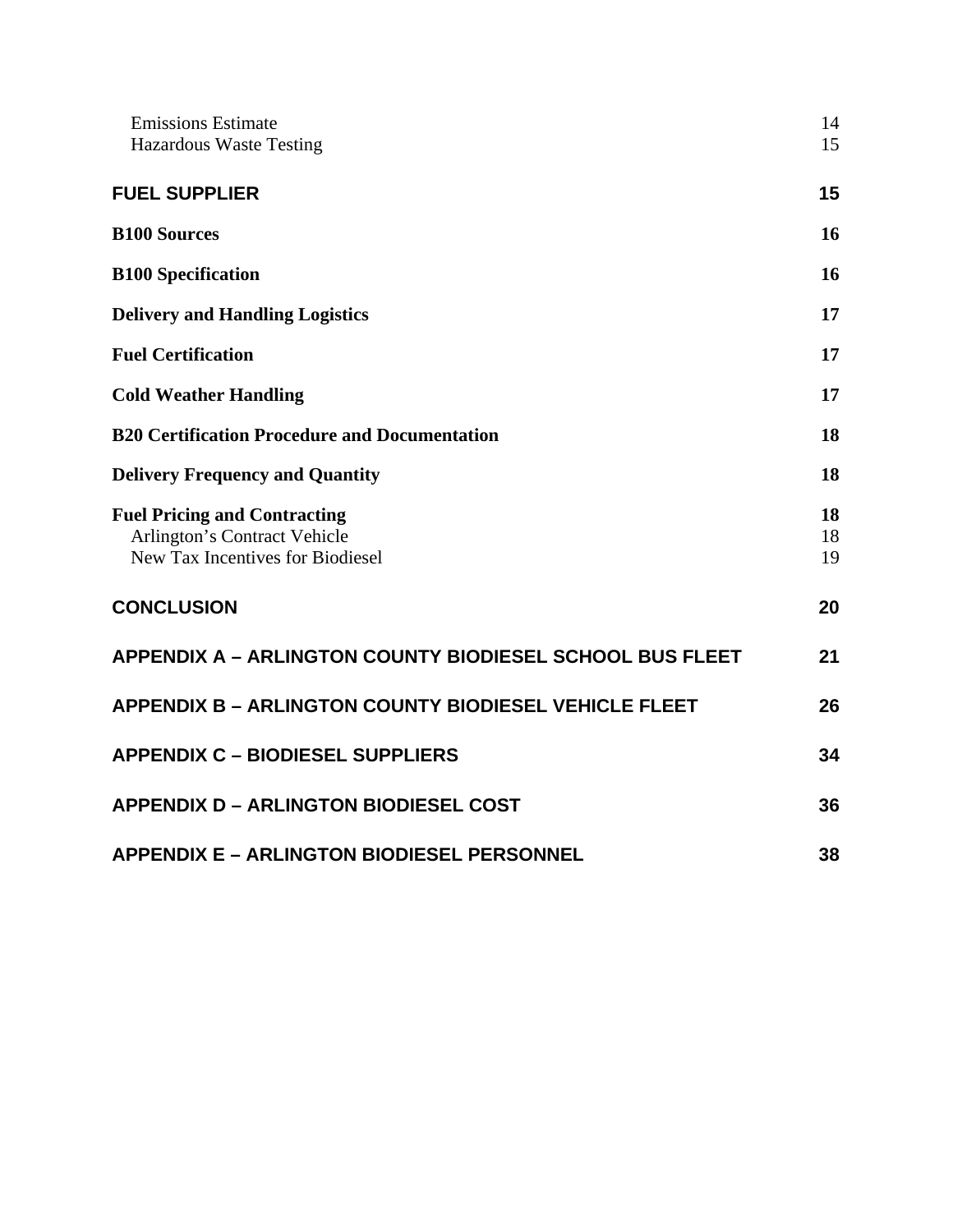## **Arlington County's B20 Project History**

It began with citizens calling members of the Arlington County Board to raise concerns over the plume of exhaust that appeared every morning at 6 AM above the County's school bus parking lot. Growth in the area had resulted in new homes and townhouses just outside the facility.

Another unrelated event also resulted in calls to the Board members. A fire engine belched forth a cloud of smoke as it rounded a corner and accelerated. The citizens standing on the corner were left with blackened faces. Again, more calls to Board members were made.

Ric Hiller, Chief in the Department of Environmental Services, was contacted by the Board and asked, "Is there something that can be done?" Ric's response was " Yes, biodiesel". With the full support of the Board, Ric and his team began the process of implementing this new and cleaner burning fuel.

Chief Hiller is quick to point out that those who implement biodiesel today will have an easier go of it. The biggest hurdle at the time was finding a relatively local source for this, at the time, rare fuel. The operational implementation was a much simpler process.

Arlington began using B20 in its fleet of diesel powered school buses and other vehicles in September of 2001. Fleet management personnel report a dramatic reduction in particulate emissions and the early morning startup plume that precipitated citizen's concerns and ultimately the adoption of B20.



**Arlington County School Bus Lot - Biodiesel makes vehicles and townhouses a better mix.**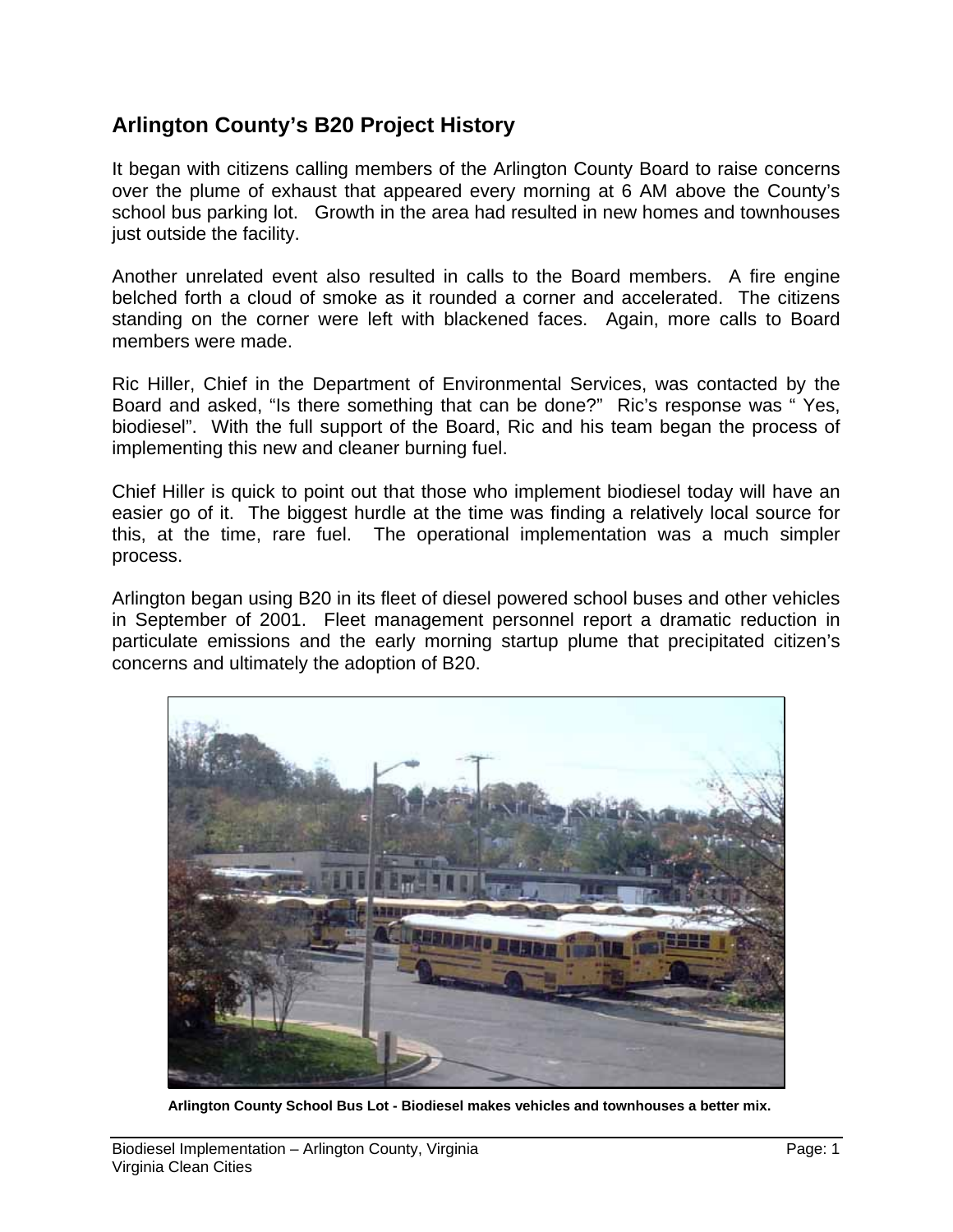## **Fleet Profile**

Arlington's school bus fleet numbers 138 vehicles, all of which are fueled with B20 (diesel fuel blended with 20% B100 (100% biodiesel). But, these are not the only County vehicles running on B20. In fact every vehicle and piece of equipment with a diesel engine is running on B20 with the exception of compressors and generators that sit idle and unused for long periods of time. These engines are fueled with conventional diesel because it is viewed as having a longer shelf life.



**Arlington County School Bus – The Arlington County Fleet is varied by make, model and year, including very recent acquisitions and buses that are ten years old. (See Appendix A for a complete list)** 

#### Vehicles Inventory

The following chart is a *sampling* of vehicles in Arlington County's fleet that run on B20. A complete list of Arlington's biodiesel powered fleet is available in Appendices A (school buses) and B (other B20 fueled vehicles).

| <b>Type</b>       | <b>Manufacturer</b> | <b>Model</b> | Year             |
|-------------------|---------------------|--------------|------------------|
| <b>School Bus</b> | <b>Navistar</b>     | Vista        | Various 90's and |
|                   |                     |              | 00 model years   |
| <b>School Bus</b> | <b>Thomas</b>       | Saf-T-Liner  | Various          |
|                   |                     | and Transit  |                  |
| <b>School Bus</b> | International       | FE SB        | and   2004       |
|                   |                     | <b>RESB</b>  |                  |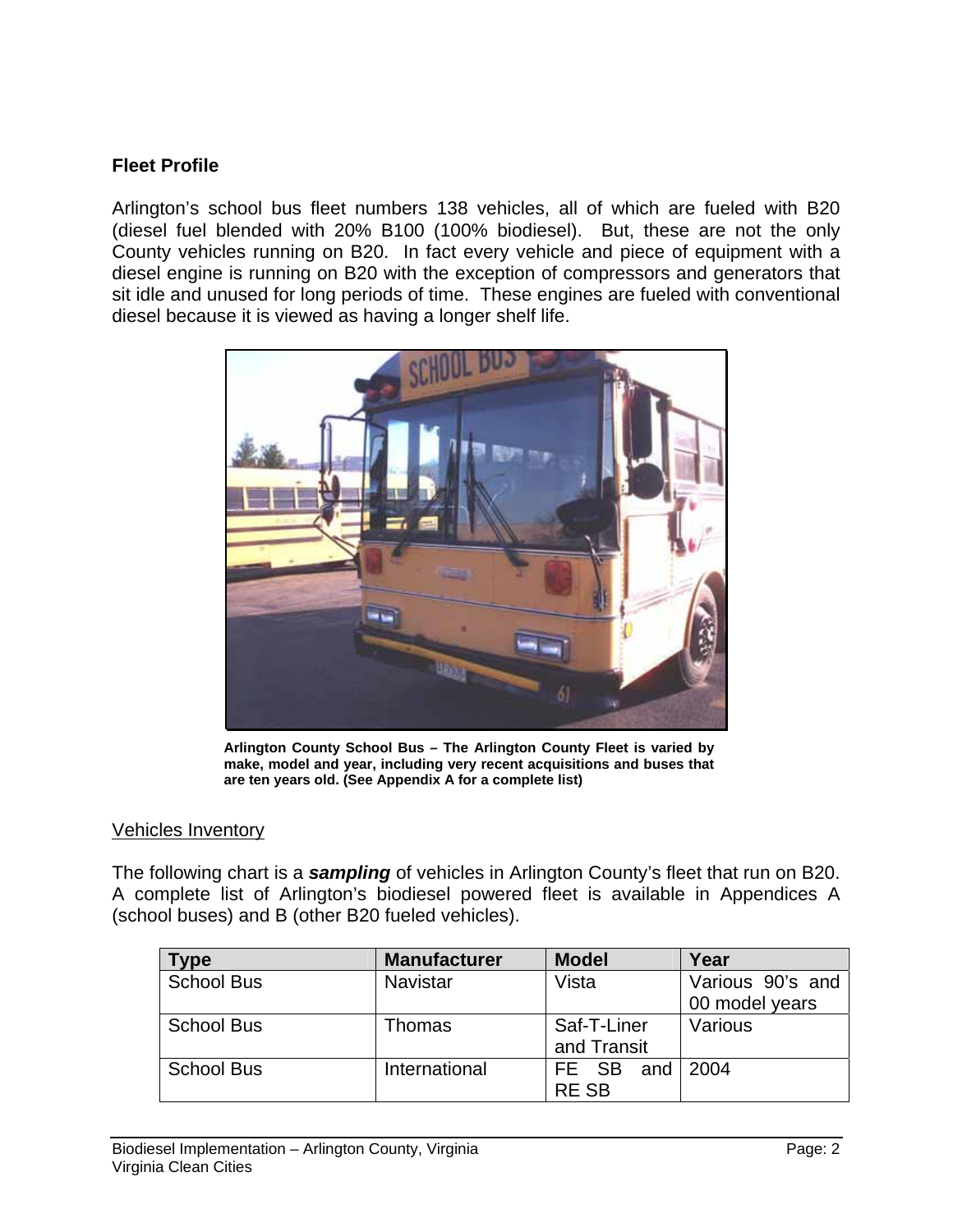| <b>Type</b>         | <b>Manufacturer</b> | <b>Model</b>   | Year       |
|---------------------|---------------------|----------------|------------|
| <b>School Bus</b>   | Ford                | F350           |            |
| Fire Truck - Pumper | E-One               | Cyclone        | 2001, 2002 |
| <b>Backhoe</b>      | Case                | 590            | 1996,1997  |
| <b>Small Bus</b>    | Ford                | E450           | 2000       |
| <b>Small Buss</b>   | Diamond Corp        | <b>Trolley</b> | 1998       |
| <b>Backhoe</b>      | John Deere          | 710D           | 2000       |
| Pickup              | Ford                | F350           | 2003       |
| Dump truck          | Volvo               | <b>WG64</b>    | 2000       |
| Leaf collector      | <b>IHC</b>          | CO-1950        | 1986       |
| Leaf collector      | Freightliner        | <b>FC80</b>    | 2003       |
| Loader              | Caterpillar         | 950G           | 2002       |

**Representative list of the broad assortment of vehicle types and manufactures that Arlington County operates on B20. Note, a complete list is provided in Appendices A and B.** 

Arlington fuels all of its diesel powered vehicles with B20 including its fleet of school buses, emergency vehicles, construction equipment, environmental vehicles, transit buses, and light trucks. Arlington's operations and maintenance personnel reported no discernible difference in vehicle performance and readiness when utilizing B20.

Also noteworthy, Arlington is replacing pickup trucks fueled with Liquid Propane Gas (LPG) with diesel powered pickups that will be fueled with B20. These vehicles are used primarily to supplement snow removal capacity. The switch was precipitated by two events in which the LPG vehicles caught fire and burned while plowing snow. The decision was made to switch to diesel based in part on the greater torque that diesel engines produce. In addition, fleet management pointed out that, in their experience, biodiesel vehicles have the following advantages over LPG vehicles:

- Fewer mechanical problems
- Less maintenance
- Better mileage

#### Engines

The previous section provided a sample of the wide variety of vehicles that Arlington fuels with B20. Fleet management personnel also provided the following list of engines with which they have B20 operational experience. This list is a representative subset and not a complete inventory of engine models.

| <b>Manufacturer</b> | <b>Engine</b>   |
|---------------------|-----------------|
| Caterpillar         | 3126            |
|                     | 3116            |
| <b>Cummins</b>      | <b>B</b> series |
|                     | C series        |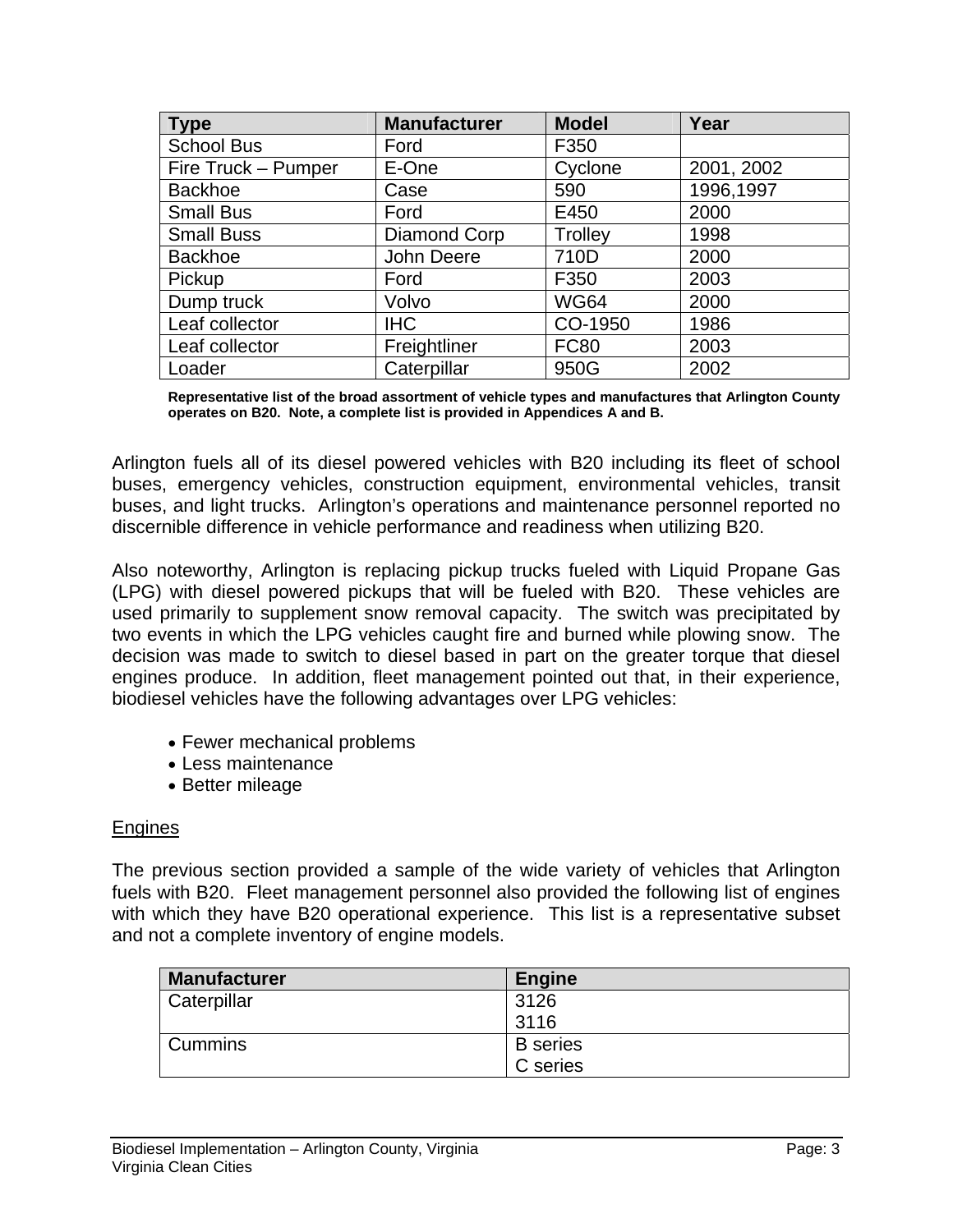| Detroit       | 8.2 Liter           |  |
|---------------|---------------------|--|
|               | Series 60           |  |
| Ford          | <b>Power Stroke</b> |  |
| International | DT 466              |  |
|               | 7.3 Liter           |  |

**This table provides a sampling of the diesel engines that Arlington County is running on B20.** 

Arlington County personnel report no maintenance, performance, or reliability problems with any of the engines they operate on B20. Indeed, mechanics reported that they were pleasantly surprised that they could discern no cause and effect relationship between any specific maintenance issues and the adoption of B20. They also expressed that they expected problems with the collection of water in the fuel systems of engines running B20, but this problem has not materialized.



**School Bus Engine – Arlington mechanics have experienced no mechanical problems that they can attribute to the adoption of B20** 

Prior to cutover to B20, Arlington County maintenance personnel reviewed fuel requirements for the engines they had in service. In some cases the operating manual, or warranty manual, either had no reference to biodiesel, or only referred to B5 (5% B100, 95% Diesel). In these situations further clarification was sought from the manufacturer. The following text is from a memo sent by Detroit Diesel to its distributors and received by Arlington County. It sheds some light on how manufacturers viewed biodiesel in January 2001:

"Biodiesel fuel is broadly defined in ASTM specification PS121, however this specification does not restrict feedstock types, nor does it include all the properties necessary to assure trouble-free operation. Detroit Diesel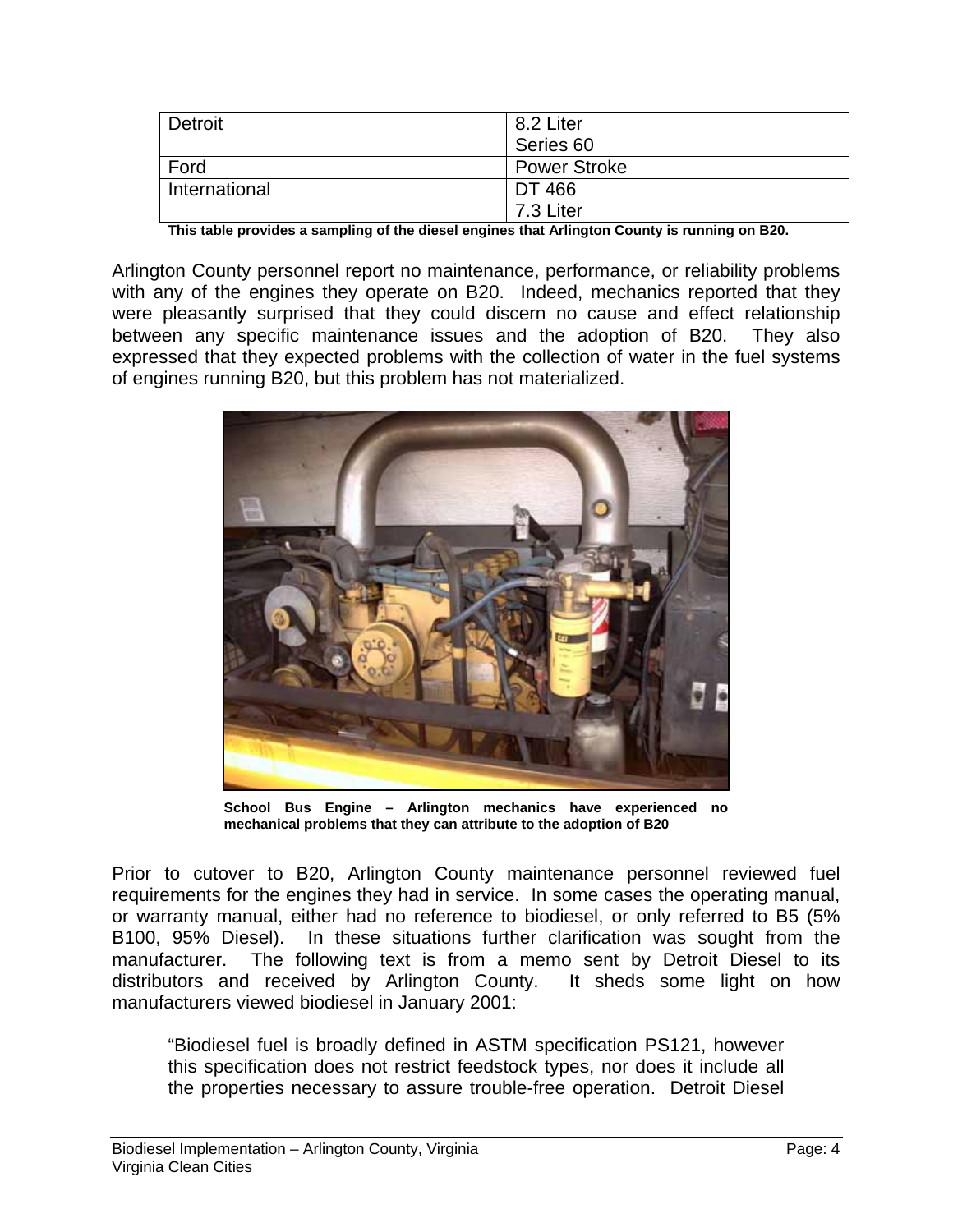permits the use of biodiesel derived from virgin soy methyl ester and rapeseed methyl ester when blended up to 20% maximum in diesel fuel. The resulting mixture must meet the fuel properties shown in Table 5 of DDC publication 7SE270.

Little long term use data exists, but concerns from combustion deposits, fuel injection system durability, and accelerated engine oil degradation warrant a cautious approach when considering the use of biodiesel. Failures attributed to the use of biodiesel fuel, or blends of biodiesel will not be cover by the Detroit Diesel product warranty."<sup>1</sup>

The good news is that since 2001, operators like Arlington County have been using B20 and report none of the potential problems that the memo mentions.

#### Engine Manufacturers

Diesel engine manufacturers have issued statements concerning the use of biodiesel in their products. The complete statements are available on the National Biodiesel Board's web site at:

http://biodiesel.org/resources/fuelfactsheets/standards\_and\_warranties.shtm

The use of biodiesel does not void any engine manufacturer's warranty. However, if a failure can be attributed to the use of biodiesel, as with any fuel, the manufacturer will not accept responsibility for the failure. The manufacturers do recommend, or note, the effects of various blends – but in each case the biodiesel component must meet the standard specifications for the comments to be valid. Since these positions were written, The American Society of Testing and Materials (ASTM) has issued and approved ASTM D6751 for neat (100%) biodiesel.

|                       | <b>Max Blend</b>      |
|-----------------------|-----------------------|
| <b>Manufacturer</b>   | <b>Recommendation</b> |
| Caterpillar           | <b>B100</b>           |
| <b>Cummins</b>        | B <sub>5</sub>        |
| <b>Detroit Diesel</b> | No Comment            |
| International         | B <sub>20</sub>       |
| John Deere            | B5                    |

Caterpillar indicates that all blends of biodiesel for all engines are acceptable, except on some older models – the 3003 through 3034, 3054, 3056 series engines. Care must be taken not to exceed five percent (B5) blends in the older engines.

Cummins notes that they do not expect any engine problems with the blends up to five percent (B5). Caution is advised for higher concentrations.

 $\overline{a}$ 

<sup>1</sup> Memo from Danny E. Larkin, Detroit Diesel Corporation, sent to all distributors worldwide, January 31, 2001.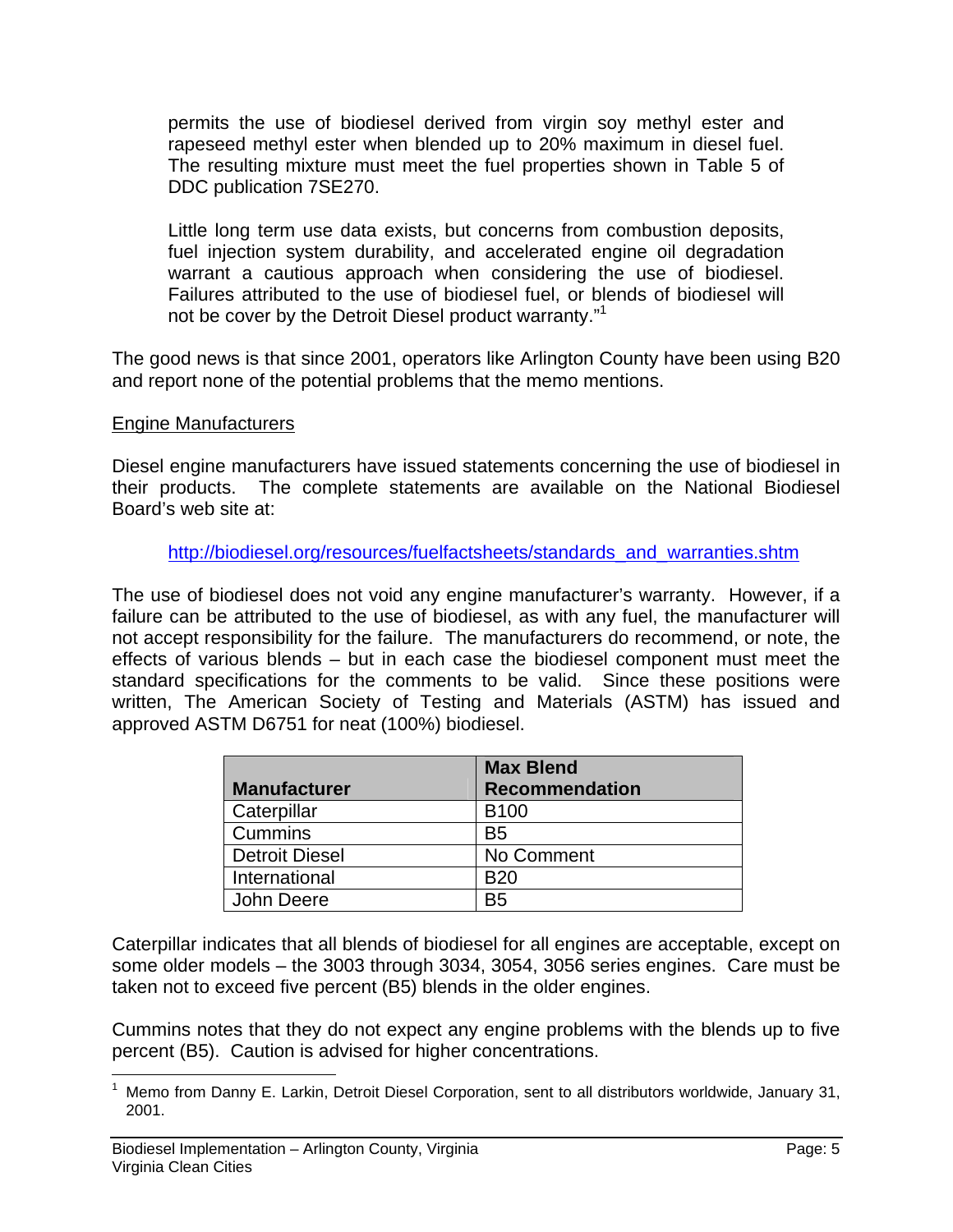Detroit Diesel cites potential problems with biodiesel use, but does not indicate a blend level with which they are comfortable.

International recommends a maximum blend of twenty percent (B20) in its suggested guidelines for biodiesel use.

John Deere approves the use of biodiesel blends with biodiesel concentration of up to five percent (B5)

Engine manufacturers are constantly evaluating fuel options and communicating their findings to their customers. The following link on the National Biodiesel Board's web site will provide updated information on the topic and links to copies of memos sent from diesel engine manufacturers to their customers:

http://biodiesel.org/resources/fuelfactsheets/standards\_and\_warranties.shtm

Emissions requirements, diesel fuel specifications, and fleet operating experience are evolving. As such it is important to remain in contact with engine manufacturers in order to stay in compliance with their operating requirements.

#### Procedures for Pre-1994 Equipment

Arlington's fleet management staff reported no requirement for deviation from standard operating and maintenance procedures for Pre-1994 equipment.

#### Fuel for 2007 Engines

The emissions requirements for diesel engines manufactured to meet 2007 standards will require devices such as EGR systems and catalytic converters. In addition, the use of Ultra Low Sulfur Diesel (ULSD) will be mandated starting in 2006. Arlington continues to examine the situation as it relates to B20. Arlington noted that there is a chance that a move to B5 may be necessitated by the changes in the 2007 compliant engines.

The technical definition for biodiesel and biodiesel blends is contained in ASTM D 6751 which summarizes it as: "a fuel comprised of mono-alkyl esters of long chain fatty acids derived from vegetable oils or animal fats, designated B100, and meeting the requirements of ASTM D 6751." To date most diesel engine manufacturers now support the use of blends up to 20% so long as the B100 is derived from virgin soybean oil. However, the 2007 requirements could change this and Arlington is monitoring the situation carefully.

Arlington fleet management suggested that they expect that the combination of ULSD and biodiesel will provide "the best of both worlds." Both fuels on their own provide environmental benefits with biodiesel providing improved lubricity and detergent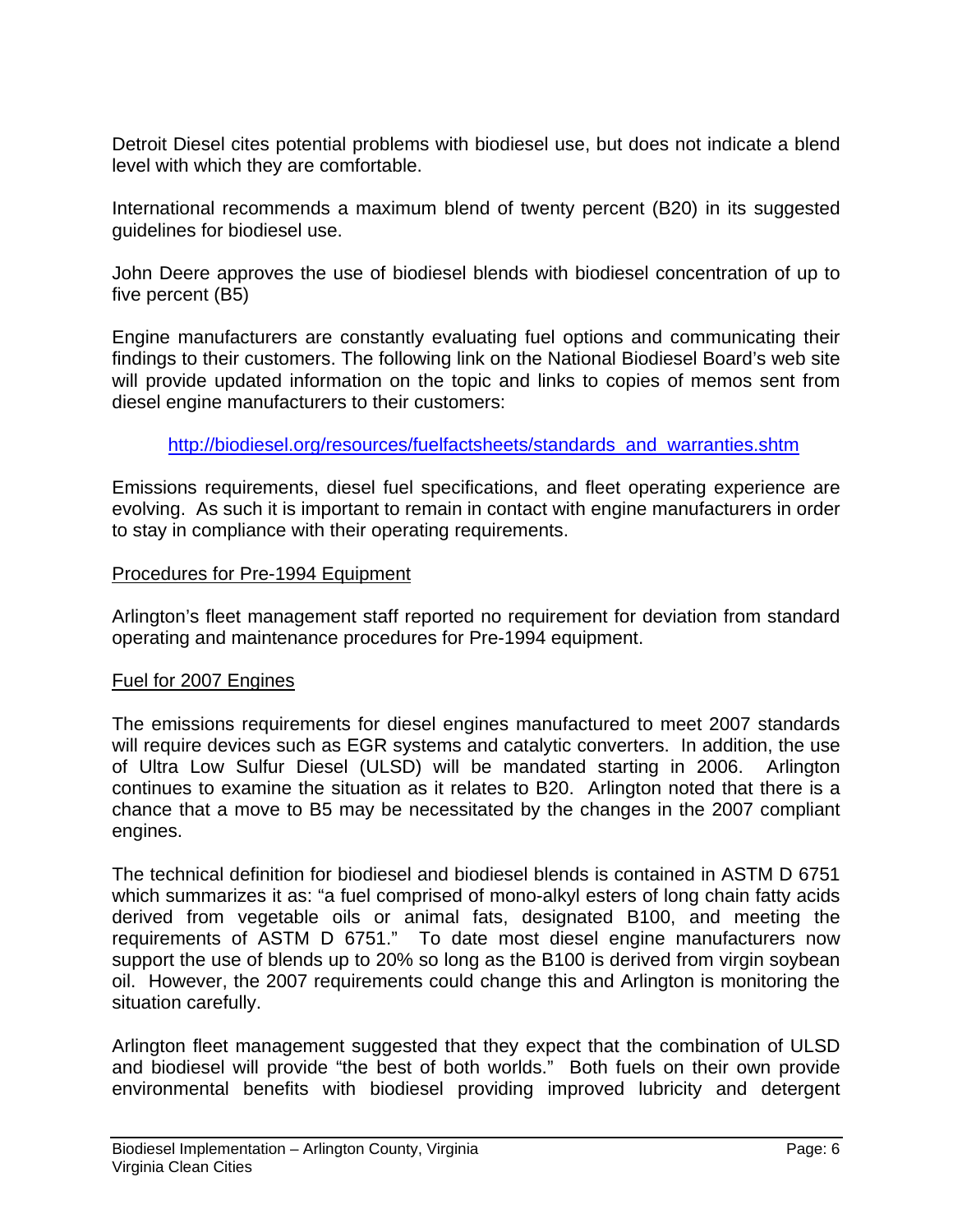characteristics along with the fact that it is a renewable fuel. Arlington is still looking for definitive information on the impact of burning B20 in 2007 compliant engines.

## **Grants and Rebates**

Arlington submitted for and received a \$500 rebate from the Virginia Soybean Association in 2002. This rebate is offered to anyone who purchases B2 biodiesel and above. The maximum value for the rebate is \$500 and funding is limited. In 2004 the funds had been exhausted but the Association suggested contacting them in their Williamsburg Virginia offices at (757) 564-0153 to get information on the current status of the rebate.

## **Biodiesel Justification**

Arlington implemented biodiesel without significant outside funding support or technical assistance. The County determined that community support for the environmental benefits of biodiesel outweighed the additional fuel costs and provided the needed justification. Furthermore, the switch to biodiesel was viewed favorably because:

- Adoption of biodiesel could be implemented quickly
- Implementation of biodiesel required no infrastructure changes or enhancements
- Implementation of biodiesel did not require special vehicles or vehicle modifications
- Biodiesel enabled the county to easily achieve its objective of utilizing more renewable fuels

It is noteworthy, given Arlington's experience with alternative fuels, that fleet management considers biodiesel the easiest renewable fuel to implement.

Arlington personnel acknowledged that with biodiesel, NOx emissions actually increase slightly – an important consideration for operators like Arlington that are located in nonattainment areas. However, management was quick to express its belief that biodiesel's significant reduction in the emission of particulates, hydrocarbons, carbon monoxide, and carbon dioxide were a more than an acceptable trade-off.

## **Onsite Handling**

Arlington fleet management reported that nothing changed with regard to onsite fuel handling after the adoption of B20. They are quick to point out that one of the benefits of B20 is the simplicity with which it is stored and dispensed. It is important to note that the Arlington County fleet also includes CNG, E85, and LPG vehicles and the county maintains its own storage and fueling infrastructure for each of these. As such, their comments are made against the backdrop of significant experience with other alternative fuels.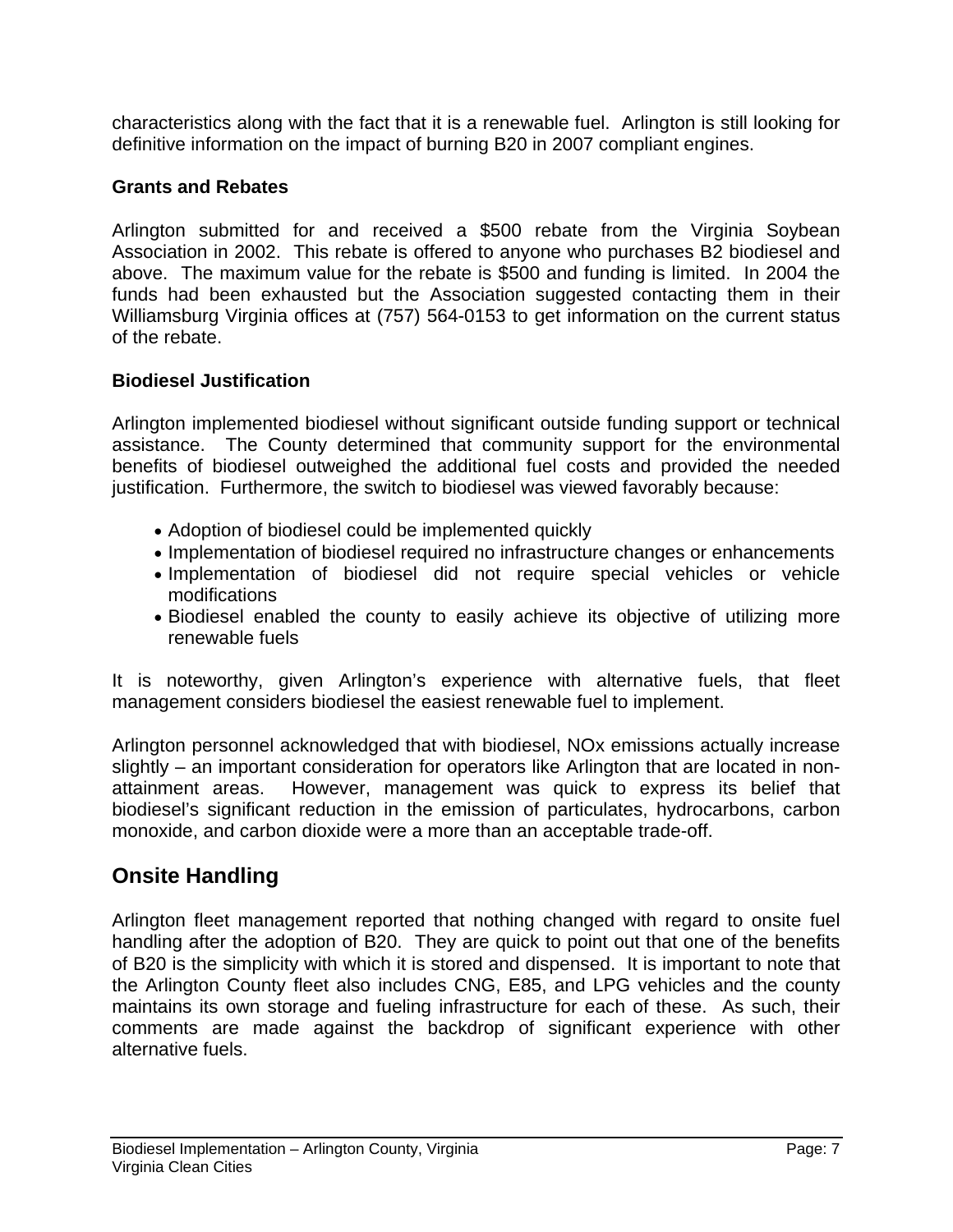

**B20 Dispenser – Arlington pumps B20 and E85 from this dispenser at its Shirlington facility.** 

## **Procedures for Initial Reception of B20**

While storing and dispensing B20 required no operational changes, management did stress the following three steps that should be undertaken prior to the cutover to biodiesel:

Prior to receiving the *first* shipment of any type of biodiesel:

- 1. Thoroughly clean diesel storage tanks
- 2. Add fuel filters at dispensers, or, if dispensers have fuel filters, switch to < 10 micron filters
- 3. Inventory additional vehicle and dispenser fuel filters

Biodiesel is a detergent. As such, it cleans every aspect of the fuel infrastructure, from trucks, to pipes, to tanks, to vehicle fuel systems. Cleaning storage tanks before adoption will reduce the initial incidences of clogged fuel filters.

Arlington indicated that the following service provider has experience cleaning fuel storage tanks:

**Paul Cunningham**  Tanks Direct Beltsville, Maryland (301) 595-2000 extension 13

Mr. Cunningham was contacted and expressed the following considerations for tank cleaning:

Tank Accessibility tanks with manhole covers offer easier accessibility and therefore cost less to clean.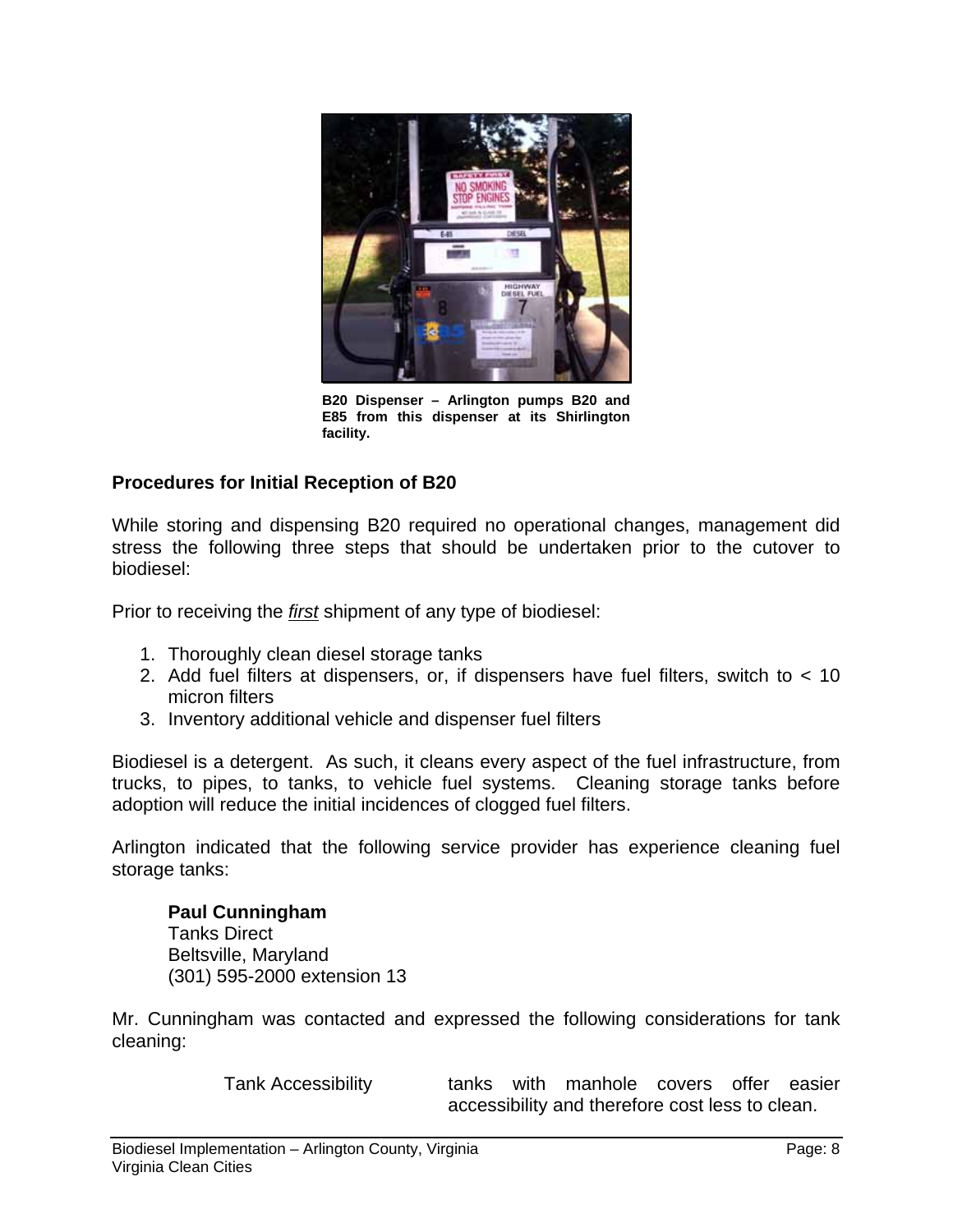| Storage and Disposal    | timing a tank cleaning to coincide with the<br>lowest possible tank level will reduce or<br>eliminate the need to pump a tank empty and<br>store its contents prior to cleaning. This<br>reduces time and cost. |
|-------------------------|-----------------------------------------------------------------------------------------------------------------------------------------------------------------------------------------------------------------|
| <b>Cleaning Service</b> | tanks may be squeegeed or thoroughly<br>washed and dried. For biodiesel adoption, Mr.<br>Cunningham suggests cleaning and drying<br>before a tank is returned to service.                                       |

The cost for a thorough tank cleaning is between \$5,000 and \$10,000 depending on the combination of factors listed above. If the tanks are accessible and empty, a cleaning may be performed in as little as one day.

Even after a thorough tank cleaning, however, at cutover operators may still experience some increase in filter usage as the entire infrastructure continues to be cleaned by the biodiesel.

Arlington uses the following fuel filter on its biodiesel dispensers:

| <b>Filter</b>             | <b>Vendor</b>         |
|---------------------------|-----------------------|
| <b>Cim-Tek Filtration</b> | L.A. Fritter & Son    |
| Hydrosorb II              | 4908 Creston St.      |
| 800HS-10 Type 2           | Hyattsville, MD 20781 |
| <b>Pump Filter</b>        | 301.773.7800          |
| PN#:70063                 |                       |
| Cost: \$37.00 each        |                       |

Arlington reported that because of the preventative measures it undertook, (a thorough tank cleaning and the addition of fuel filters on dispensers) initial filter usage on vehicles was less than expected and current filter usage is at pre-biodiesel levels.

In addition to the steps listed above, drivers were also educated that initially after the cutover to biodiesel there was a potential for a short-term increase in clogged fuel filters. Drivers were instructed that at the earliest onset of sluggish performance, they were to return to the maintenance facility and their vehicle's fuel filter would be replaced immediately. Fleet management reported that at cutover to B20 they received very few in-service requests for fuel filter replacement.

## **Fuel Storage Description**

Arlington stores pre-blended B20 in two locations. Its Shirlington facility has underground storage capacity for 24,000 gallons. An additional underground tank located at a fire station holds 30,000 gallons.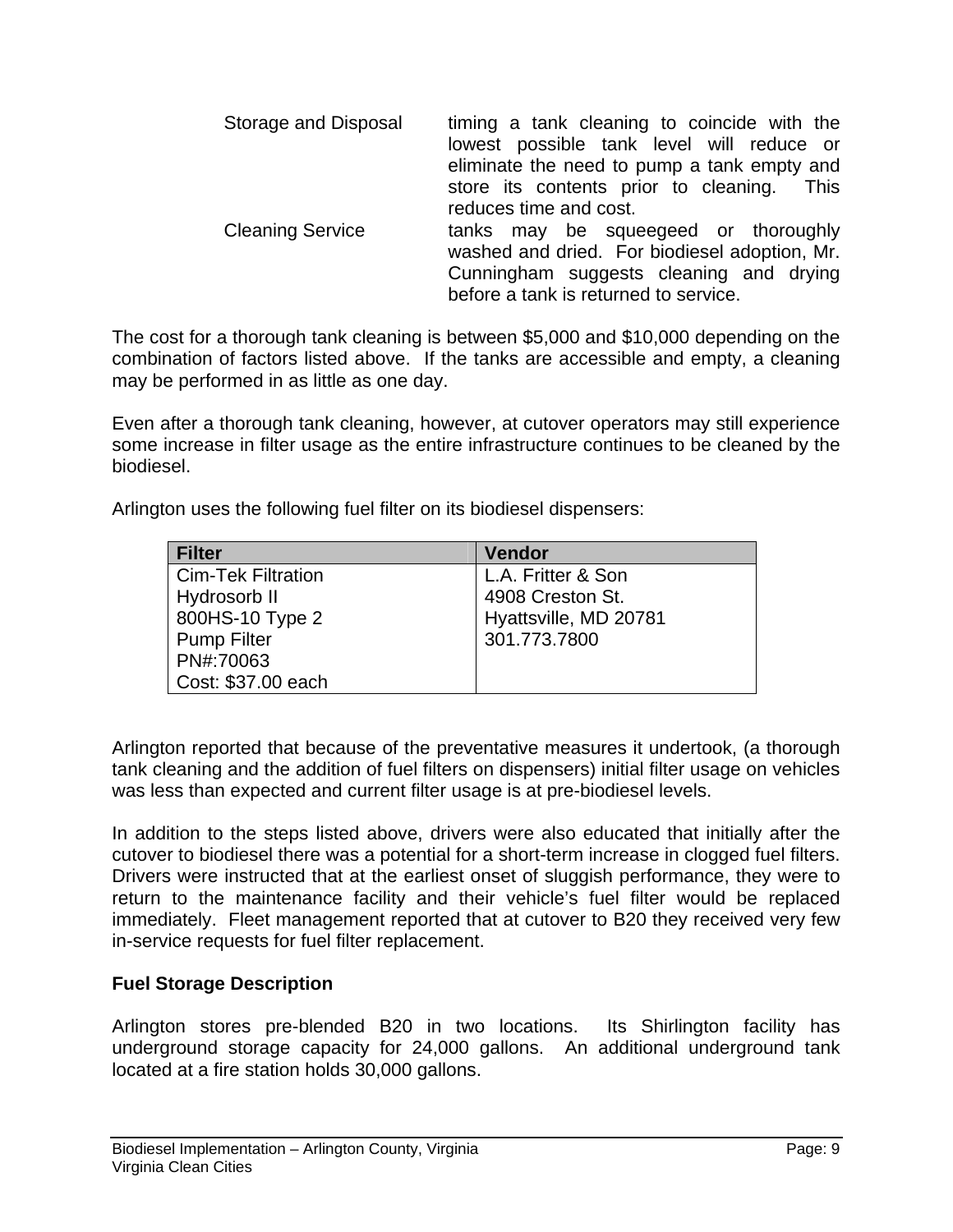## Storage Tank Considerations

Arlington's storage tanks are underground which provides a level of temperature consistency that above ground tanks do not. Biodiesel blends up to B20 can be stored either above ground or below ground though the preferred method is below ground. Biodiesel is more susceptible to cold weather fogging and gelling than straight diesel, although B20 is less problematic than straight B100. Underground tanks maintain the fuel at a higher temperature and therefore mitigate this problem.



**Arlington Fueling Infrastructure – Arlington made no changes to its existing fueling infrastructure except to thoroughly clean underground diesel storage tanks and add dispenser filters prior to receiving the first shipment of B20.** 

Arlington's B20 supplier suggested that above ground storage of B20 is acceptable so long as the tank's capacity is 4,000 gallons or more. In Virginia, tanks this size or larger have enough mass to retain heat to avoid fogging and gelling problems so long as the supplier adds an anti-gelling compound such as Arctic Flow (a common additive used for straight diesel cold weather handing as well).

#### B100 Storage and On-site Blending

Another option, one that Arlington has not considered, is on site storage of B100 and local blending. This option increases the sophistication of the operation by necessitating at least three tanks: one for diesel, one for B100, and at least one for the blended product. In addition, the infrastructure to blend diesel and B100 is required.

The benefit to this configuration is the flexibility it provides to blend any form of biodiesel (B2, B5, B20, B100) or no blending at all.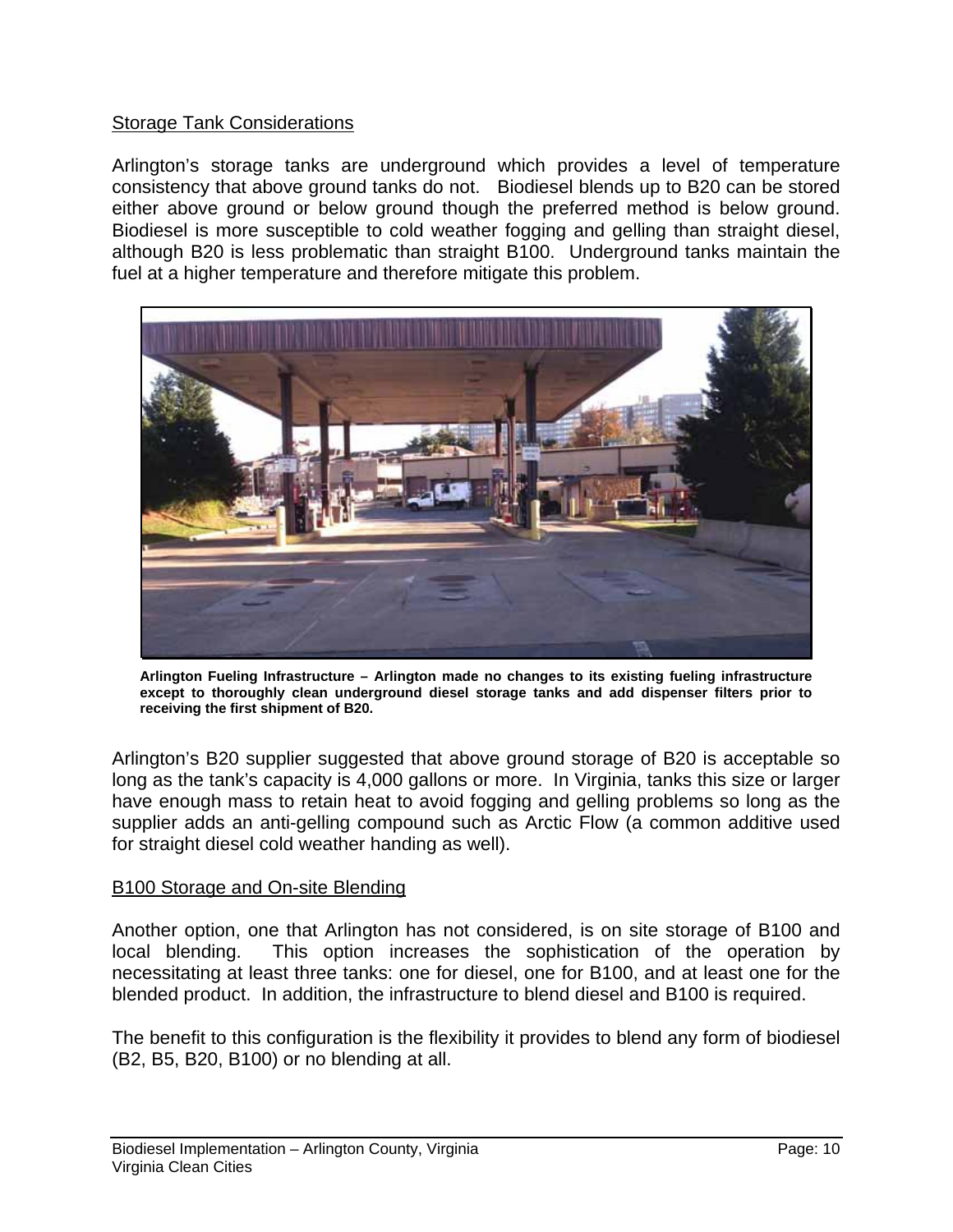## Storage Life

Arlington personnel indicated that they have had no problems storing B20 but that they are careful not to fuel vehicles or machines with biodiesel that are likely to sit unused for periods that significantly exceed more than 30 days. While all fuels degrade with the passage of time, biodiesel's shelf life is less than that of straight diesel. Examples of vehicles that are fueled with straight diesel prior to off-season storage include vehicles such as leaf blowers and snow plows. Also, backup generators and compressors that are used infrequently are stored with straight diesel.

## **Cold Weather Considerations**

Arlington has experienced no cold weather related operating problems. Starting October 1<sup>st</sup>, the County's supplier adds Schaeffer Lubricant's Arctic Flow additive to the B20 it delivers. Arctic Flow is a liquid additive used in diesel fuel. It emulsifies completely with the fuel and can be used to prevent crystallization and increased waxparaffin blocking in fuel flow lines and filter systems.

#### **Fleet Weather Procedures**

The county's B20 supplier begins adding Schaeffer Lubricant's Arctic Flow additive to B20 that is delivered from October  $1<sup>st</sup>$  through March  $15<sup>th</sup>$ . The application of this additive has resulted in no cold weather starting problems. However, Arlington's fleet management staff did note one operational precaution. Snow removal equipment and other engines and vehicles that are not used until after October 1<sup>st</sup> should be stored empty in the off-season and then fueled for winter readiness after October  $1<sup>st</sup>$ . In this way Arlington ensures that the fuel in the vehicles contains the Arctic Flow additive and will not gel up as a result of cold weather storage.

## **B20 Throughput**

Arlington reported that in fiscal year 2004 it consumed 602 thousand gallons of B20. This equates to 120.4 thousand gallons of B100. Fleet management expects this number to grow as they replace several vehicles that are fueled with Liquid Propane Gas (LPG) with diesel powered equivalents that will be fueled with B20. These vehicles are used for snow removal, and diesel vehicles provide additional performance and reliability over the LPG vehicles.

## **Operations Experience**

Arlington County has significant operational experience with many different fuel types including E85, Liquid Propane Gas (LPG), and Compressed Natural Gas (CNG). Additionally, Arlington has a fleet of hybrid vehicles. This experience is noteworthy as it gives Arlington a unique perspective on the comparative ease with which an alternative fuel strategy can be adopted based on the fuel type selected.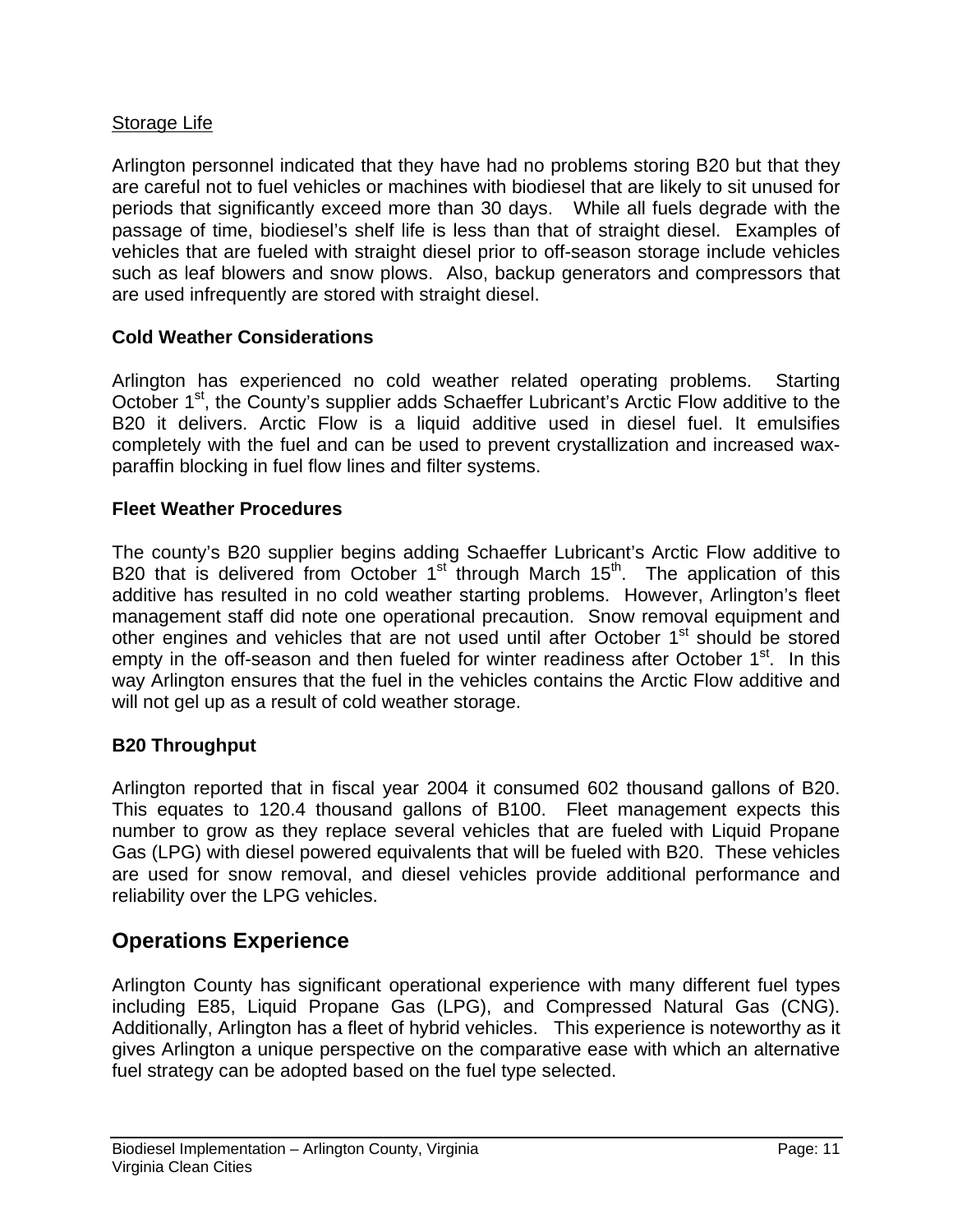#### **Steps for Adoption**

Arlington's impetus for adopting B20 was simplified in that it resulted from citizen requests for a solution to a highly visible environmental problem and it had the backing of the County Board. However, Arlington's fleet management staff pointed out that there are risks achieving driver buy-in associated with the switch to biodiesel if careful planning is not performed. The biggest risk identified by Arlington is the natural aversion that people have to change rather than the potential for technical or operational problems.

Arlington suggested that an initial step in adopting B20 is the creation of a project team comprised of the following personnel and associated responsibilities:

| <b>Team Member</b>              | <b>Role</b>                                                                                                                                                                                                                                  |
|---------------------------------|----------------------------------------------------------------------------------------------------------------------------------------------------------------------------------------------------------------------------------------------|
| Senior Advocate                 | Liaison to drivers, mechanics, and<br>other parties in the organization,<br>who can communicate the benefits<br>and rationale for utilizing biodiesel<br>and is credible enough to<br>set<br>reasonable expectations for<br>its<br>adoption. |
| <b>Purchasing Manager</b>       | Individual who can locate, negotiate,<br>coordinate<br>with<br>biodiesel<br>and<br>suppliers.                                                                                                                                                |
| Maintenance Manager             | Liaison to mechanics, keeping them<br>abreast of the status of the project.<br>Verify with engine manufactures that<br>engines running on the blend of<br>biodiesel selected will be covered.                                                |
| <b>Parts Department Manager</b> | Ensure that additional fuel filters are<br>available at cutover                                                                                                                                                                              |
| Fuel Manager                    | Coordinate fuel tank cleaning prior to<br>arrival of first biodiesel delivery and<br>ensure that biodiesel dispensers<br>have adequate filtering.                                                                                            |

## **Filter Plugging Experience**

Arlington was proactive in preparing for the adoption of biodiesel by cleaning storage tanks and switching to <10 micron fuel filters on its dispensers. As such, it reports that there was no unexpected rise in vehicle fuel filter plugging or usage after adoption of B20. Indeed, fleet management believes that due to B20, it may be able to extend the fuel filter replacement interval on vehicles that receive regular and frequent maintenance. School buses receive maintenance every 30 pupil days or 2500 miles.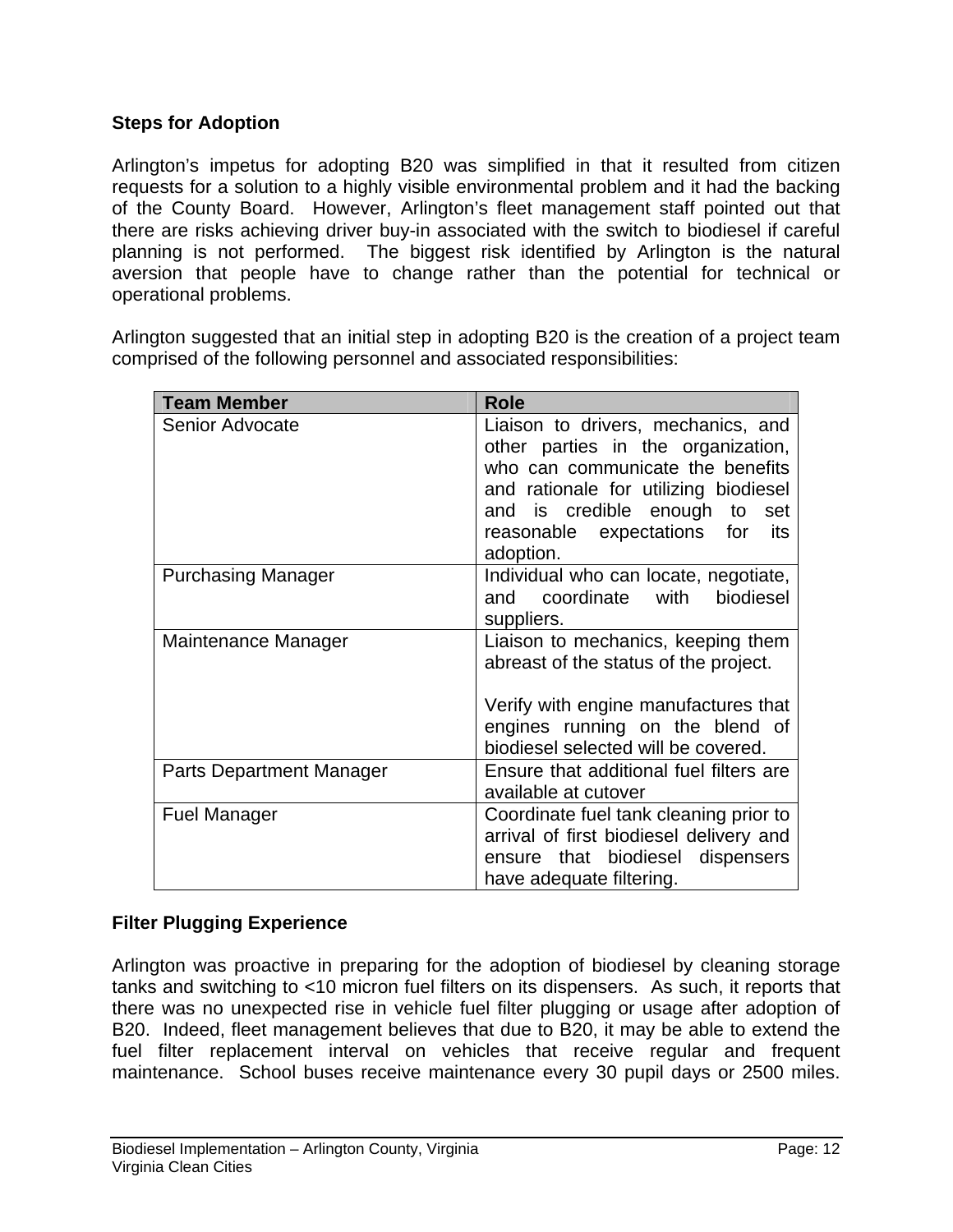These vehicles are candidates for an extension of their fuel filter replacement interval, which will be expanded in increments of 30 days.

#### **Preventive Maintenance Routines**

Mechanics report that the adoption of B20 did not require any changes to preventative maintenance schedules or routines.

#### **General Observations from Garage Staff and Drivers**

Garage staff and drivers have reported no noticeable differences after the adoption of B20 except for the intended benefit: of a reduction in the emission of visible smoke and particulates in diesel exhaust.

#### **Equipment Repairs After B20 Adoption**

Arlington's maintenance staff, mechanics, and parts department reported that they could discern no change in the types of repairs that they have made since adopting B20 that could be directly attributable to utilizing B20. They admitted that they expected an increase in the incidence of and type of repairs performed on diesel fuel systems but were pleased to find that there may have actually been a slight reduction in such problems, perhaps owing to biodiesel's added lubricity and detergent properties.

#### **Drivability Observations**

Arlington's fleet management staff concedes that there is a slight theoretical degradation in vehicle performance after the adoption of B20. They suggest the drivers probably have not noticed the difference and that none have complained about it.

Fleet management noted that a mechanic drove a large truck to Richmond and was "up against the governor" while on the highway. The mechanic refueled with conventional diesel prior to returning to Arlington and was able to maintain highway speed with a lower throttle setting.

Arlington is an urban environment where, like rural environments, highway driving is infrequent, and then, only for short distances. Drivers have not reported performance problems and fleet management attributes this to the type of driving: speeds that rarely approach highway levels.

## **Biodiesel Fleet Fuel Economy**

Due to limitations in its fleet management system, Arlington does not currently track fuel mileage. Changes are being made to the system so that the County can track this information and it expects to find that there is a small reduction in mileage attributable to biodiesel. However, other reports from fleet operators suggest that mileage is likely to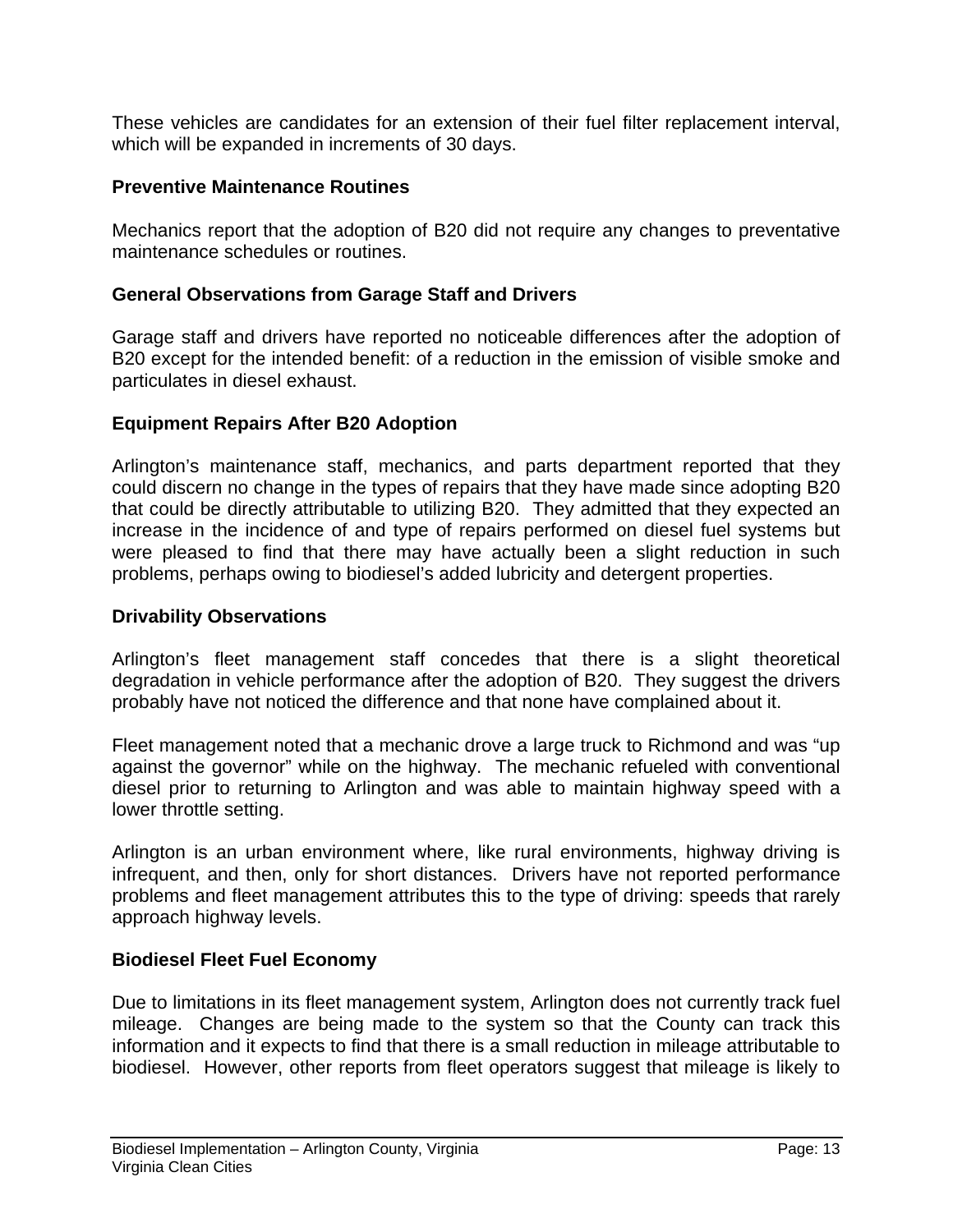be slightly less to slightly better when using B20. The National Biodiesel Board reports that:

"Biodiesel has a higher cetane number than U.S. diesel fuel. In more than 50 million miles of in-field demonstrations, B20 showed similar fuel consumption, horsepower, torque, and haulage rates as conventional diesel fuel. Biodiesel also has superior lubricity and it has the highest BTU content of any alternative fuel (falling in the range between #1 and #2 diesel fuel)."<sup>2</sup>

#### **Environmental Benefits**

Arlington does not possess the equipment necessary to test emissions on diesel powered vehicles and to date there is no requirement to do so. However, fleet management, mechanics, and drivers have observed a dramatic reduction in visible exhaust and the production of particulates. The early morning plume of smoke that rose above the school bus parking lot is gone and pedestrians no longer complain about being covered with soot when a fire truck accelerates around the corner on which they are standing. Citizen concerns about diesel powered vehicles have abated.

#### Emissions Estimate

Arlington County's Energy Manager, John Morrill does estimate the benefit of using B20 based on emissions numbers for B20 published by the Environmental Protection Agency. Mr. Morrill reports high confidence that B20 provides the following emissions relative to conventional diesel:

|                     | <b>Production Compared</b> |
|---------------------|----------------------------|
| <b>Emission</b>     | to Conventional Diesel     |
| <b>Particulates</b> | $-10%$                     |
| Hydrocarbons        | $-21%$                     |
| Carbon monoxide     | $-11%$                     |
| Carbon dioxide      | $-16%$                     |
|                     | $+2%$                      |

In October 2002 the EPA published a report titled: "A Comprehensive Analysis of Biodiesel Impacts on Exhaust Emissions, Draft Technical Report" in which the following graph appeared:

 $\overline{a}$  $^2$  National Biodiesel Board, 2004, web site document: http://www.biodiesel.org/pdf\_files/Myths\_Facts.pdf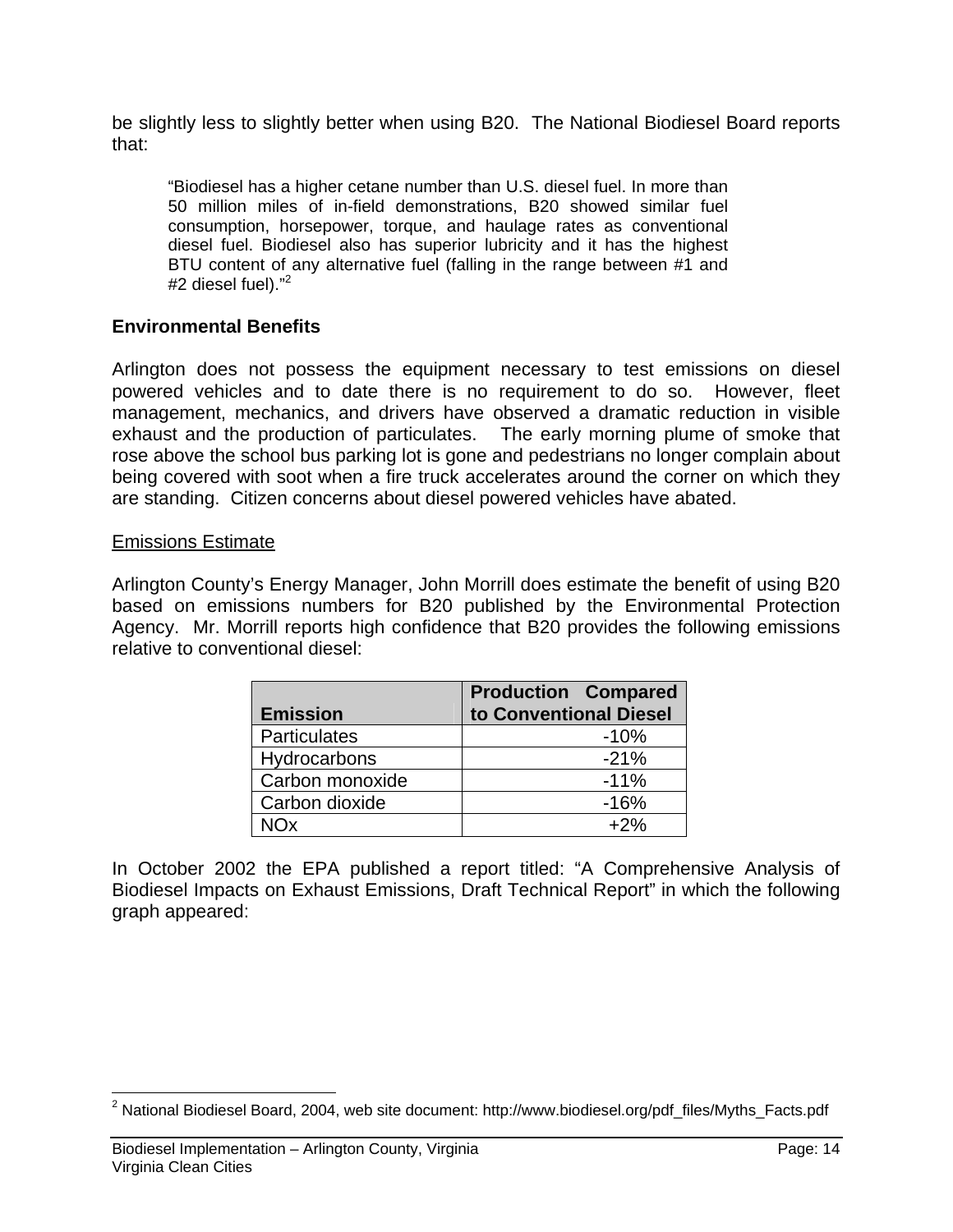

**Figure 1 – Source: Environmental Protection Agency,** *A Comprehensive Analysis of Biodiesel Impacts on Exhaust Emissions, Draft Technical Report***, October 2002.** 

The graph shows the emission levels NOx, Particulates (PM), Carbon Monoxide (CO), and Hydrocarbons (HC) for a range of biodiesel blends.

## Hazardous Waste Testing

Concerned about the potential for spent gasoline fuel filters to be considered hazardous waste, Arlington sent sample filters to a testing lab for analysis. The lab's conclusion was that the spent filters are not hazardous waste. Arlington did not have a hazardous waste concern over the spent B20 fuel filters. Arlington crushes used filters and sends them to a recycler.

## **Fuel Supplier**

Arlington County contracts with FleetCor of Norcross, Georgia (770) 449-0479 who subcontracts with Mansfield Oil of Atlanta, Georgia (800) 695-6626, who subcontracts with Tri-Gas Oil of Federalsburg, MD for the delivery of B20 to Arlington County. Tri-Gas has been delivering B20 to the County since September of 2001. Seth Powell of Tri-Gas can be reached at (800) 638-7802.

Tri-Gas receives rail car deliveries of B100 from World Energy Alternatives of Chelsea, Massachusetts's Lakeland Florida biodiesel plant. World Energy's representative for Virginia is Bob Gray: (330) 629-2440.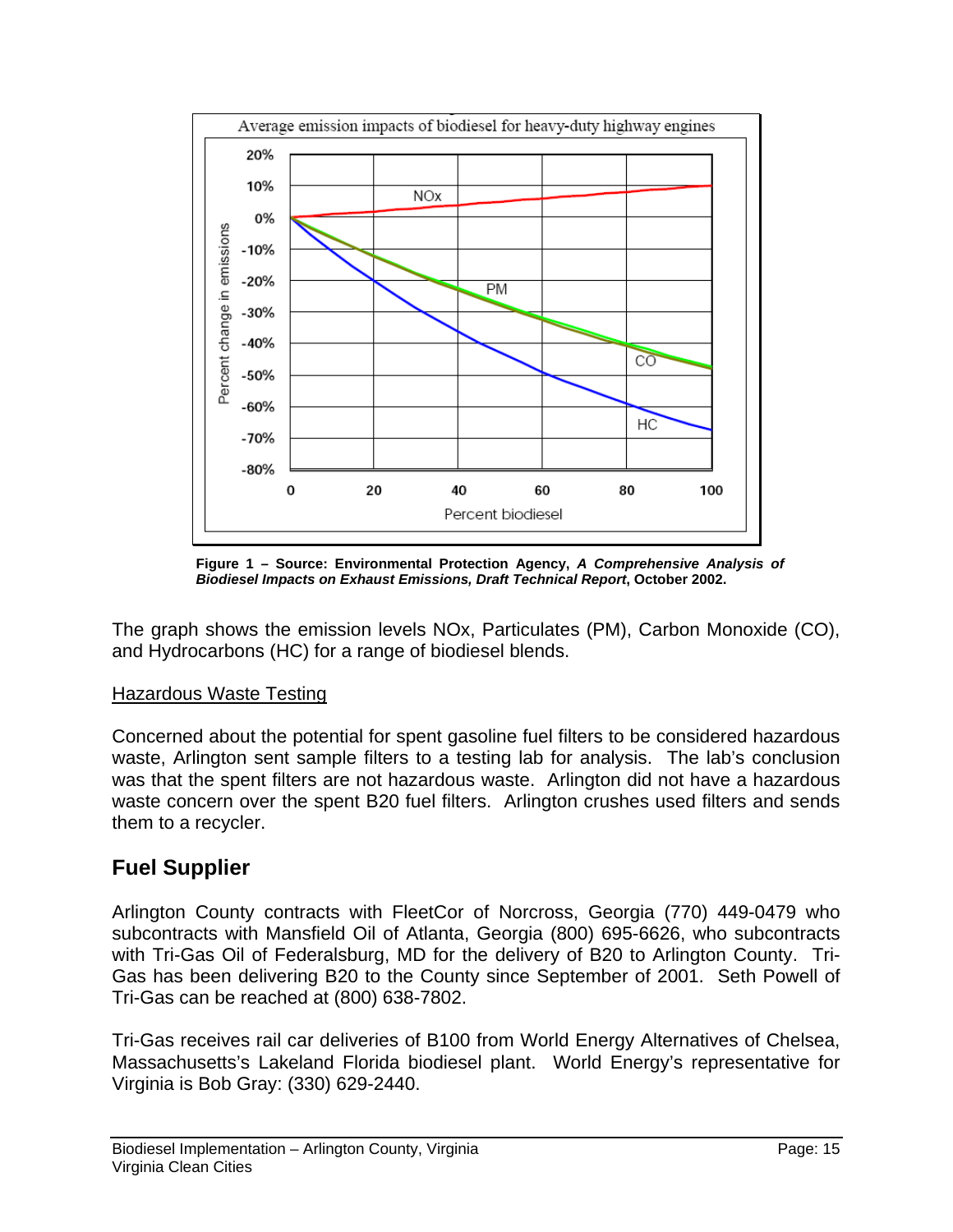#### **B100 Sources**

Appendix C provides a list of National Biodiesel Board Members who supply biodiesel. It is important to note that suppliers maintain relationships with local distributors, so the location of a firm's headquarters will have little bearing on its capacity to deliver biodiesel.

Biodiesel is generally splash blended into the truck that delivers the final product. That is to say the supplier maintains a tank with B100 and a tank with diesel. The customer's order is blended as the truck is loaded to create the product requested (B2, B5, B10, B20).

Though rare, a fleet could order and store B100 and blend it on-site based according to its unique needs. This may offer the advantage of enabling the utilization of more than one biodiesel blend within the fleet. This approach requires a more sophisticated infrastructure and additional handling.

#### **B100 Specification**

The following technical description for B100 is based on ASTM D6757, provided by the National Biodiesel Board, and is available on its web site at::

http://biodiesel.org/pdf\_files/bdspec.pdf

"Biodiesel is defined as the mono alkyl esters of long chain fatty acids derived from vegetable oils or animal fats, for use in compression-ignition (diesel) engines. This specification is for pure (100%) biodiesel prior to use or blending with diesel fuel. A considerable amount of experience exists in the US with a 20% blend of biodiesel with 80% diesel fuel (B20). Although biodiesel (B100) can be used, blends of over 20% biodiesel with diesel fuel should be evaluated on a case-by-case basis until further experience is available. "

|                                     | <b>ASTM</b>       |                     |              |
|-------------------------------------|-------------------|---------------------|--------------|
| <b>Property</b>                     | <b>Method</b>     | <b>Limits</b>       | <b>Units</b> |
| <b>Flash Point</b>                  | D <sub>93</sub>   | 130 min.            | Degrees C    |
| <b>Water &amp; Sediment</b>         | D <sub>2709</sub> | $0.050$ max.        | $%$ vol.     |
| Kinematic Viscosity, 40 C           | D445              | $1.9 - 6.0$         | $mm$ /sec.   |
| <b>Sulfated Ash</b>                 | D874              | $0.020$ max.        | $%$ mass     |
| Sulfur<br>S 15 Grade<br>S 500 Grade | D5453             | 15 max.<br>500 max. | ppm          |
| <b>Copper Strip Corrosion</b>       | D <sub>130</sub>  | No. 3 max.          |              |
| Cetane                              | D613              | 47 min.             |              |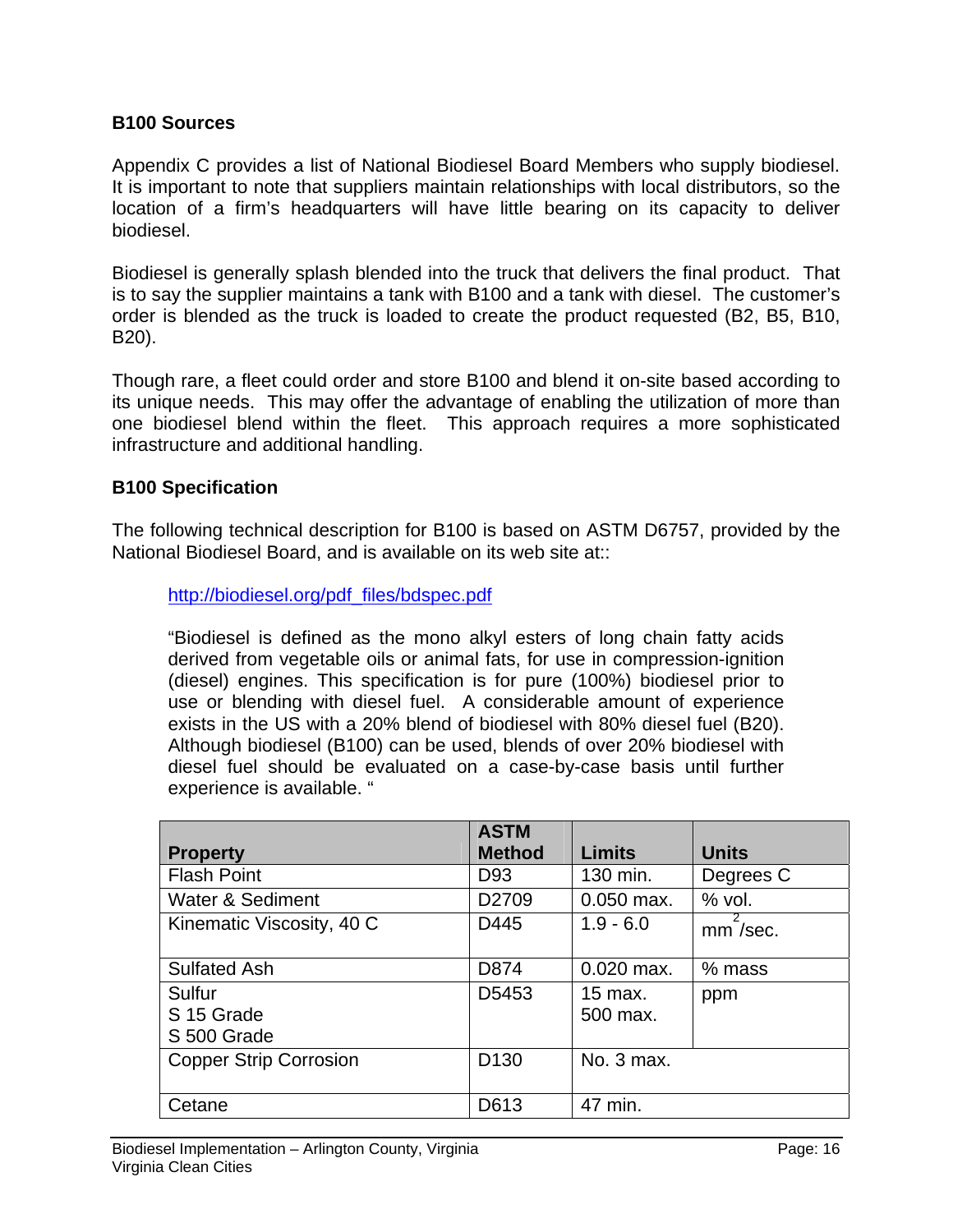|                                                                                      | <b>ASTM</b>       |               |              |
|--------------------------------------------------------------------------------------|-------------------|---------------|--------------|
| <b>Property</b>                                                                      | <b>Method</b>     | <b>Limits</b> | <b>Units</b> |
| <b>Cloud Point</b>                                                                   | D <sub>2500</sub> | Report        | Degrees C    |
| <b>Carbon Residue</b>                                                                | D4530**           | $0.050$ max.  | $%$ mass     |
| 100% sample                                                                          |                   |               |              |
| <b>Acid Number</b>                                                                   | D664              | $0.80$ max.   | mg KOH/gm    |
| <b>Free Glycerin</b>                                                                 | D6584             | $0.020$ max.  | $%$ mass     |
| <b>Total Glycerin</b>                                                                | D6584             | $0.240$ max.  | $%$ mass     |
| <b>Phosphorus Content</b>                                                            | D 4951            | $0.001$ max.  | $%$ mass     |
| Distillation Temp,<br><b>Atmospheric Equivalent</b><br>Temperature,<br>90% Recovered | D 1160            | 360 max.      | Degrees C    |

**\* To meet special operating conditions, modifications of individual limiting requirements may be agreed upon between purchaser, seller and manufacturer** 

**\*\*The carbon residue shall be run on the 100% sample**

## **Delivery and Handling Logistics**

Tri-Gas receives railcar loads of B100 at its Federalsburg, Maryland facility from World Energy's Lakeland, Florida manufacturing plant. It stores the B100 in underground tanks that maintain a narrow temperature range throughout the year. B100 is then splash blended into delivery trucks to create, in Arlington's case, B20. Arlington receives the product into two underground storage tanks located at two separate locations in the county. The county uses the same infrastructure that it did prior to the adoption of B20, with the exception of the addition of fuel filters on the fuel dispensers. Drivers fuel their own vehicles.

## **Fuel Certification**

All B100 sold by Tri-Gas to Arlington County is produced from 100% virgin stock soy oil and is certified by their supplier World Energy to conform to ASTM D6751. Tri-Gas will provide on demand, written certification from the manufacturer, World Energy, that the B20 it delivers meets the ASTM specification.

## **Cold Weather Handling**

B100 of soy oil origin will cloud at approximately 30-35 degrees and B20 will cloud at approximately 5-10 degrees. These temperatures will vary as a function of the biodiesel's feedstock (the raw material from which it was made, i.e. soybean oil, animal fat, etc.)

Tri-Gas stores their B100 in underground tanks that preserve the product at 50 to 55 degrees year round. Seth Powell of Tri-Gas indicated that Eastern Virginia winters are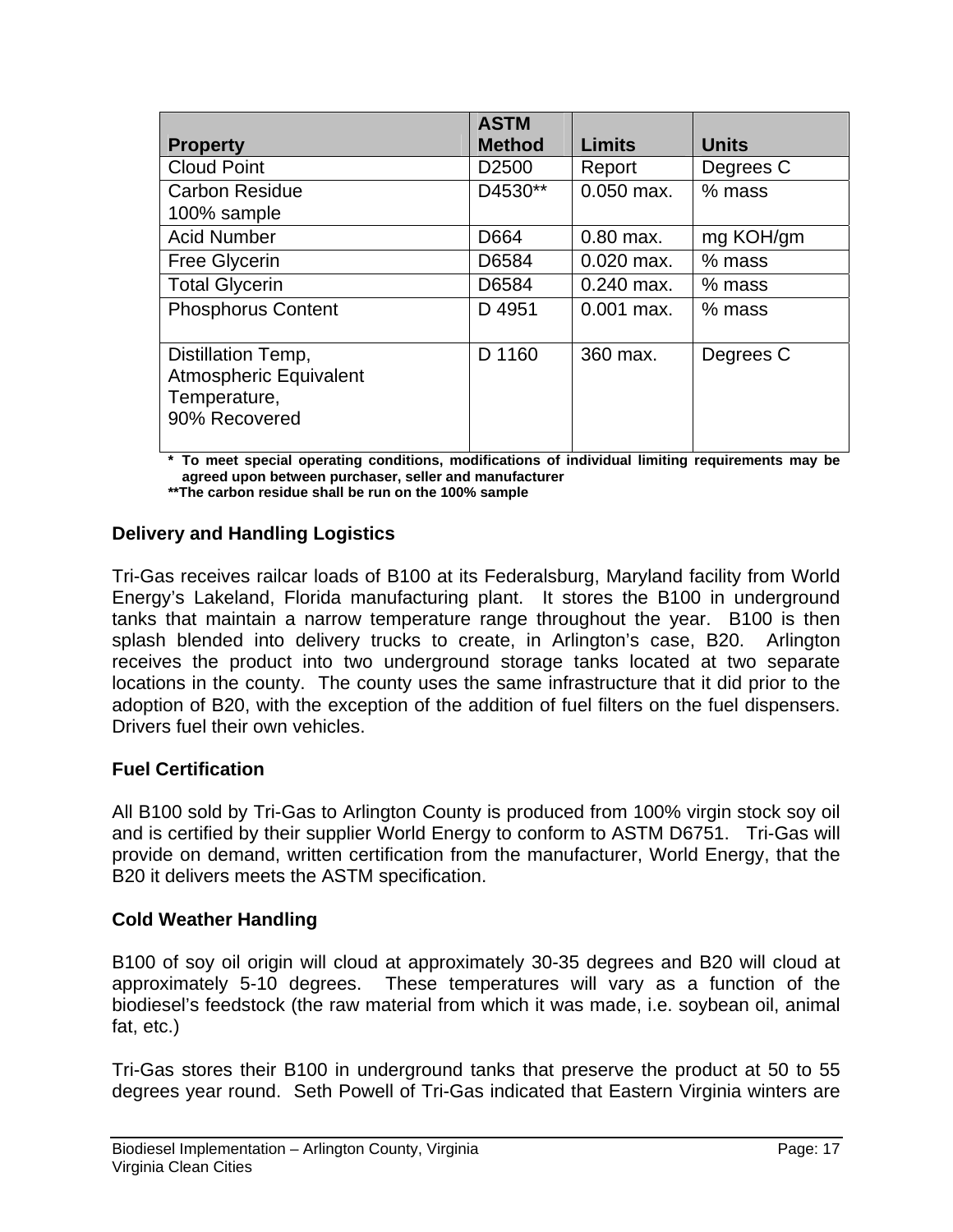generally warm enough that an above ground tank of 4000 gallons or more is sufficient to keep B20 from gelling so long as it is treated with a cold flow improver such as Arctic Flow.

Starting October 1<sup>st</sup> and continuing through mid-March, Tri-Gas adds a cold flow improver to its biodiesel. To date Arlington has not reported any problems with B20 gelling.

#### **B20 Certification Procedure and Documentation**

Arlington County has no formal B20 certification process and simply accepts its supplier's guarantee that the product it receives (B20) is blended with B100 that adheres to ASTM D6751. Tri-Gas stated that it would provide on demand, written certification from the manufacturer, World Energy, that the B100 it blends to create B20 meets the ASTM specification.

#### **Delivery Frequency and Quantity**

Arlington receives weekly truckload deliveries of B20 at its Shirlington Facility and monthly truckload deliveries to its satellite storage facility located at Fire Station #8.

#### **Fuel Pricing and Contracting**

A general rule of thumb expressed by Arlington County personnel and their supplier, Tri-Gas, is that biodiesel adds 1 cent per gallon for each percent of B100 in the final blended product. In other words, in 2004 B20, which is 20% biodiesel, costs 20 cents more per gallon than straight diesel.

Another important consideration is the proximity of the biodiesel supplier as transportation can be a significant cost driver.

#### Arlington's Contract Vehicle

George Barak, Purchasing Agent for Arlington County negotiated and executed the current purchase agreement for biodiesel. Below are several characteristics of the agreement:

| Competitive bid                                                 |
|-----------------------------------------------------------------|
| 10 years with 1 year continuations                              |
| Year 4                                                          |
| Based diesel commodity price as published for delivery at the   |
| Fairfax Terminal plus a negotiated markup                       |
| Prime contractor is FleetCor. Tri-Gas delivers biodiesel.       |
| Product is paid for by Arlington it is pumped into an Arlington |
| County vehicle. FleetCor's FuelMan system manages the tracking  |
|                                                                 |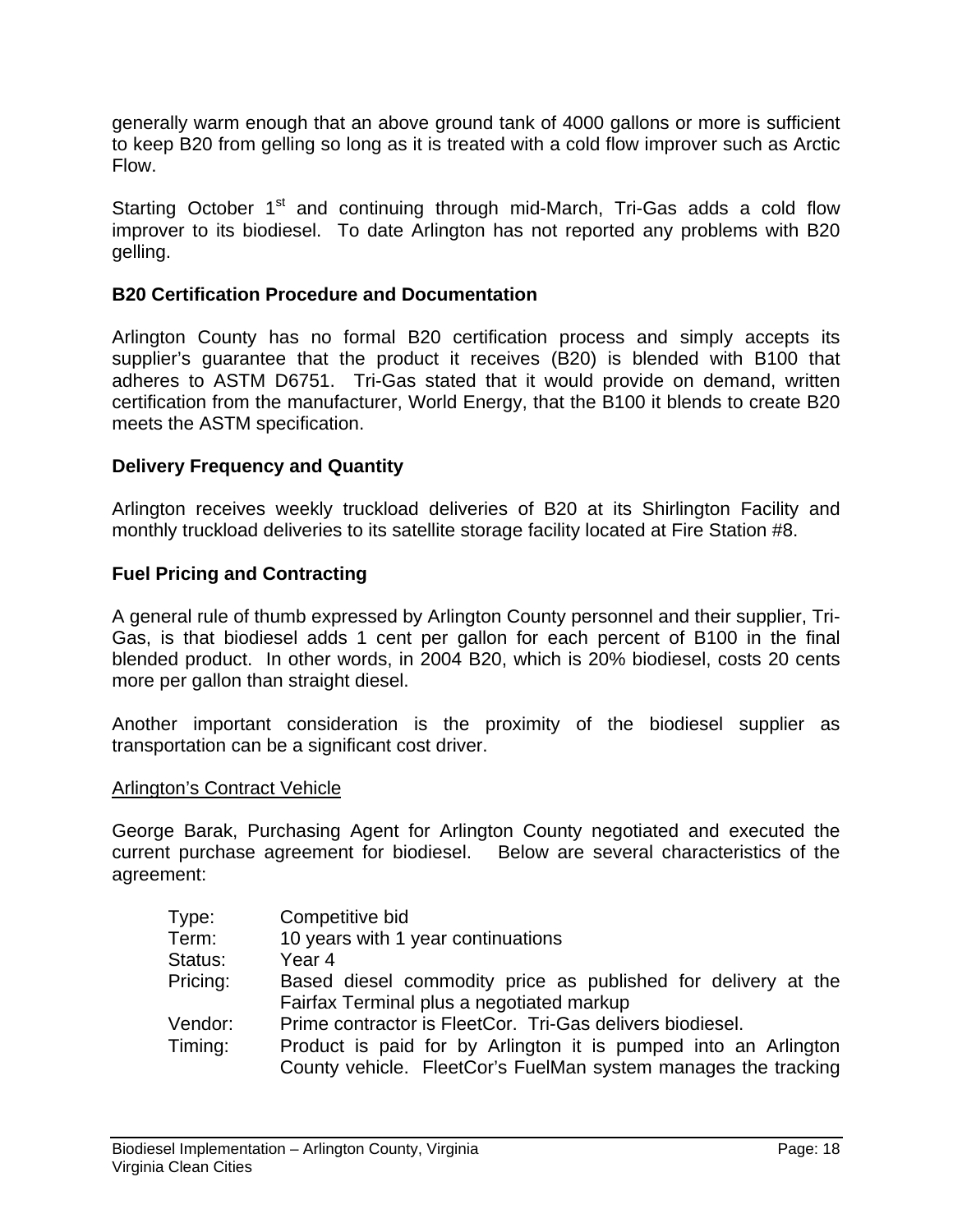of fueling transactions with cards that are issued to drivers and used at each of Arlington's fuel dispensers.

Important considerations regarding pricing include:

- Proximity to a B20 supplier as it relates to transportation costs
- Customer tank capacity and the ability to accept full truck loads of B20

Arlington is still assessing the impact on pricing that new 2005 tax incentives (see below) will have on biodiesel ,but has been told by its supplier that the tax benefit will be passed through to the County.

Arlington provided the following pricing information, shown graphically in Figure 2, for the first eight weeks of the county's fiscal year 2005.

It is important to note that the cost for diesel is recorded weekly by a staff member who notes the price at a local retailer on the way to the office. The price for B20 is the actual invoice price per



**Figure 2 - Local retail diesel cost compared to Arlington's B20 cost.** 

gallon that Arlington pays for B20. Appendix D provides numerical data and pricing for fiscal years 2004 and 2005.

## New Tax Incentives for Biodiesel

The 2004 American Jobs Creation Act of 2004 contains provisions that provide significant tax incentives for biodiesel for the next two years starting in 2005. The provisions are applicable to taxable and tax-exempt fleet fuel programs. It is difficult to say exactly how this will affect pricing, but it appears that supply and demand are both likely to increase significantly in the near term. The Renewable Fuels Association (http://ethanolrfa.org) outlined the following provisions of this legislation as it relates to biodiesel:

• Creates a new tax credit for biodiesel: \$1.00 per gallon for biodiesel made from virgin oils derived from agricultural products and animal fats, and \$.50 per gallon for biodiesel made from agricultural products and animal fats;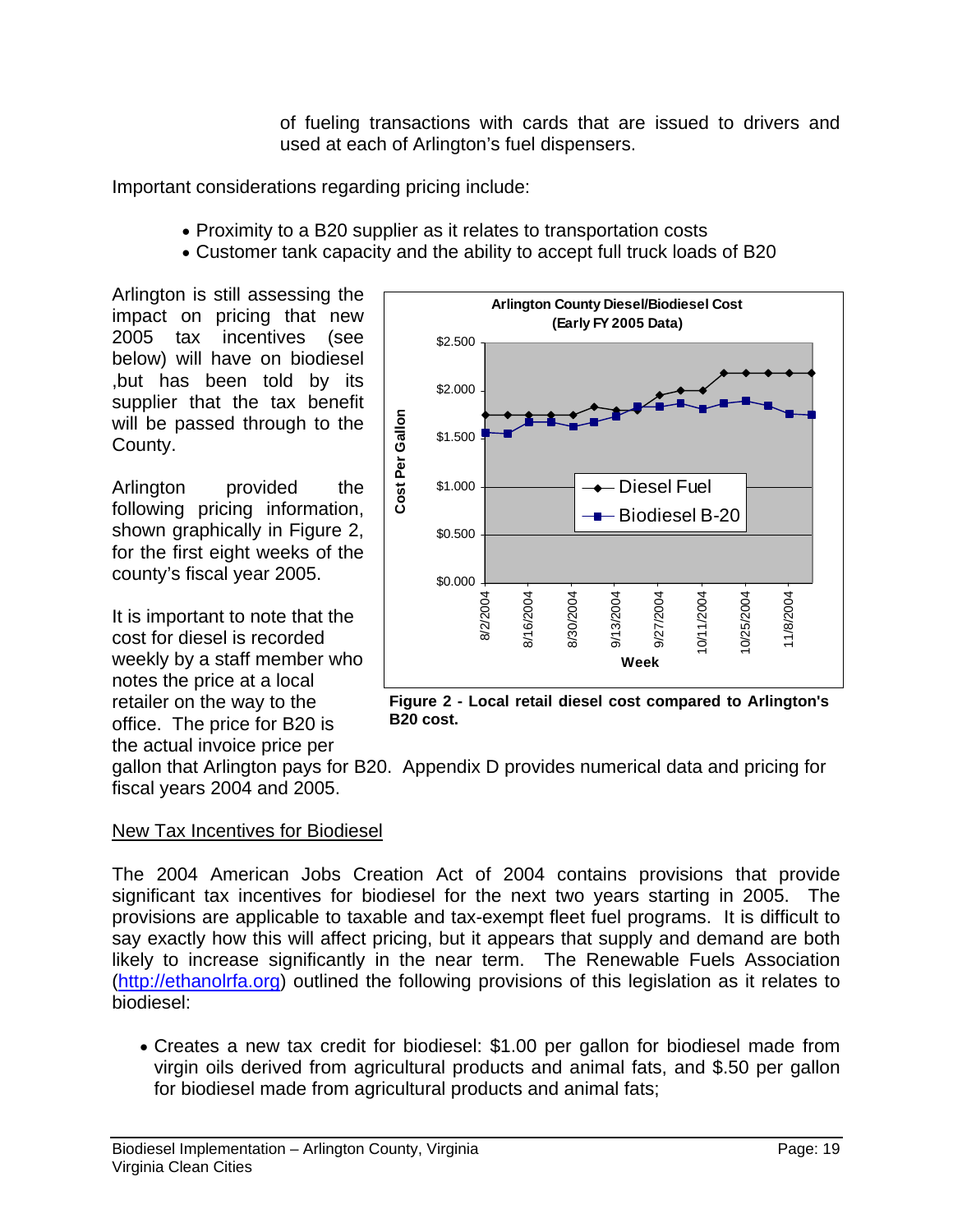- Allows the credit to be claimed in both taxable and nontaxable markets, i.e. tax exempt fleet fuel programs and off road diesel markets (dyed diesel);
- Streamlines the use of biodiesel at the terminal rack. The tax structure and credit will encourage petroleum blenders to blend biodiesel as far upstream as possible, which under the Renewable Fuels Standard (RFS) or Minnesota's 2% volume requirement will allow more biodiesel to be used in the marketplace.
- Streamlines the tax refund system for below the rack blenders to allow a tax refund of the biodiesel tax credit on each gallon of biodiesel blended with diesel (dyed or undyed) to be paid within 20 days of blending;
- The alternative minimum tax (AMT) will not be an issue for biodiesel. Any taxpayer eligible for the biodiesel tax credit will be able use the volume biodiesel excise tax credit system, which means they will be able to file for a refund for every gallon of biodiesel used in the marketplace without regard to the income of the taxpayer or whether the [biodiesel] is used in a taxed fuel or tax exempt fuel;
- No effect on the Highway Trust Fund the biodiesel tax credit will be paid for out of the General Fund not the Highway Trust Fund.<sup>3</sup>

# **Conclusion**

Arlington County implemented B20 biodiesel as a means to reduce the environmental impact diesel vehicles were having in the county. The impetus came from calls from citizens about the exhaust plume above the school bus parking during morning startup and the visible exhaust from heavy vehicles such as fire trucks. The effort had the support of the County Board.

Arlington's fleet management team prepared for the first delivery of B20 by cleaning storage tanks, adding fuel dispenser filters, and educating drivers on the potential for fuel filter clogging during the early stages of the cutover. In September of 2001, the county received its first shipment of B20. Due to their proactive approach, the implementation went smoothly and the problems anticipated were less disruptive than expected.

Maintenance personnel report no increase in the scope or nature of problems attributable to using B20. Likewise, drivers have not complained about or reported drivability issues. Storage and pumping of B20 is facilitated in Arlington's underground storage tanks with no modifications except for the addition of dispenser side fuel filters.

Overall, Arlington's fleet management staff expressed satisfaction with biodiesel. Their views take on added significance given their experience with a wide array of alternative fuel vehicles. The Arlington team had no reservations recommending to other fleet managers the adoption of biodiesel for all types of diesel powered vehicles.

 $\overline{a}$  $3$  Renewable Fuels Association, 2004, web site link: http://ethanolrfa.org/leg\_position\_jobsbill.shtml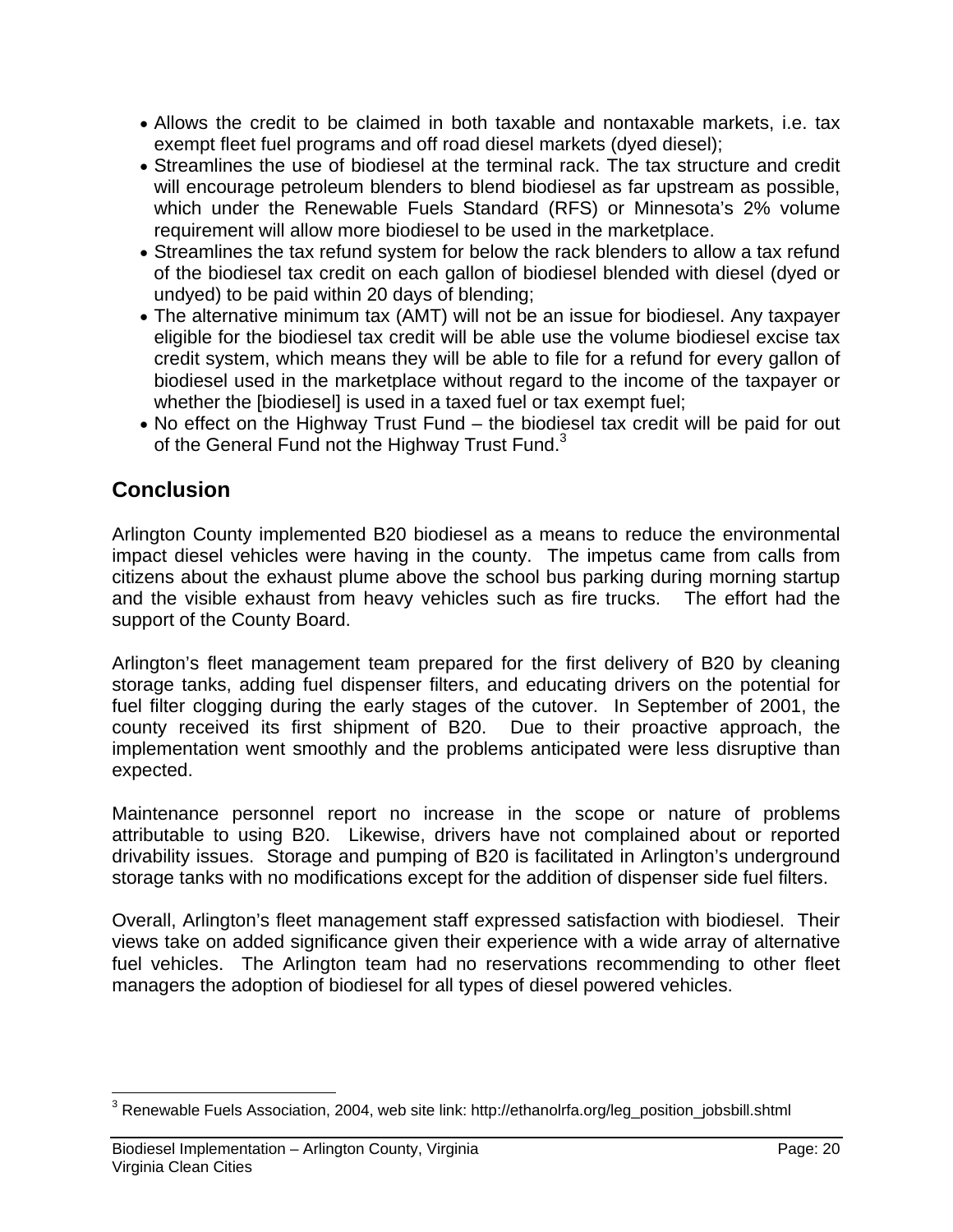# **Appendix A – Arlington County Biodiesel School Bus Fleet**

## EQUIPMENT LIST BY FUEL TYPE (BIODIESEL) SCHOOL VEHICLES

| <b>EQ.NO.YEAR</b> |      | <b>FUEL</b> | <b>MAKE</b>     | <b>MODEL</b>    | <b>EQ. TYPE</b>        | <b>DEPT. DEPT. DESCRIPTION</b>      |
|-------------------|------|-------------|-----------------|-----------------|------------------------|-------------------------------------|
| 8001              | 1996 | <b>B20</b>  | <b>NAVISTAR</b> | <b>VISTA</b>    | 1996NAVIVIST           | 801SH SMALL SCHOOL BUS              |
| 8002              | 2000 | <b>B20</b>  | <b>THOMAS</b>   | <b>SAFTLINE</b> | 2000THOMSAFT           | 801SH MED SCHOOL BUS TRANSIT W/LIFT |
| 8003              | 1996 | <b>B20</b>  | <b>NAVISTAR</b> | <b>VISTA</b>    | 1996NAVIVIST           | 801SH SMALL SCHOOL BUS W/LIFT       |
| 8004              | 1995 | <b>B20</b>  | <b>NAVISTAR</b> | <b>VISTA</b>    | 1995NAVIVIST           | 801SH SMALL SCHOOL BUS W/LIFT       |
| 8005              | 2003 | <b>B20</b>  | <b>THOMAS</b>   | <b>SAFTLINE</b> | 2003THOM0908           | 801SH SMALL SCHOOL BUS W/LIFT       |
| 8006              | 2002 | <b>B20</b>  | <b>THOMAS</b>   | 0908S           |                        |                                     |
| 8007              | 1991 | <b>B20</b>  | FORD            |                 | CONVENTI 1991 FORDCONV | 801SH SMALL SCHOOL BUS W/LIFT       |
| 8008              | 2002 | <b>B20</b>  | <b>THOMAS</b>   | 0908S           |                        |                                     |
| 8009              | 1995 | <b>B20</b>  | <b>NAVISTAR</b> | VISTA           | 1995NAVIVIST           | 801SH SMALL SCHOOL BUS W/LIFT       |
| 8010              | 1995 | <b>B20</b>  | <b>NAVISTAR</b> | <b>VISTA</b>    | 1995NAVIVIST           | 801SH SMALL SCHOOL BUS W/LIFT       |
| 8011              | 2000 | <b>B20</b>  | <b>THOMAS</b>   | <b>SAFTLINE</b> | 2000THOMSAFT           | 801SH MED SCHOOL BUS TRANSIT W/LIFT |
| 8012              | 2000 | <b>B20</b>  | <b>THOMAS</b>   | <b>SAFTLINE</b> | 2000THOMSAFT           | 801SH MED SCHOOL BUS TRANSIT W/LIFT |
| 8013              | 2003 | <b>B20</b>  | <b>THOMAS</b>   | <b>SAFTLINE</b> | 2003THOM0908           | 801SH SMALL SCHOOL BUS W/LIFT       |
| 8014              | 2004 | <b>B20</b>  | IC              | FE SB           | 2004ICFESB             | 801SH MED SCHOOL BUS TRANSIT W/LIFT |
| 8015              | 2004 | <b>B20</b>  | IC              | FE SB           | 2004ICFESB             | 801SH MED SCHOOL BUS TRANSIT W/LIFT |
| 8016              | 1994 | <b>B20</b>  | <b>NAVISTAR</b> | <b>VISTA</b>    | 1994NAVIVIST           | 801SH SMALL SCHOOL BUS W/LIFT       |
| 8017              | 1994 | <b>B20</b>  | <b>NAVISTAR</b> | VISTA           | 1994NAVIVIST           | 801SH SMALL SCHOOL BUS W/LIFT       |
| 8018              | 1995 | <b>B20</b>  | <b>NAVISTAR</b> | <b>VISTA</b>    | 1995NAVIVIST           | 801SH SMALL SCHOOL BUS W/LIFT       |
| 8019              | 1997 | <b>B20</b>  | <b>NAVISTAR</b> | <b>VISTA</b>    | 1997NAVIVIST           | 801SH SMALL SCHOOL BUS              |
| 8020              | 1997 | <b>B20</b>  | <b>NAVISTAR</b> | <b>VISTA</b>    | 1997NAVIVIST           | 801SHSMALL SCHOOL BUS               |
| 8021              | 1996 | <b>B20</b>  | <b>THOMAS</b>   | <b>TRANSIT</b>  | 1996THOMTRAN           | 801SHLARGE SCHOOL BUS TRANSIT       |
| 8022              | 1996 | <b>B20</b>  | <b>THOMAS</b>   | <b>TRANSIT</b>  | 1996THOMTRAN           | 801SHLARGE SCHOOL BUS TRANSIT       |
| 8023              | 2000 | <b>B20</b>  | <b>THOMAS</b>   | <b>BUS</b>      | 2000THOMSAFT           | 801SHLARGE SCHOOL BUS TRANSIT       |
| 8024              | 1995 | <b>B20</b>  | <b>THOMAS</b>   | TRANSIT         |                        |                                     |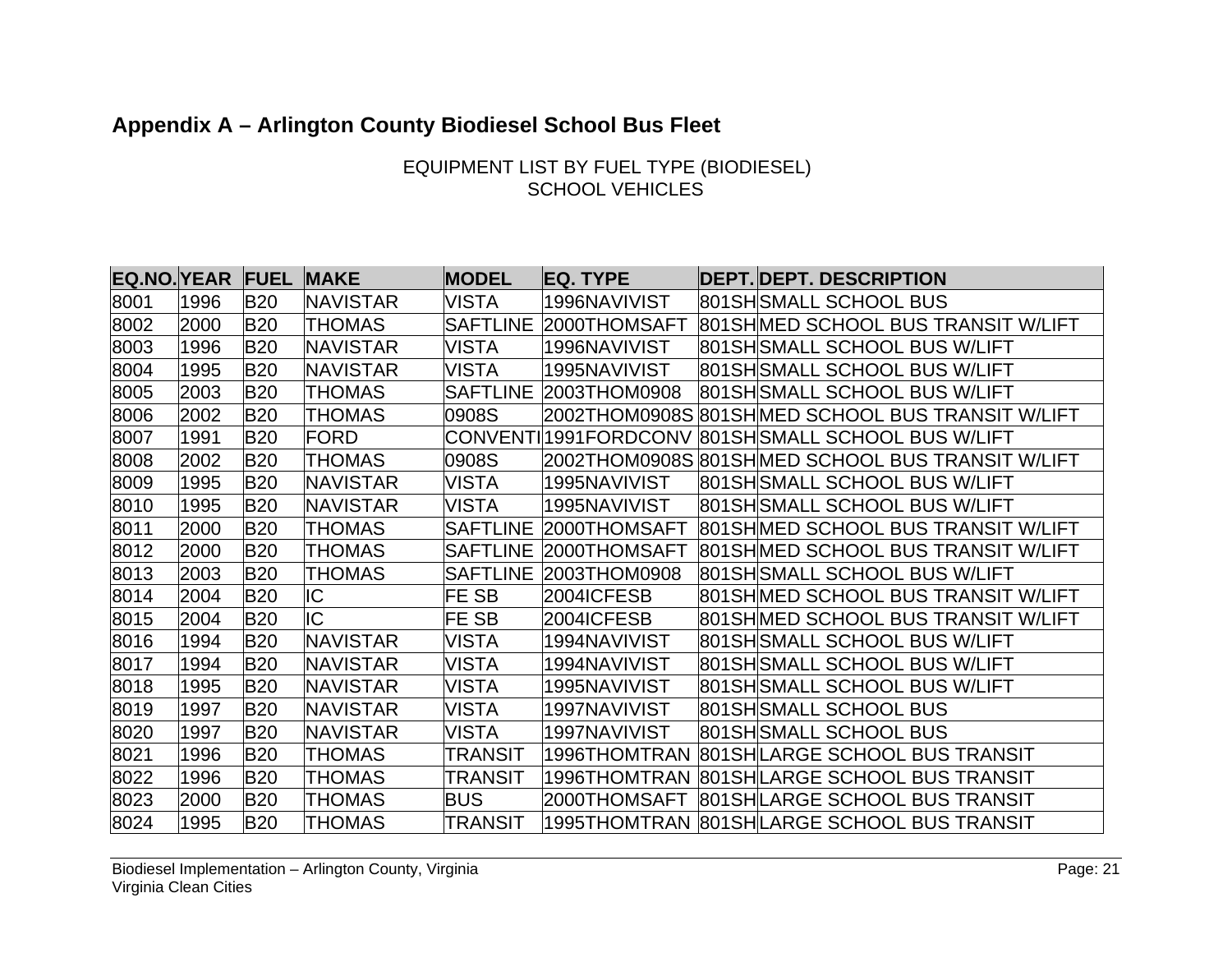| <b>EQ.NO. YEAR FUEL</b> |      |            | <b>MAKE</b>   | <b>MODEL</b>    | <b>EQ. TYPE</b> | <b>DEPT. DEPT. DESCRIPTION</b>                      |
|-------------------------|------|------------|---------------|-----------------|-----------------|-----------------------------------------------------|
| 8025                    | 1996 | <b>B20</b> | <b>THOMAS</b> | <b>TRANSIT</b>  |                 |                                                     |
| 8026                    | 1999 | <b>B20</b> | <b>THOMAS</b> | TRANSIT         |                 |                                                     |
| 8027                    | 1999 | <b>B20</b> | <b>THOMAS</b> | <b>TRANSIT</b>  |                 |                                                     |
| 8028                    | 1999 | <b>B20</b> | <b>THOMAS</b> | TRANSIT         |                 |                                                     |
| 8029                    | 1999 | <b>B20</b> | <b>THOMAS</b> | <b>TRANSIT</b>  |                 |                                                     |
| 8030                    | 2001 | <b>B20</b> | <b>THOMAS</b> | 130HS           |                 | 2001THOM130HS 801SH LARGE SCHOOL BUS TRANSIT        |
| 8031                    | 1999 | <b>B20</b> | <b>THOMAS</b> | <b>TRANSIT</b>  |                 |                                                     |
| 8032                    | 2000 | <b>B20</b> | <b>THOMAS</b> | <b>BUS</b>      |                 |                                                     |
| 8033                    | 2004 | <b>B20</b> | IC            | <b>RESB</b>     | 2004ICRESB      | 801 SH LARGE SCHOOL BUS TRANSIT                     |
| 8034                    | 1991 | <b>B20</b> | <b>THOMAS</b> | <b>TRANSIT</b>  |                 |                                                     |
| 8036                    | 2004 | <b>B20</b> | IC            | <b>RESB</b>     | 2004ICRESB      | 801SHLARGE SCHOOL BUS TRANSIT                       |
| 8037                    | 1991 | <b>B20</b> | <b>THOMAS</b> | <b>TRANSIT</b>  |                 |                                                     |
| 8038                    | 1991 | <b>B20</b> | <b>THOMAS</b> | <b>TRANSIT</b>  |                 |                                                     |
| 8039                    | 2005 | <b>B20</b> | IC            | <b>RESB</b>     | 2005ICRESB      | 801SHLARGE SCHOOL BUS TRANSIT                       |
| 8040                    | 2001 | <b>B20</b> | <b>THOMAS</b> | 130HS           |                 | 2001THOM130HS 801SH LARGE SCHOOL BUS TRANSIT        |
| 8041                    | 2001 | <b>B20</b> | <b>THOMAS</b> | 130HS           |                 | 2001THOM130HS 801SH LARGE SCHOOL BUS TRANSIT        |
| 8042                    | 2003 | <b>B20</b> | <b>THOMAS</b> | <b>SAFTLINE</b> |                 | 2003THOM130Y 801SHLARGE SCHOOL BUS CONVENTIONAL     |
| 8043                    | 2000 | <b>B20</b> | <b>THOMAS</b> | <b>BUS</b>      |                 |                                                     |
| 8044                    | 2000 | <b>B20</b> | <b>THOMAS</b> | <b>BUS</b>      | 2000THOMSAFT    | 801 SH LARGE SCHOOL BUS TRANSIT                     |
| 8045                    | 2004 | <b>B20</b> | IC            | <b>RESB</b>     | 2004ICRESB      | 801SHLARGE SCHOOL BUS TRANSIT                       |
| 8046                    | 2000 | <b>B20</b> | <b>THOMAS</b> | <b>BUS</b>      |                 |                                                     |
| 8047                    | 2004 | <b>B20</b> | IC            | <b>RESB</b>     | 2004ICRESB      | 801SHLARGE SCHOOL BUS TRANSIT                       |
| 8049                    | 2001 | <b>B20</b> | <b>THOMAS</b> |                 |                 | SAFTLINE 2001THOM130HS801SHLARGE SCHOOL BUS TRANSIT |
| 8050                    | 2001 | <b>B20</b> | <b>THOMAS</b> | 130HS           |                 | 2001THOM130HS 801SH LARGE SCHOOL BUS TRANSIT        |
| 8051                    | 2001 | <b>B20</b> | <b>THOMAS</b> |                 |                 |                                                     |
| 8052                    | 2001 | <b>B20</b> | <b>THOMAS</b> | <b>SAFTLINE</b> |                 | 2001THOM130HS801SHLARGE SCHOOL BUS TRANSIT          |
| 8053                    | 2005 | <b>B20</b> | IC            | <b>RESB</b>     | 2005ICRESB      | 801SHLARGE SCHOOL BUS TRANSIT                       |
| 8054                    | 2003 | <b>B20</b> | <b>THOMAS</b> | <b>SAFTLINE</b> |                 | 2003THOM130Y 801SHLARGE SCHOOL BUS CONVENTIONAL     |
| 8055                    | 2001 | <b>B20</b> | <b>THOMAS</b> | 130HS           |                 | 2001THOM130HS 801SH LARGE SCHOOL BUS TRANSIT        |
| 8056                    | 2001 | <b>B20</b> | <b>THOMAS</b> | 130HS           |                 | 2001THOM130HS 801SH LARGE SCHOOL BUS TRANSIT        |
| 8057                    | 1992 | <b>B20</b> | <b>THOMAS</b> | <b>TRANSIT</b>  |                 |                                                     |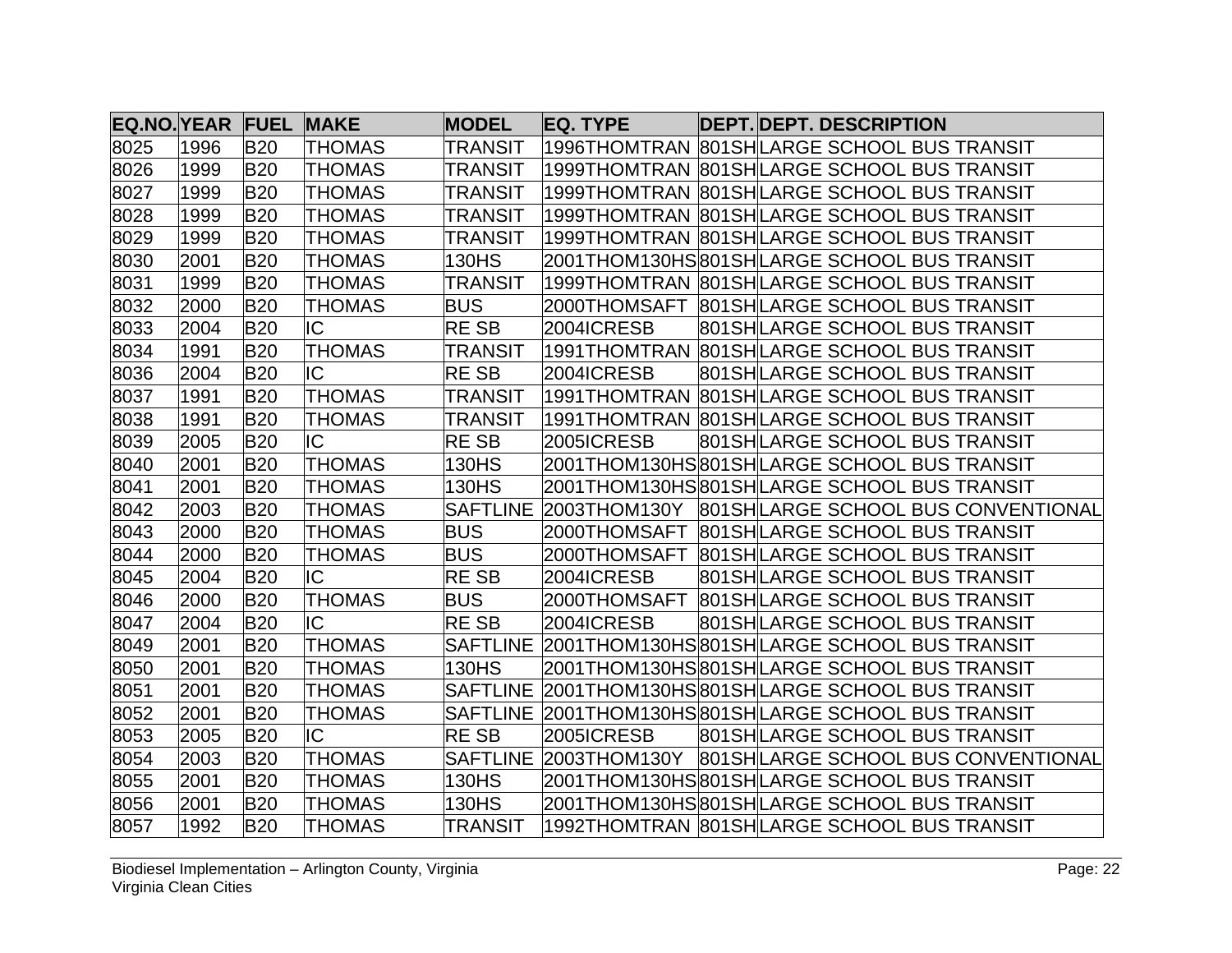| <b>EQ.NO. YEAR FUEL</b> |      |            | <b>MAKE</b>      | <b>MODEL</b>    | <b>EQ. TYPE</b>         | <b>DEPT. DEPT. DESCRIPTION</b>             |
|-------------------------|------|------------|------------------|-----------------|-------------------------|--------------------------------------------|
| 8058                    | 1992 | <b>B20</b> | <b>THOMAS</b>    | <b>TRANSIT</b>  |                         | 1992THOMTRAN 801SHLARGE SCHOOL BUS TRANSIT |
| 8059                    | 1991 | <b>B20</b> | <b>THOMAS</b>    | TRANSIT         |                         | 1991THOMTRAN 801SHLARGE SCHOOL BUS TRANSIT |
| 8059N                   | 2005 | <b>B20</b> | IC               | <b>RESB</b>     | 2005ICRESB              | 801SHLARGE SCHOOL BUS TRANSIT              |
| 8060                    | 1992 | <b>B20</b> | <b>THOMAS</b>    | TRANSIT         |                         | 1992THOMTRAN 801SHLARGE SCHOOL BUS TRANSIT |
| 8061                    | 1992 | <b>B20</b> | <b>THOMAS</b>    | <b>TRANSIT</b>  |                         | 1992THOMTRAN 801SHLARGE SCHOOL BUS TRANSIT |
| 8062                    | 1992 | <b>B20</b> | <b>THOMAS</b>    | <b>TRANSIT</b>  |                         | 1992THOMTRAN 801SHLARGE SCHOOL BUS TRANSIT |
| 8063                    | 1994 | <b>B20</b> | <b>THOMAS</b>    | <b>TRANSIT</b>  |                         |                                            |
| 8064                    | 1994 | <b>B20</b> | <b>THOMAS</b>    | TRANSIT         |                         | 1994THOMTRAN 801SHLARGE SCHOOL BUS TRANSIT |
| 8065                    | 1994 | <b>B20</b> | <b>THOMAS</b>    | <b>TRANSIT</b>  |                         |                                            |
| 8066                    | 1994 | <b>B20</b> | <b>THOMAS</b>    | <b>TRANSIT</b>  |                         |                                            |
| 8067                    | 2005 | <b>B20</b> | IC               | <b>RESB</b>     | 2005ICRESB              | 801SHLARGE SCHOOL BUS TRANSIT              |
| 8068                    | 1994 | <b>B20</b> | <b>THOMAS</b>    | <b>TRANSIT</b>  |                         | 1994THOMTRAN 801SHLARGE SCHOOL BUS TRANSIT |
| 8069                    | 1995 | <b>B20</b> | <b>THOMAS</b>    | <b>TRANSIT</b>  |                         | 1995THOMTRAN 801SHLARGE SCHOOL BUS TRANSIT |
| 8070                    | 1997 | <b>B20</b> | <b>THOMAS</b>    | TRANSIT         |                         | 1997THOMTRAN 801SHLARGE SCHOOL BUS TRANSIT |
| 8071                    | 2004 | <b>B20</b> | IC               | <b>RESB</b>     | 2004ICRESB              | 801SHLARGE SCHOOL BUS TRANSIT              |
| 8072                    | 2004 | <b>B20</b> | IC               | <b>RESB</b>     | 2004ICRESB              | 801SHLARGE SCHOOL BUS TRANSIT              |
| 8073                    | 1997 | <b>B20</b> | <b>THOMAS</b>    | <b>TRANSIT</b>  |                         | 1997THOMTRAN 801SHLARGE SCHOOL BUS TRANSIT |
| 8074                    | 1997 | <b>B20</b> | <b>THOMAS</b>    | <b>TRANSIT</b>  |                         |                                            |
| 8075                    | 2003 | <b>B20</b> | <b>THOMAS</b>    | <b>SAFTLINE</b> | 2003THOM130Y            | 801SHLARGE SCHOOL BUS CONVENTIONAL         |
| 8076                    | 2003 | <b>B20</b> | <b>THOMAS</b>    |                 | SAFTLINE 2003THOM130Y   | 801SHLARGE SCHOOL BUS CONVENTIONAL         |
| 8077                    | 2003 | <b>B20</b> | <b>THOMAS</b>    | <b>SAFTLINE</b> | 2003THOM130Y            | 801SHLARGE SCHOOL BUS CONVENTIONAL         |
| 8078                    | 2003 | <b>B20</b> | <b>THOMAS</b>    |                 | SAFTLINE 2003THOM130Y   | 801SHLARGE SCHOOL BUS CONVENTIONAL         |
| 8079                    | 2003 | <b>B20</b> | <b>THOMAS</b>    |                 | SAFTLINE 2003THOM130Y   | 801SHLARGE SCHOOL BUS CONVENTIONAL         |
| 8080                    | 2004 | <b>B20</b> | IC               | <b>RESB</b>     | 2004ICRESB              | 801SHLARGE SCHOOL BUS TRANSIT              |
| 8081                    | 2003 | <b>B20</b> | <b>THOMAS</b>    |                 | SAFTLINE 2003THOM130Y   | 801SHLARGE SCHOOL BUS CONVENTIONAL         |
| 8082                    | 2004 | <b>B20</b> | IC               | <b>RESB</b>     | 2004ICRESB              | 801SHLARGE SCHOOL BUS TRANSIT              |
| 8083                    | 1991 | <b>B20</b> | <b>CHEVROLET</b> |                 | CONVENTI 1991 CHEV CONV | 801 SH LARGE SCHOOL BUS CONVENTIONAL       |
| 8084                    | 1991 | <b>B20</b> | <b>CHEVROLET</b> |                 | CONVENTI 1991 CHEV CONV | 801SHLARGE SCHOOL BUS CONVENTIONAL         |
| 8084N                   | 2005 | <b>B20</b> | IC               | <b>RESB</b>     | 2005ICRESB              | 801SHLARGE SCHOOL BUS TRANSIT              |
| 8085                    | 1997 | <b>B20</b> | <b>THOMAS</b>    | <b>TRANSIT</b>  | 1997THOMTRAN            | 801 SH LARGE SCHOOL BUS TRANSIT            |
| 8086                    | 2000 | <b>B20</b> | <b>THOMAS</b>    | <b>BUS</b>      | 2000THOMSAFT            | 801SHLARGE SCHOOL BUS TRANSIT              |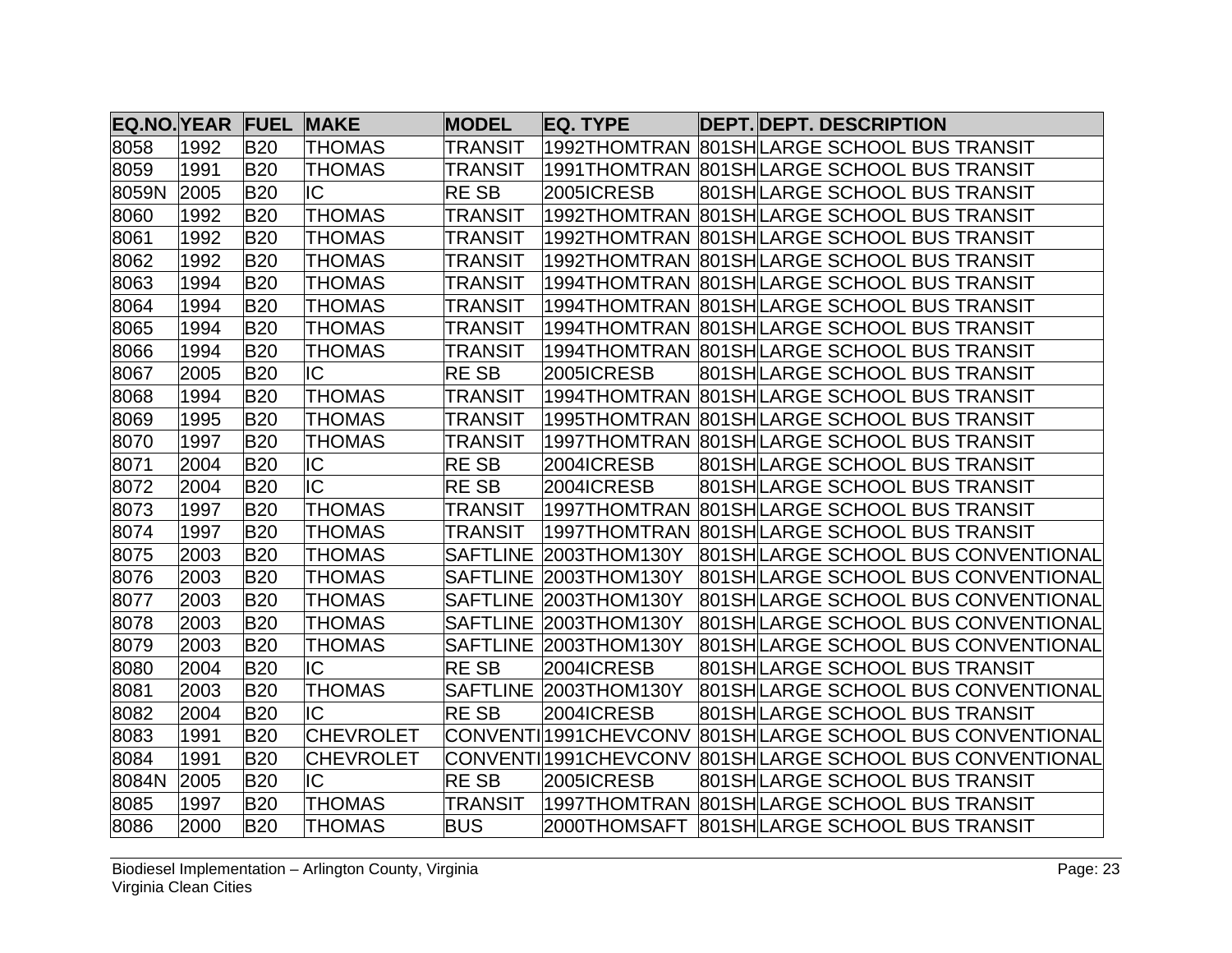| <b>EQ.NO. YEAR FUEL</b> |      |            | <b>MAKE</b>     | <b>MODEL</b>   | <b>EQ. TYPE</b>       | <b>DEPT. DEPT. DESCRIPTION</b>             |
|-------------------------|------|------------|-----------------|----------------|-----------------------|--------------------------------------------|
| 8087                    | 1999 | <b>B20</b> | <b>THOMAS</b>   | <b>TRANSIT</b> |                       |                                            |
| 8088                    | 1995 | <b>B20</b> | <b>THOMAS</b>   | <b>TRANSIT</b> |                       |                                            |
| 8089                    | 1995 | <b>B20</b> | <b>THOMAS</b>   | TRANSIT        |                       |                                            |
| 8090                    | 1994 | <b>B20</b> | <b>THOMAS</b>   | <b>TRANSIT</b> | 1994THOMTRAN          | 801 SH LARGE SCHOOL BUS TRANSIT            |
| 8091                    | 1994 | <b>B20</b> | <b>THOMAS</b>   | <b>TRANSIT</b> |                       |                                            |
| 8093                    | 2005 | <b>B20</b> | IC              | <b>RESB</b>    | 2005ICRESB            | 801SHLARGE SCHOOL BUS TRANSIT              |
| 8094                    | 1995 | <b>B20</b> | <b>THOMAS</b>   | <b>TRANSIT</b> |                       |                                            |
| 8095                    | 1995 | <b>B20</b> | <b>THOMAS</b>   | <b>TRANSIT</b> |                       |                                            |
| 8096                    | 1996 | <b>B20</b> | <b>THOMAS</b>   | <b>TRANSIT</b> |                       |                                            |
| 8097                    | 1996 | <b>B20</b> | <b>THOMAS</b>   | TRANSIT        |                       | 1996THOMTRAN 801SHLARGE SCHOOL BUS TRANSIT |
| 8098                    | 1996 | <b>B20</b> | <b>THOMAS</b>   | <b>TRANSIT</b> |                       | 1996THOMTRAN 801SHLARGE SCHOOL BUS TRANSIT |
| 8099                    | 1996 | <b>B20</b> | <b>THOMAS</b>   | <b>TRANSIT</b> |                       | 1996THOMTRAN 801SHLARGE SCHOOL BUS TRANSIT |
| 8100                    | 1996 | <b>B20</b> | <b>THOMAS</b>   | TRANSIT        |                       |                                            |
| 8101                    | 1996 | <b>B20</b> | <b>THOMAS</b>   | <b>TRANSIT</b> |                       | 1996THOMTRAN 801SHLARGE SCHOOL BUS TRANSIT |
| 8102                    | 1998 | <b>B20</b> | <b>THOMAS</b>   | <b>TRANSIT</b> |                       | 1998THOMTRAN 801SHLARGE SCHOOL BUS TRANSIT |
| 8103                    | 1998 | <b>B20</b> | <b>THOMAS</b>   | <b>TRANSIT</b> |                       |                                            |
| 8104                    | 1998 | <b>B20</b> | <b>THOMAS</b>   | <b>TRANSIT</b> |                       | 1998THOMTRAN 801SHLARGE SCHOOL BUS TRANSIT |
| 8105                    | 1998 | <b>B20</b> | <b>THOMAS</b>   | <b>TRANSIT</b> |                       | 1998THOMTRAN 801SHLARGE SCHOOL BUS TRANSIT |
| 8106                    | 1998 | <b>B20</b> | <b>THOMAS</b>   | <b>TRANSIT</b> |                       |                                            |
| 8107                    | 1998 | <b>B20</b> | <b>THOMAS</b>   | <b>TRANSIT</b> |                       |                                            |
| 8108                    | 1998 | <b>B20</b> | <b>THOMAS</b>   | <b>TRANSIT</b> |                       | 1998THOMTRAN 801SHLARGE SCHOOL BUS TRANSIT |
| 8109                    | 1998 | <b>B20</b> | <b>THOMAS</b>   | TRANSIT        |                       |                                            |
| 8110                    | 1998 | <b>B20</b> | <b>THOMAS</b>   | <b>TRANSIT</b> |                       | 1998THOMTRAN 801SHLARGE SCHOOL BUS TRANSIT |
| 8111                    | 1998 | <b>B20</b> | <b>NAVISTAR</b> | <b>VISTA</b>   | 1998NAVIVIST          | 801SH SMALL SCHOOL BUS W/LIFT              |
| 8112                    | 1998 | <b>B20</b> | <b>NAVISTAR</b> | <b>VISTA</b>   | 1998NAVIVIST          | 801SH SMALL SCHOOL BUS W/LIFT              |
| 8113                    | 1999 | <b>B20</b> | <b>THOMAS</b>   | <b>TRANSIT</b> |                       |                                            |
| 8114                    | 1999 | <b>B20</b> | <b>THOMAS</b>   | <b>TRANSIT</b> | 1999THOMTRAN          | 801SHLARGE SCHOOL BUS TRANSIT              |
| 8115                    | 1999 | <b>B20</b> | <b>THOMAS</b>   | TRANSIT        | 1999THOMTRAN          | 801 SH LARGE SCHOOL BUS TRANSIT            |
| 8116                    | 1999 | <b>B20</b> | <b>THOMAS</b>   | TRANSIT        |                       | 1999THOMTRAN 801SHLARGE SCHOOL BUS TRANSIT |
| 8117                    | 1999 | <b>B20</b> | <b>NAVISTAR</b> | <b>VISTA</b>   | 1999NAVIVIST          | 801SH SMALL SCHOOL BUS W/LIFT              |
| 8118                    | 2000 | <b>B20</b> | <b>THOMAS</b>   |                | SAFTLINE 2000THOMSAFT | 801SHMED SCHOOL BUS W/LIFT                 |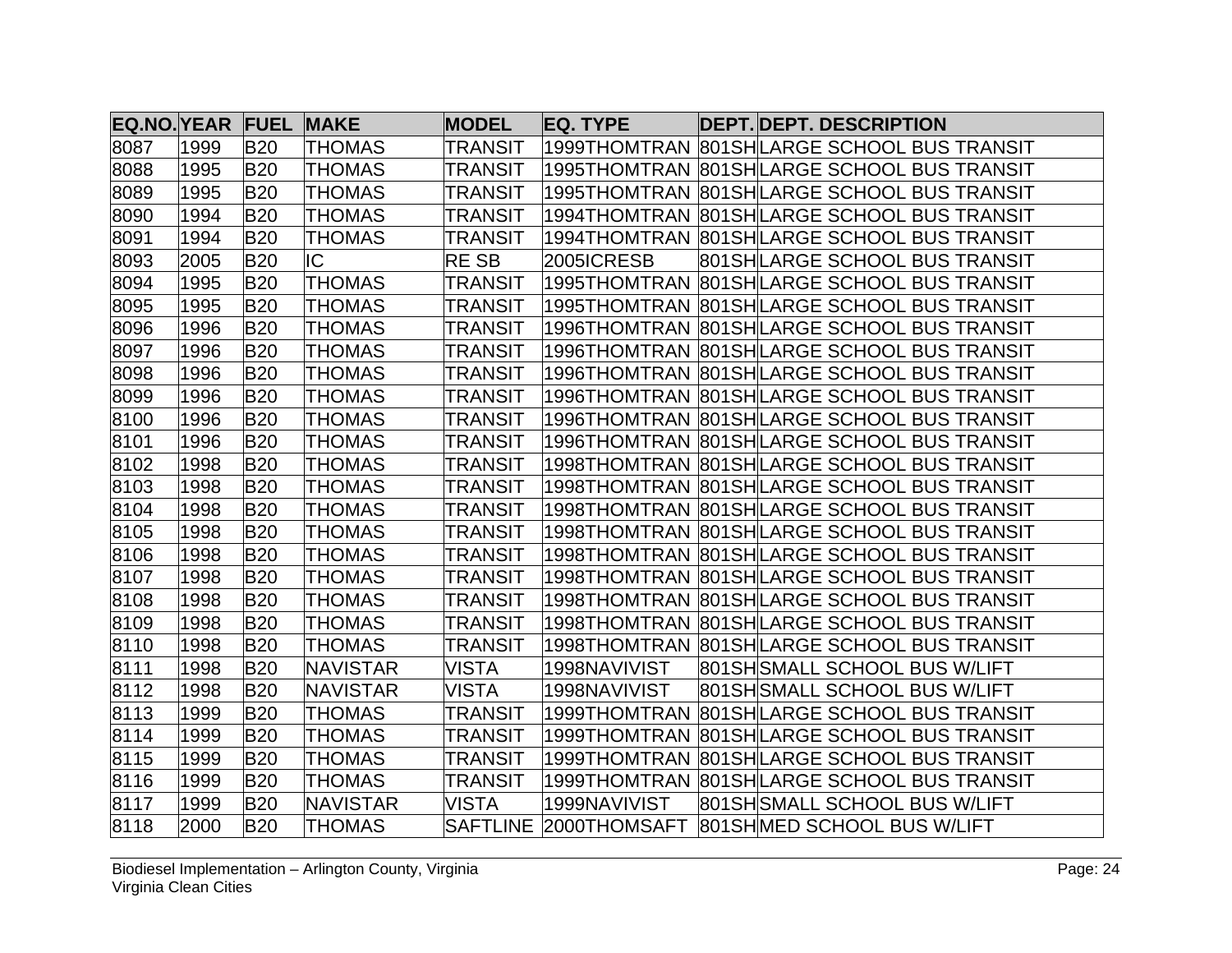| <b>EQ.NO. YEAR FUEL</b> |      |            | <b>MAKE</b>             | <b>MODEL</b>    | <b>IEQ. TYPE</b>             | <b>DEPT. DEPT. DESCRIPTION</b>  |
|-------------------------|------|------------|-------------------------|-----------------|------------------------------|---------------------------------|
| 8119                    | 2000 | <b>B20</b> | <b>THOMAS</b>           | <b>SAFTLINE</b> | 2000THOMSAFT                 | 801 SHILARGE SCHOOL BUS TRANSIT |
| 8120                    | 2000 | <b>B20</b> | <b>THOMAS</b>           | <b>SAFTLINE</b> | 2000THOMSAFT                 | 801 SHILARGE SCHOOL BUS TRANSIT |
| 8121                    | 2004 | <b>B20</b> | IC                      | <b>RESB</b>     | 2004ICRESB                   | 801SHLARGE SCHOOL BUS TRANSIT   |
| 8122                    | 2004 | <b>B20</b> | IC                      | <b>RESB</b>     | 2004ICRESB                   | 801 SHLARGE SCHOOL BUS TRANSIT  |
| 8123                    | 2004 | <b>B20</b> | IC                      | <b>RESB</b>     | 2004ICRESB                   | 801SH SMALL SCHOOL BUS W/LIFT   |
| 8124                    | 2004 | <b>B20</b> | IC                      | <b>RESB</b>     | 2004ICRESB                   | 801SH SMALL SCHOOL BUS W/LIFT   |
| 8512                    | 1998 | <b>B20</b> | FORD                    | F800            | 1998FORDF800                 | 810SHBOX TRUCK                  |
| 8513                    | 1993 | <b>B20</b> | FORD                    | F450            | 1993FORDF450                 | 811SHUTILITY W/CANOPY           |
| 8514                    | 1991 | <b>B20</b> | FORD                    | F450            | 1991FORDF450                 | 816SHUTILITY W/CANOPY           |
| 8521                    | 2004 | <b>B20</b> | FORD                    | F350            | 2004FORDF350                 | 810SH PICKUP 1 TON 4WD          |
| 8523                    | 2004 | <b>B20</b> | FORD                    | F350            | 2004FORDF350                 | 810SH PICKUP 1 TON 4WD          |
| 8524                    | 2004 | <b>B20</b> | FORD                    | F450            | 2004FORDF450                 | 810SHSTAKE W/GATE               |
| 8687                    | 1990 | <b>B20</b> | <b>ASPHALT</b>          | <b>ASPHALT</b>  | 1990ASPHASPH                 | 813SHUTILITY SM                 |
| 8688                    | 1990 | <b>B20</b> | <b>WELDING</b>          | <b>WELDING</b>  | 1990WELDWELD 813SHUTILITY SM |                                 |
| 8694                    | 1995 | <b>B20</b> | <b>GMC</b>              | C6500           | 1995GMCREFR                  | 825SHREFER UNIT                 |
| 8715                    | 2003 | <b>B20</b> | FORD                    | F350            | 2003FORDF350                 | 810SH PICKUP 1 TON 4WD          |
| 8723                    | 1990 | <b>B20</b> | <b>SULLAIR</b>          | <b>AIR COMP</b> | 1990COMPAIR                  | 813SHAIR COMP MED               |
| 8742                    | 1989 | <b>B20</b> | <b>IHC</b>              | S-1954 C        | 1989IHCS1954                 | 810SHUTILITY W/CANOPY           |
| 8768                    | 2003 | <b>B20</b> | <b>FREIGHTLINERFC80</b> |                 | 2003FREIFC80                 | 889SEREEFER UNIT                |
| 8778                    | 1987 | <b>B20</b> | <b>IHC</b>              | $S-1954$        | 1987IHCS1954                 | 810SHMATERIAL SPREADER/PLOW     |
| 8814                    | 1990 | <b>B20</b> | <b>BOB</b>              | 753             | 1990BOB753                   | 810SHUNILOADER                  |
| 8826                    | 2001 | <b>B20</b> | FORD                    | F360            | 2001FORDF360                 | 818SHUTILITY W/CANOPY           |
| 8950                    | 2001 | <b>B20</b> | NEW HOLLAND LB75        |                 | 2001NEWHLB75                 | 813SHBACKHOE                    |

**138 TOTAL UNITS**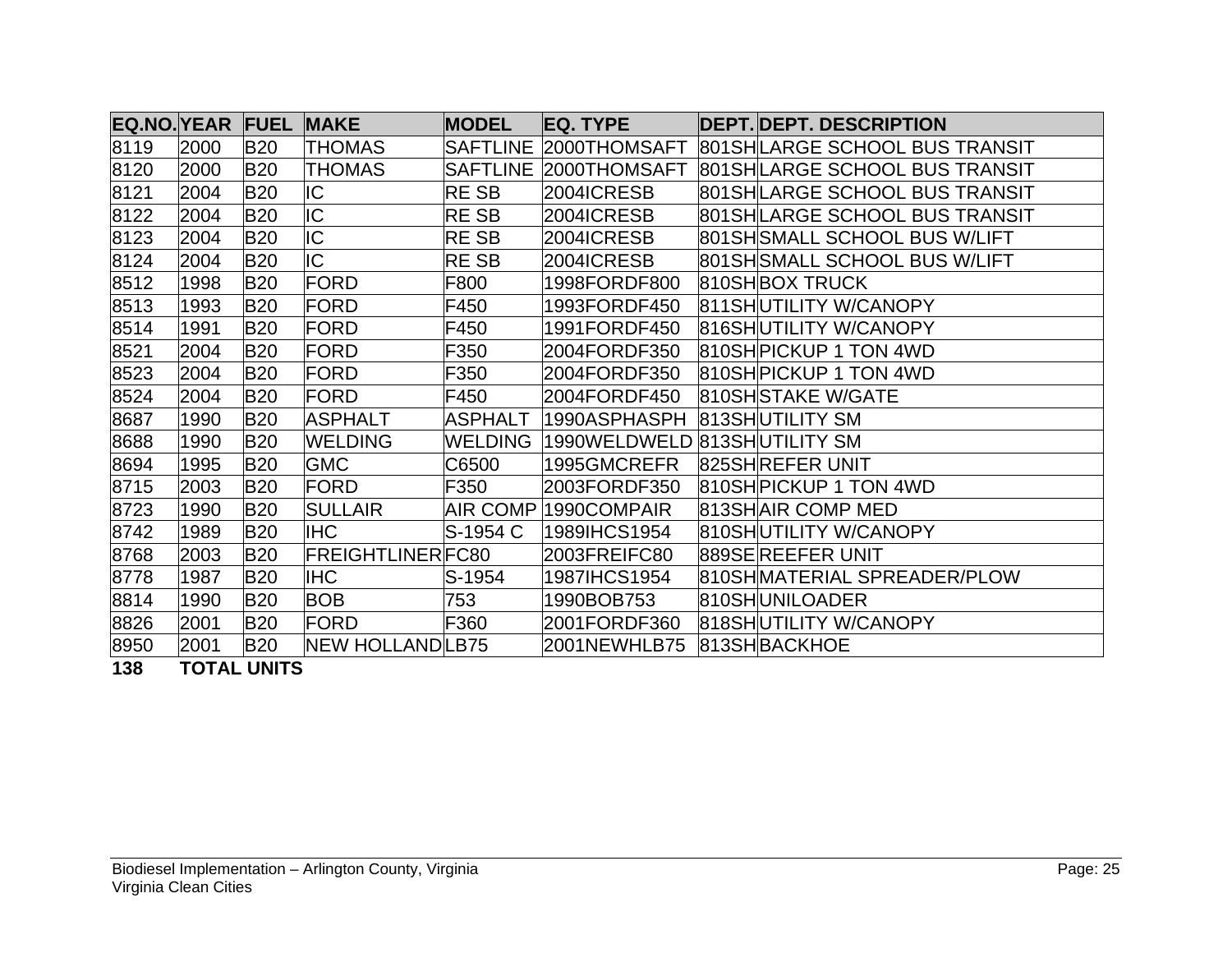# **Appendix B – Arlington County Biodiesel Vehicle Fleet**

EQUIPMENT LIST BY FUEL TYPE (BIODIESEL)

|      |      |            | <b>EQ.NO. YEAR FUEL MANUFACTURER</b> | <b>MODEL</b>    | EQ. TYPE     |       | <b>DEPARTMENT DEPT. DESCRIPTION</b> |
|------|------|------------|--------------------------------------|-----------------|--------------|-------|-------------------------------------|
| 5017 | 1997 | <b>B20</b> | <b>CASE</b>                          | 590 SUPE        | 1997CASE590  | 018WS | <b>BACKHOE</b>                      |
| 5020 | 1997 | <b>B20</b> | <b>FERGUSON</b>                      | <b>46A ROLL</b> | 1997FERG46A  | 012OP | <b>ROLLER TOWED</b>                 |
| 5022 | 1997 | <b>B20</b> | <b>CASE</b>                          | 590 SUPE        | 1997CASE590  | 018WS | <b>BACKHOE</b>                      |
| 5055 | 1996 | <b>B20</b> | <b>CASE</b>                          | <b>590 SUPE</b> | 1996CASE590S | 018WS | <b>BACKHOE</b>                      |
| 5066 | 1993 | <b>B20</b> | <b>CASE</b>                          | 1845C           | 1993CASE1845 | 012OP | UNILOADER                           |
| 5094 | 1987 | <b>B20</b> | <b>IHC</b>                           | S-1754          | 1987IHCS1754 | 018WS | UTILITY W/CANOPY                    |
| 5101 | 1999 | <b>B20</b> | <b>NAVISTAR</b>                      | 2674 6X4        | 1999NAVI2674 | 012OP | <b>DUMP LARGE</b>                   |
| 5104 | 1998 | <b>B20</b> | <b>DIAMOND CORP</b>                  | <b>TROLLEY</b>  | 1998DIAMCORP | 014PL | <b>ART BUS</b>                      |
| 5105 | 1998 | <b>B20</b> | <b>DIAMOND CORP</b>                  | <b>TROLLEY</b>  | 1998DIAMCORP | 014PL | <b>ART BUS</b>                      |
| 5115 | 2000 | <b>B20</b> | <b>FREIGHTLINER</b>                  | <b>FL-70</b>    | 2000FREIFL70 | 012OP | <b>DUMP MED</b>                     |
| 5123 | 1986 | <b>B20</b> | <b>INGERSOLL RAND</b>                | P175AWD         | 1986INGEP175 | 015TR | AIR COMP MED                        |
| 5136 | 1998 | <b>B20</b> | <b>FORD</b>                          | F800            | 1998FORDF800 | 012OP | <b>DUMP MED</b>                     |
| 5147 | 1986 | <b>B20</b> | <b>INGERSOLL RAND</b>                | P175AWD         | 1986INGEP175 | 018WS | <b>AIR COMP MED</b>                 |
| 5154 | 1986 | <b>B20</b> | <b>IHC</b>                           | S-1900          | 1986IHC1900  | 018WS | UTILITY PWR-ALL                     |
| 5157 | 1991 | <b>B20</b> | <b>CHEVROLET</b>                     | P30             | 1991CHEVP30  | 018WS | VAN STEP LG                         |
| 5160 | 1992 | <b>B20</b> | <b>IHC</b>                           | 4900            | 1992IHC4900  | 015TR | AERIAL BUCKET                       |
| 5167 | 1998 | <b>B20</b> | <b>FORD</b>                          | F800            | 1998FORDF800 | 012OP | <b>DUMP MED</b>                     |
| 5169 | 1997 | <b>B20</b> | <b>CASE</b>                          | <b>590 SUPE</b> | 1997CASE590  | 018WS | BACKHOE                             |
| 5189 | 1992 | <b>B20</b> | <b>IHC</b>                           | 4900            | 1992IHC4900  | 015TR | <b>AERIAL BUCKET</b>                |
| 5190 | 1998 | <b>B20</b> | <b>FORD</b>                          | F800            | 1998FORDF800 | 012OP | <b>DUMP MED</b>                     |
| 5193 | 1989 | <b>B20</b> | <b>INGERSOLL RAND</b>                | P175BWD         | 1989INGEP175 | 018WS | AIR COMP MED                        |
| 5194 | 1989 | <b>B20</b> | <b>INGERSOLL RAND</b>                | P175BWD         | 1989INGEP175 | 018WS | <b>AIR COMP MED</b>                 |
| 5202 | 1996 | <b>B20</b> | <b>FORD</b>                          | LT9000          | 1996FORDLT90 | 018WS | <b>DUMP LARGE</b>                   |
| 5226 | 2000 | <b>B20</b> | <b>FORD</b>                          | E450            | 2000FORDE450 | 014PL | <b>SMALL ART BUS</b>                |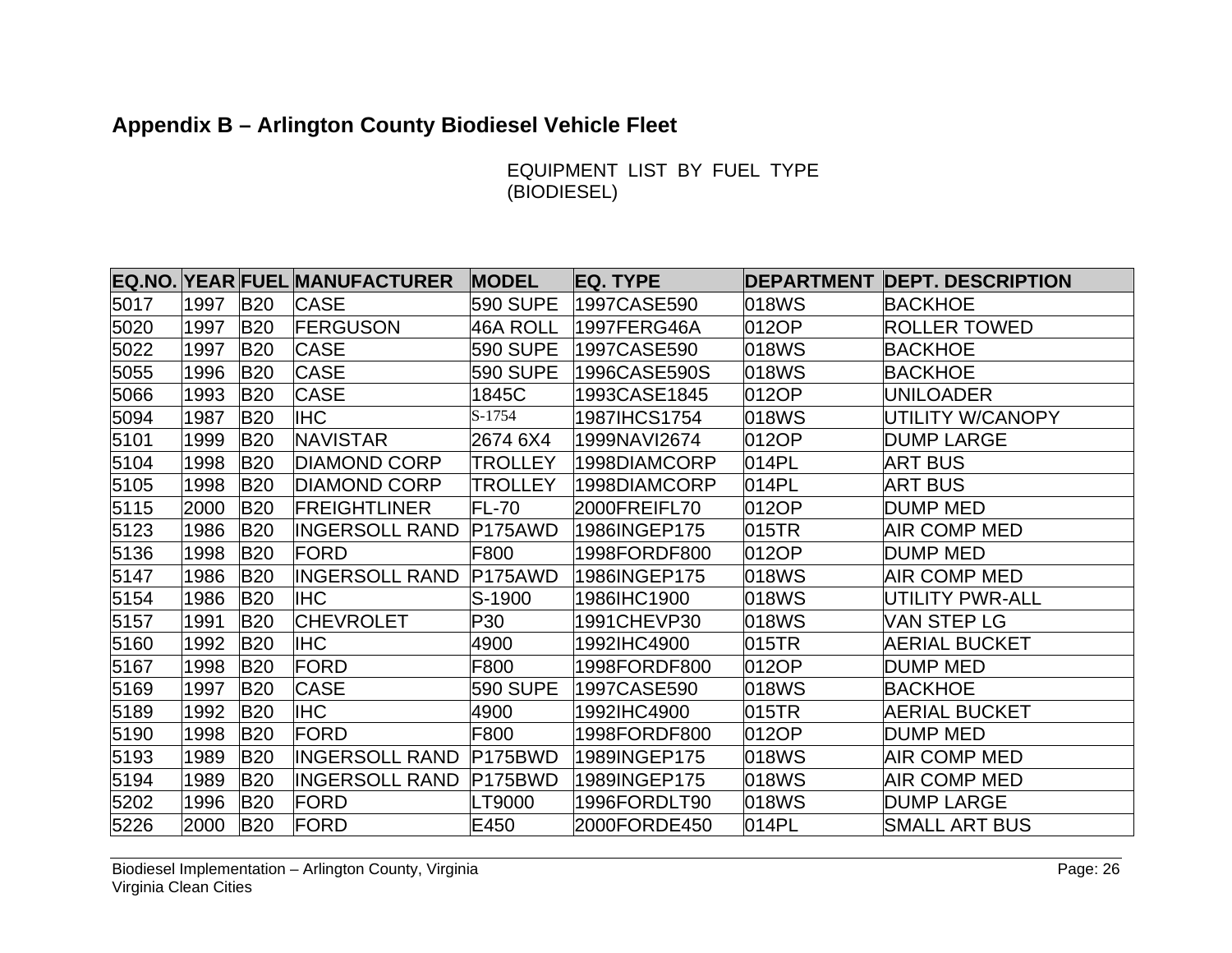|      |      |            | EQ.NO. YEAR FUEL MANUFACTURER | <b>MODEL</b>         | EQ. TYPE     |       | <b>DEPARTMENT DEPT. DESCRIPTION</b> |
|------|------|------------|-------------------------------|----------------------|--------------|-------|-------------------------------------|
| 5227 | 2000 | <b>B20</b> | FORD                          | E450                 | 2000FORDE450 | 014PL | <b>SMALL ART BUS</b>                |
| 5230 | 1996 | <b>B20</b> | FORD                          | LT9000               | 1996FORDLT90 | 012OP | <b>DUMP LARGE</b>                   |
| 5249 | 1997 | <b>B20</b> | FORD                          | F350                 | 1997FORDF350 | 018WS | <b>UTILITY</b>                      |
| 5251 | 1996 | <b>B20</b> | FORD                          | LT9000               | 1996FORDLT90 | 012OP | <b>DUMP LARGE</b>                   |
| 5259 | 1981 | <b>B20</b> | <b>IINGERSOLL RAND</b>        | P <sub>175</sub> AWD | 1981INGEP175 | 012OP | <b>AIR COMP MED</b>                 |
| 5266 | 1996 | <b>B20</b> | FORD                          | LT9000               | 1996FORDLT90 | 018WS | <b>DUMP LARGE</b>                   |
| 5270 | 1998 | <b>B20</b> | <b>FORD</b>                   | F800                 | 1998FORDF800 | 012OP | DUMP MED                            |
| 5307 | 1993 | <b>B20</b> | FORD                          | F450                 | 1993FORDF450 | 018WS | UTILITY W/CANOPY                    |
| 5317 | 2003 | <b>B20</b> | FORD                          | F350                 | 2003FORDF350 | 015TR | <b>UTILITY</b>                      |
| 5318 | 2003 | <b>B20</b> | FORD                          | F350                 | 2003FORDF350 | 015TR | <b>UTILITY</b>                      |
| 5360 | 1999 | <b>B20</b> | <b>NEW HOLLAND</b>            | 675-E                | 1999NEWH675E | 012OP | <b>BACKHOE</b>                      |
| 5415 | 1998 | <b>B20</b> | FORD                          | F800                 | 1998FORDF800 | 018WS | <b>DUMP MED</b>                     |
| 5420 | 2003 | <b>B20</b> | FORD                          | F350                 | 2003FORDF350 | 012OP | <b>PICKUP 1 TON 4WD</b>             |
| 5424 | 2003 | <b>B20</b> | <b>STERLING</b>               | LT7500               | 2003STERLT75 | 018WS | <b>VACUUM STORM BASIN</b>           |
| 5425 | 2003 | <b>B20</b> | <b>STERLING</b>               | LT7500               | 2003STERLT75 | 018WS | VACUUM STORM BASIN                  |
| 5429 | 2003 | <b>B20</b> | FORD                          | F350                 | 2003FORDF350 | 018WS | UTILITY                             |
| 5430 | 2003 | <b>B20</b> | FORD                          | F350                 | 2003FORDF350 | 018WS | UTILITY CC W\CRANE                  |
| 5432 | 2003 | <b>B20</b> | <b>FORD</b>                   | F350                 | 2003FORDF350 | 018WS | <b>PICKUP 1 TON EXT. CAB</b><br>4WD |
| 5444 | 2003 | <b>B20</b> | FORD                          | F350                 | 2003FORDF350 | 012OP | <b>PICKUP 1 TON 4WD</b>             |
| 5452 | 1991 | <b>B20</b> | <b>IHC</b>                    | 4900                 | 1991IHC4900  | 018WS | <b>STAKE W/CRANE</b>                |
| 5454 | 1996 | <b>B20</b> | FORD                          | F800                 | 1996FORDF800 | 012OP | <b>DUMP MED</b>                     |
| 5460 | 2003 | <b>B20</b> | <b>FORD</b>                   | F350                 | 2003FORDF350 | 018WS | <b>PICKUP 1 TON 4WD</b>             |
| 5479 | 2001 | <b>B20</b> | <b>FERGUSON</b>               | 46A                  | 2001FERGU46A | 012OP | <b>ROLLER TOWED</b>                 |
| 5492 | 2003 | <b>B20</b> | FORD                          | F350                 | 2003FORDF350 | 012OP | <b>PICKUP 1 TON 4WD</b>             |
| 5495 | 2003 | <b>B20</b> | FORD                          | F350                 | 2003FORDF350 | 012OP | <b>PICKUP 1 TON 4WD</b>             |
| 5499 | 2003 | <b>B20</b> | FORD                          | F350                 | 2003FORDF350 | 018WS | <b>PICKUP 1 TON 4WD</b>             |
| 5509 | 2000 | <b>B20</b> | <b>JOHN DEERE</b>             | 710D                 | 2000JOHN710D | 018WS | <b>BACKHOE 4WD</b>                  |
| 5526 | 1996 | <b>B20</b> | <b>FORD</b>                   | F800                 | 1996FORDF800 | 012OP | <b>DUMP MED</b>                     |
| 5531 | 1993 | <b>B20</b> | FORD                          | F450                 | 1993FORDF450 | 012OP | UTILITY W/CANOPY                    |
| 5535 | 2000 | <b>B20</b> | <b>FREIGHTLINER</b>           | <b>FL-70</b>         | 2000FREIFL70 | 012OP | <b>DUMP MED</b>                     |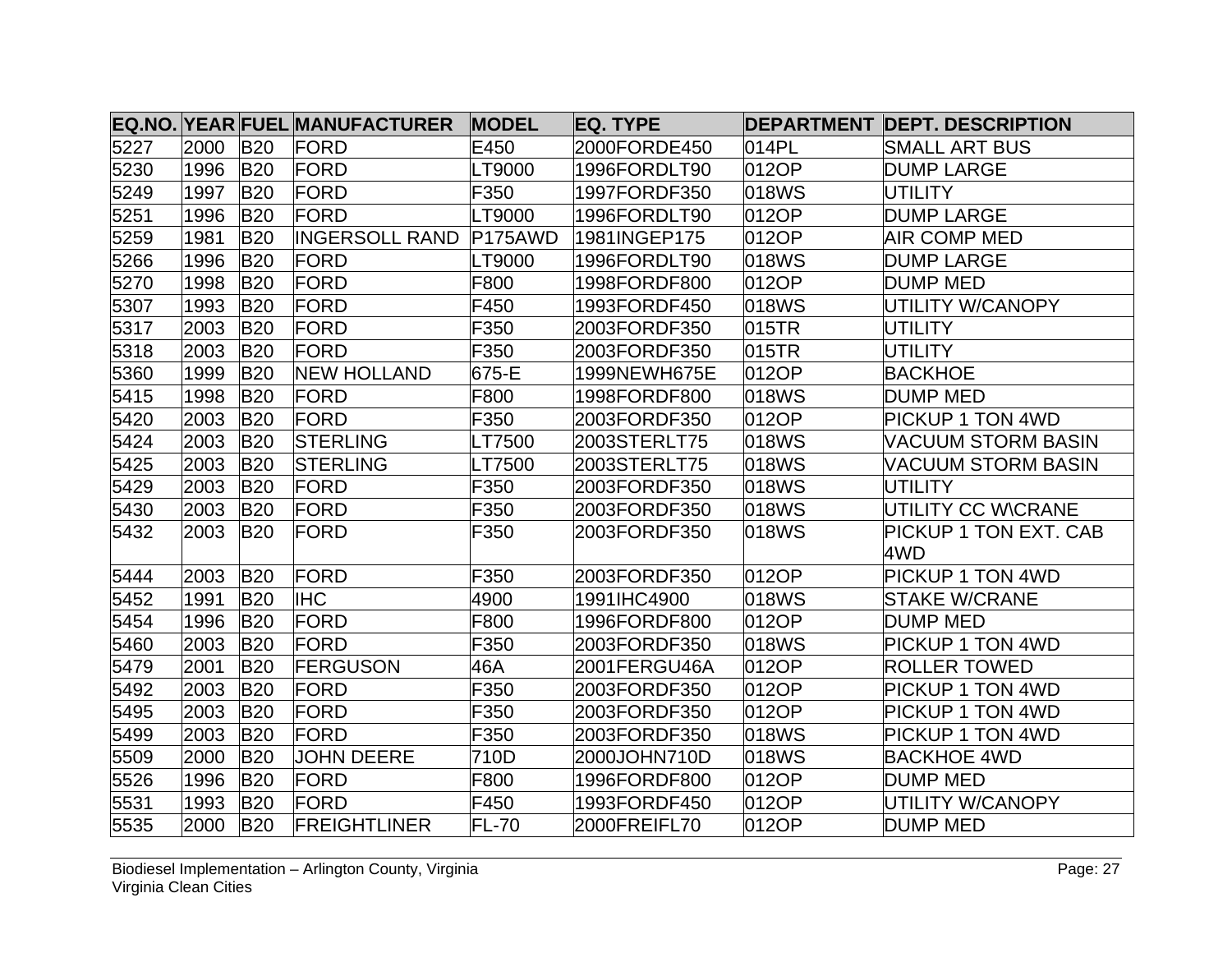|      |      |            | <b>EQ.NO. YEAR FUEL MANUFACTURER</b> | <b>MODEL</b> | <b>EQ. TYPE</b> |       | <b>DEPARTMENT DEPT. DESCRIPTION</b> |
|------|------|------------|--------------------------------------|--------------|-----------------|-------|-------------------------------------|
| 5537 | 1996 | <b>B20</b> | <b>FORD</b>                          | F800         | 1996FORDF800    | 012OP | DUMP MED                            |
| 5540 | 1994 | <b>B20</b> | <b>IHC</b>                           | 4900         | 1994IHC4900     | 018WS | <b>UTILITY PWR-ALL</b>              |
| 5541 | 1994 | <b>B20</b> | <b>IHC</b>                           | 4900         | 1994IHC4900     | 018WS | UTILITY PWR-ALL                     |
| 5548 | 1996 | <b>B20</b> | FORD                                 | F800         | 1996FORDF800    | 012OP | <b>DUMP MED</b>                     |
| 5556 | 1996 | <b>B20</b> | <b>FORD</b>                          | F800         | 1996FORDF800    | 012OP | <b>DUMP MED</b>                     |
| 5560 | 2000 | <b>B20</b> | <b>FREIGHTLINER</b>                  | <b>FL-70</b> | 2000FREIFL70    | 018WS | <b>DUMP MED</b>                     |
| 5567 | 2000 | <b>B20</b> | <b>FREIGHTLINER</b>                  | <b>FL-70</b> | 2000FREIFL70    | 012OP | <b>DUMP MED</b>                     |
| 5570 | 2000 | <b>B20</b> | <b>VOLVO</b>                         | <b>WG64</b>  | 2000VOLVWG64    | 018WS | <b>DUMP LARGE</b>                   |
| 5571 | 2000 | <b>B20</b> | <b>VOLVO</b>                         | <b>WG64</b>  | 2000VOLVWG64    | 012OP | <b>DUMP LARGE</b>                   |
| 5583 | 2000 | <b>B20</b> | <b>GMC</b>                           | C3500        | 2000GMCC350     | 012OP | UTILITY W/CANOPY                    |
| 5584 | 2000 | <b>B20</b> | <b>GMC</b>                           | C3500        | 2000GMCC350     | 012OP | UTILITY W/CANOPY                    |
| 5594 | 2000 | <b>B20</b> | <b>FREIGHTLINER</b>                  | <b>FL-70</b> | 2000FREIFL70    | 018WS | <b>DUMP MED</b>                     |
| 5597 | 1993 | <b>B20</b> | FORD                                 | F450         | 1993FORDF450    | 018WS | <b>STAKE W/GATE</b>                 |
| 5599 | 2000 | <b>B20</b> | <b>STERLING</b>                      | LT9500       | 2000STERLT95    | 012OP | <b>CONCRETE MIXER</b>               |
| 5614 | 1999 | <b>B20</b> | <b>NAVISTAR</b>                      | 2654 6X4     | 1999INTE2654    | 018WS | <b>DUMP LARGE</b>                   |
| 5618 | 2003 | <b>B20</b> | FORD                                 | F350         | 2003FORDF350    | 018WS | PICKUP 1 TON 4WD                    |
| 5623 | 2004 | <b>B20</b> | FORD                                 | F350         | 2004FORDF350    | 018WS | UTILITY 1 TON 4WD                   |
| 5625 | 2003 | <b>B20</b> | <b>FORD</b>                          | F350         | 2003FORDF350    | 018WS | <b>PICKUP 1 TON 4WD</b>             |
| 5627 | 2004 | <b>B20</b> | <b>JOHN DEERE</b>                    | 710G         | 2004JOHN710G    | 018WS | <b>BACKHOE 4WD</b>                  |
| 5649 | 1990 | <b>B20</b> | <b>WHITE GMC</b>                     | ACL84D       | 1990WHITACL8    | 018WS | <b>STAKE W/CRANE</b>                |
| 5650 | 2002 | <b>B20</b> | <b>FREIGHTLINER</b>                  | <b>FL-70</b> | 2002FREIFL70    | 018WS | <b>DUMP MED</b>                     |
| 5654 | 1990 | <b>B20</b> | <b>IHC</b>                           | 4900         | 1990IHC4900     | 012OP | <b>DUMP MED</b>                     |
| 5655 | 1990 | <b>B20</b> | <b>IHC</b>                           | 4900         | 1990IHC4900     | 018WS | UTILITY W/CANOPY                    |
| 5672 | 1999 | <b>B20</b> | <b>STERLING</b>                      | L7501        | 1999STERL750    | 018WS | <b>SEWER FLUSHER</b>                |
| 5677 | 1990 | <b>B20</b> | IIHC                                 | 4900         | 1990IHC4900     | 018WS | <b>STAKE MED</b>                    |
| 5680 | 1999 | <b>B20</b> | <b>STERLING</b>                      | L7501        | 1999STERL750    | 018WS | <b>SEWER FLUSHER</b>                |
| 5684 | 1999 | <b>B20</b> | <b>NAVISTAR</b>                      | 2654 6X4     | 1999INTE2654    | 012OP | <b>DUMP LARGE</b>                   |
| 5687 | 2002 | <b>B20</b> | <b>FREIGHTLINER</b>                  | <b>FL-70</b> | 2002FREIFL70    | 018WS | <b>DUMP MED</b>                     |
| 5691 | 2002 | <b>B20</b> | <b>FREIGHTLINER</b>                  | <b>FL-70</b> | 2002FREIFL70    | 018WS | <b>DUMP MED</b>                     |
| 5696 | 2000 | <b>B20</b> | <b>VOLVO</b>                         | <b>WG64</b>  | 2000VOLVWG64    | 012OP | <b>DUMP LARGE</b>                   |
| 5700 | 1993 | <b>B20</b> | FORD                                 | F450         | 1993FORDF450    | 012OP | <b>DUMP SMALL</b>                   |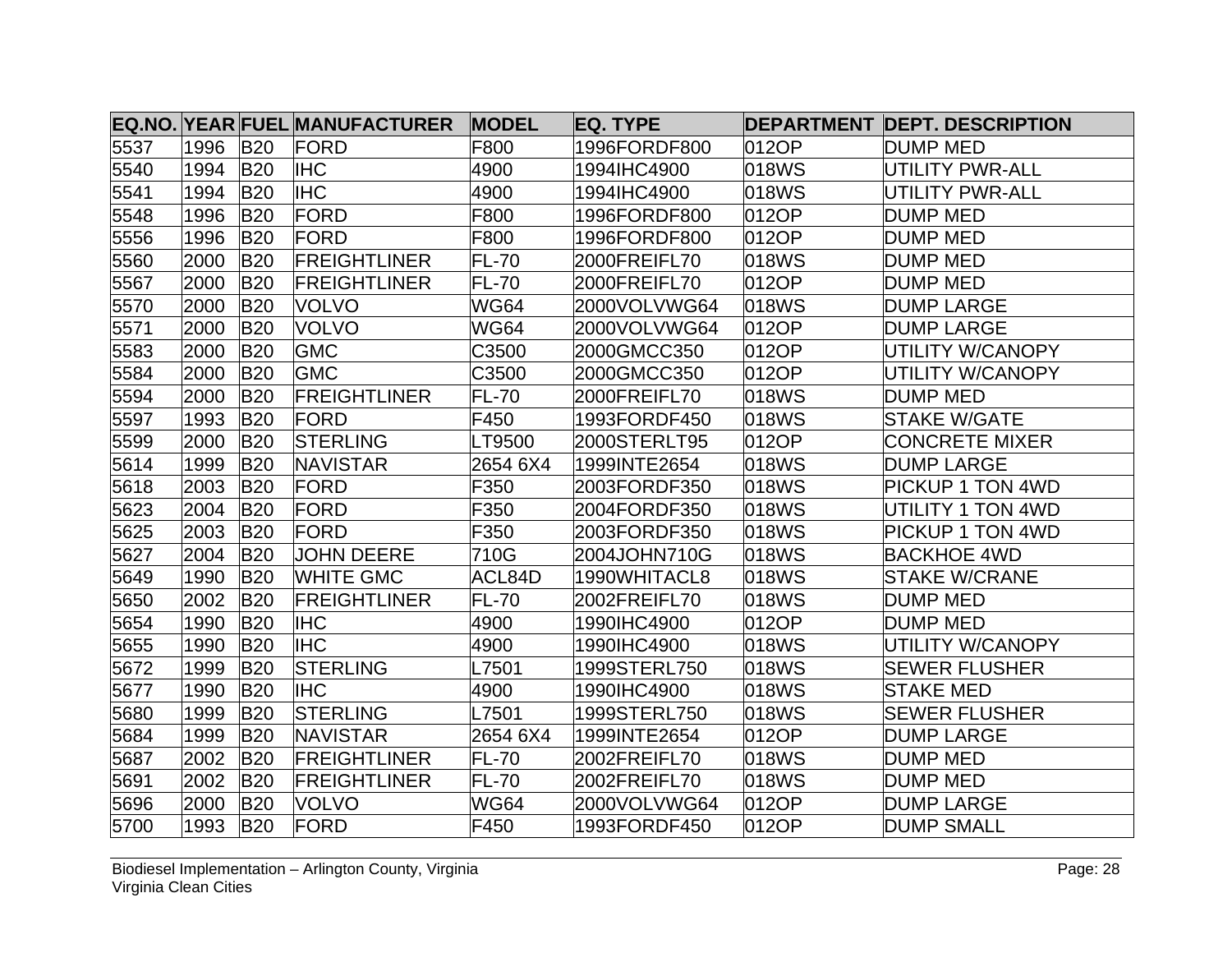|      |      |            | <b>EQ.NO. YEAR FUEL MANUFACTURER</b> | <b>MODEL</b>  | EQ. TYPE       |       | <b>DEPARTMENT DEPT. DESCRIPTION</b> |
|------|------|------------|--------------------------------------|---------------|----------------|-------|-------------------------------------|
| 5710 | 1984 | <b>B20</b> | <b>IHC</b>                           | S-1724        | 1984IHC1724    | 018WS | <b>UTILITY PWR-ALL</b>              |
| 5730 | 2000 | <b>B20</b> | <b>VOLVO</b>                         | <b>WG64</b>   | 2000VOLVWG64   | 012OP | <b>DUMP LARGE</b>                   |
| 5743 | 1995 | <b>B20</b> | <b>IHC</b>                           | 4900          | 1995IHC4900    | 012OP | DUMP MED                            |
| 5752 | 1999 | <b>B20</b> | <b>NEW HOLLAND</b>                   | 675-E         | 1999NEWH675E   | 012OP | <b>BACKHOE</b>                      |
| 5762 | 1999 | <b>B20</b> | <b>NEW HOLLAND</b>                   | 675-E         | 1999NEWH675E   | 012OP | <b>BACKHOE</b>                      |
| 5784 | 1993 | <b>B20</b> | FORD                                 | F450          | 1993FORDF450   | 012OP | UTILITY W/CANOPY                    |
| 5791 | 2000 | <b>B20</b> | <b>GMC</b>                           | C3500         | 2000GMCC350    | 018WS | UTILITY W/CANOPY                    |
| 5808 | 1996 | <b>B20</b> | <b>FORD</b>                          | LT9000        | 1996FORDLT90   | 012OP | <b>DUMP LARGE</b>                   |
| 5850 | 1985 | <b>B20</b> | <b>INGERSOLL RAND P175AWD</b>        |               | 1985INGEP175   | 018WS | <b>AIR COMP MED</b>                 |
| 5907 | 1999 | <b>B20</b> | <b>NAVISTAR</b>                      | 2654 6X4      | 1999INTE2654   | 018WS | <b>DUMP LARGE</b>                   |
| 5947 | 1999 | <b>B20</b> | <b>NEW HOLLAND</b>                   | 675-E         | 1999NEWH675E   | 012OP | <b>BACKHOE</b>                      |
| 3026 | 1986 | <b>B20</b> | <b>IHC</b>                           | CO-1950-      | 1986IHC1950    | 023RE | LEAF COLLECTOR                      |
| 3033 | 1989 | <b>B20</b> | <b>WHITE GMC</b>                     | ACL64B        | 1989WHITACL6   | 023RE | <b>ROLL ON OFF</b>                  |
| 3034 | 1986 | <b>B20</b> | <b>IHC</b>                           | CO-1950-      | 1986IHC1950    | 023RE | <b>LEAF COLLECTOR</b>               |
| 3039 | 1997 | <b>B20</b> | <b>FORD</b>                          | F350          | 1997FORDF350   | 025WP | <b>STAKE W/CRANE</b>                |
| 3092 | 2001 | <b>B20</b> | <b>STERLING</b>                      | <b>SC8000</b> | 2001STERSC8000 | 022SW | <b>SWEEPER VAC</b>                  |
| 3093 | 2001 | <b>B20</b> | <b>STERLING</b>                      | <b>SC8000</b> | 2001STERSC8000 | 022SW | <b>SWEEPER VAC</b>                  |
| 3103 | 1980 | <b>B20</b> | <b>FORD</b>                          | LT8000        | 1980FORDLT80   | 025WP | <b>ROLL ON OFF</b>                  |
| 3121 | 2003 | <b>B20</b> | <b>FORD</b>                          | F450          | 2003FORDF450   | 026UO | <b>REFUSE SM</b>                    |
| 3122 | 2002 | <b>B20</b> | <b>STERLING</b>                      | <b>SC8000</b> | 2002STERSC8000 | 022SW | SWEEPER RE-GEN. AIR                 |
| 3126 | 2003 | <b>B20</b> | <b>FREIGHTLINER</b>                  | <b>FC80</b>   | 2003FREIFC80   | 023RE | <b>LEAF COLLECTOR</b>               |
| 3127 | 2003 | <b>B20</b> | <b>FREIGHTLINER</b>                  | <b>FC80</b>   | 2003FREIFC80   | 023RE | <b>LEAF COLLECTOR</b>               |
| 3128 | 2003 | <b>B20</b> | <b>FREIGHTLINER</b>                  | FC80          | 2003FREIFC80   | 023RE | LEAF COLLECTOR                      |
| 3129 | 2003 | <b>B20</b> | <b>FREIGHTLINER</b>                  | <b>FC80</b>   | 2003FREIFC80   | 023RE | <b>LEAF COLLECTOR</b>               |
| 3130 | 2004 | <b>B20</b> | <b>INTERNATIONAL</b>                 | 4200 SBA      | 2004INTE4200   | 022SW | <b>REFUSE MED SIDE</b>              |
|      |      |            |                                      |               |                |       | <b>LOADER</b>                       |
| 3138 | 2000 | <b>B20</b> | <b>CCC</b>                           | LET40-C       | 2000CCLET40-C  | 022SW | <b>REFUSE REAR</b>                  |
| 3139 | 1999 | <b>B20</b> | <b>NAVISTAR</b>                      | 2674 6X4      | 1999NAVI2674   | 023RE | <b>ROAD TRACTOR</b>                 |
| 3143 | 2000 | <b>B20</b> | <b>FREIGHTLINER</b>                  | <b>FL-70</b>  | 2000FREIFL70   | 023RE | <b>REFUSE W/CRANE</b>               |
| 3168 | 2000 | <b>B20</b> | <b>NAVISTAR</b>                      | 2654 6X4      | 2000NAVI2654   | 023RE | <b>ROLL ON OFF</b>                  |
| 3186 | 1994 | <b>B20</b> | <b>CASE</b>                          | 1845C         | 1994CASE1845   | 023RE | <b>UNILOADER</b>                    |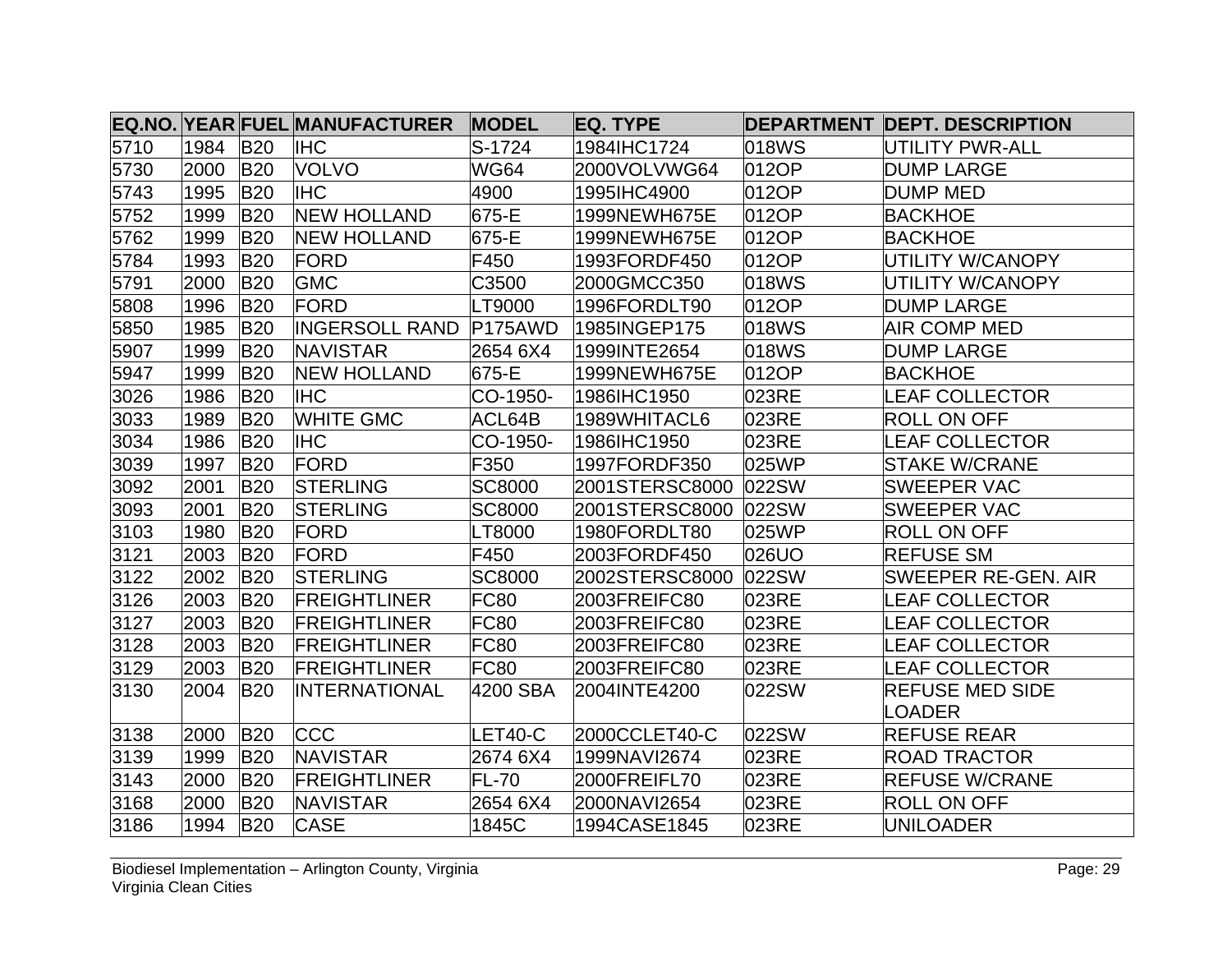|       |      |            | EQ.NO. YEAR FUEL MANUFACTURER | <b>MODEL</b>    | <b>EQ. TYPE</b> |       | <b>DEPARTMENT DEPT. DESCRIPTION</b> |
|-------|------|------------|-------------------------------|-----------------|-----------------|-------|-------------------------------------|
| 3201  | 2004 | <b>B20</b> | <b>CCC</b>                    | LET2-46C        | 2004CCCLET2     | 022SW | <b>REFUSE REAR</b>                  |
| 3202  | 2004 | <b>B20</b> | <b>CCC</b>                    | LET2-46C        | 2004CCCLET2     | 022SW | <b>REFUSE REAR</b>                  |
| 3204  | 2004 | <b>B20</b> | <b>CCC</b>                    | <b>LET2-46C</b> | 2004CCCLET2     | 022SW | <b>REFUSE REAR</b>                  |
| 3238  | 2000 | <b>B20</b> | <b>CCC</b>                    | LDT40-C         | 2000CCCLDT4     | 022SW | <b>REFUSE SIDE</b>                  |
| 3329  | 2002 | <b>B20</b> | <b>CATERPILLAR</b>            | 950G            | 2002CATE950G    | 023RE | <b>LOADER LG</b>                    |
| 3340  | 2000 | <b>B20</b> | <b>FREIGHTLINER</b>           | <b>FC-80</b>    | 2000FREIFC80    | 023RE | <b>LEAF COLLECTOR</b>               |
| 3378  | 1990 | <b>B20</b> | <b>IHC</b>                    | 4900            | 1990IHC4900     | 023RE | <b>UTILITY</b>                      |
| 3419  | 1998 | <b>B20</b> | <b>FORD</b>                   | F800            | 1998FORDF800    | 023RE | <b>DUMP MED</b>                     |
| 3430  | 1999 | <b>B20</b> | <b>FORD</b>                   | F550            | 1999FORDF550    | 023RE | <b>DUMP SMALL</b>                   |
| 3446  | 1994 | <b>B20</b> | <b>IHC</b>                    | 4900 4X2        | 1994IHC4900     | 023RE | <b>LEAF COLLECTOR</b>               |
| 3460  | 1994 | <b>B20</b> | <b>IHC</b>                    | 4900 4X2        | 1994IHC4900     | 023RE | <b>LEAF COLLECTOR</b>               |
| 3497C | 1994 | <b>B20</b> | <b>IHC</b>                    | 4900            | 1994IHC4900     | 026UO | <b>SWEEPER VAC</b>                  |
| 3520  | 2001 | <b>B20</b> | <b>STERLING</b>               | SC8000          | 2001STERSC8000  | 022SW | SWEEPER VAC                         |
| 3579  | 2000 | <b>B20</b> | <b>GMC</b>                    | C3500           | 2000GMCC350     | 025WP | <b>DUMP SMALL</b>                   |
| 3582  | 2000 | <b>B20</b> | <b>GMC</b>                    | C3500           | 2000GMCC350     | 025WP | UTILITY W/CANOPY                    |
| 3610  | 2003 | <b>B20</b> | FORD                          | F350            | 2003FORDF350    | 025WP | <b>STAKE W/WELDER</b>               |
| 3621  | 2003 | <b>B20</b> | <b>FORD</b>                   | F350            | 2003FORDF350    | 025WP | <b>STAKE W/CRANE</b>                |
| 3632  | 2000 | <b>B20</b> | <b>FREIGHTLINER</b>           | <b>FL-70</b>    | 2000FREIFL70    | 023RE | <b>REFUSE W/CRANE</b>               |
| 3645  | 1993 | <b>B20</b> | <b>WHITE GMC</b>              | WG64            | 1993WHITWG64    | 025WP | VACUUM STORM BASIN                  |
| 3656  | 2000 | <b>B20</b> | <b>FREIGHTLINER</b>           | <b>FC-80</b>    | 2000FREIFC80    | 023RE | LEAF COLLECTOR                      |
| 3679  | 2000 | <b>B20</b> | <b>FREIGHTLINER</b>           | <b>FC-80</b>    | 2000FREIFC80    | 023RE | <b>LEAF COLLECTOR</b>               |
| 3690  | 1989 | <b>B20</b> | <b>WHITE GMC</b>              | <b>STREET F</b> | 1989WHITSTRE    | 022SW | <b>STREET FLUSHER</b>               |
| 3757  | 1990 | <b>B20</b> | <b>IHC</b>                    | 4900 4X2        | 1990IHC4900     | 023RE | LEAF COLLECTOR                      |
| 3763  | 1993 | <b>B20</b> | <b>IHC</b>                    | 4900 4X2        | 1993IHC4900     | 023RE | LEAF COLLECTOR                      |
| 3764  | 1993 | <b>B20</b> | IHC                           | 4900 4X2        | 1993IHC4900     | 023RE | <b>LEAF COLLECTOR</b>               |
| 3767  | 1990 | <b>B20</b> | <b>IHC</b>                    | 4900 4X2        | 1990IHC4900     | 023RE | <b>LEAF COLLECTOR</b>               |
| 3804  | 2002 | <b>B20</b> | <b>CATERPILLAR</b>            | 950G            | 2002CATE950G    | 023RE | OADER LG                            |
| 3877  | 1995 | <b>B20</b> | <b>CASE</b>                   | 621B            | 1995CASE621B    | 023RE | OADER MED                           |
| 3971  | 2000 | <b>B20</b> | <b>FREIGHTLINER</b>           | <b>FC-80</b>    | 2000FREIFC80    | 023RE | <b>LEAF COLLECTOR</b>               |
| 3991  | 1999 | <b>B20</b> | <b>NAVISTAR</b>               | 2674 6X4        | 1999IHC2674     | 023RE | <b>ROAD TRACTOR</b>                 |
| 1105  | 2004 | <b>B20</b> | FORD                          | F350            | 2004FORDF350    | 052PM | <b>PICKUP 1 TON 4WD</b>             |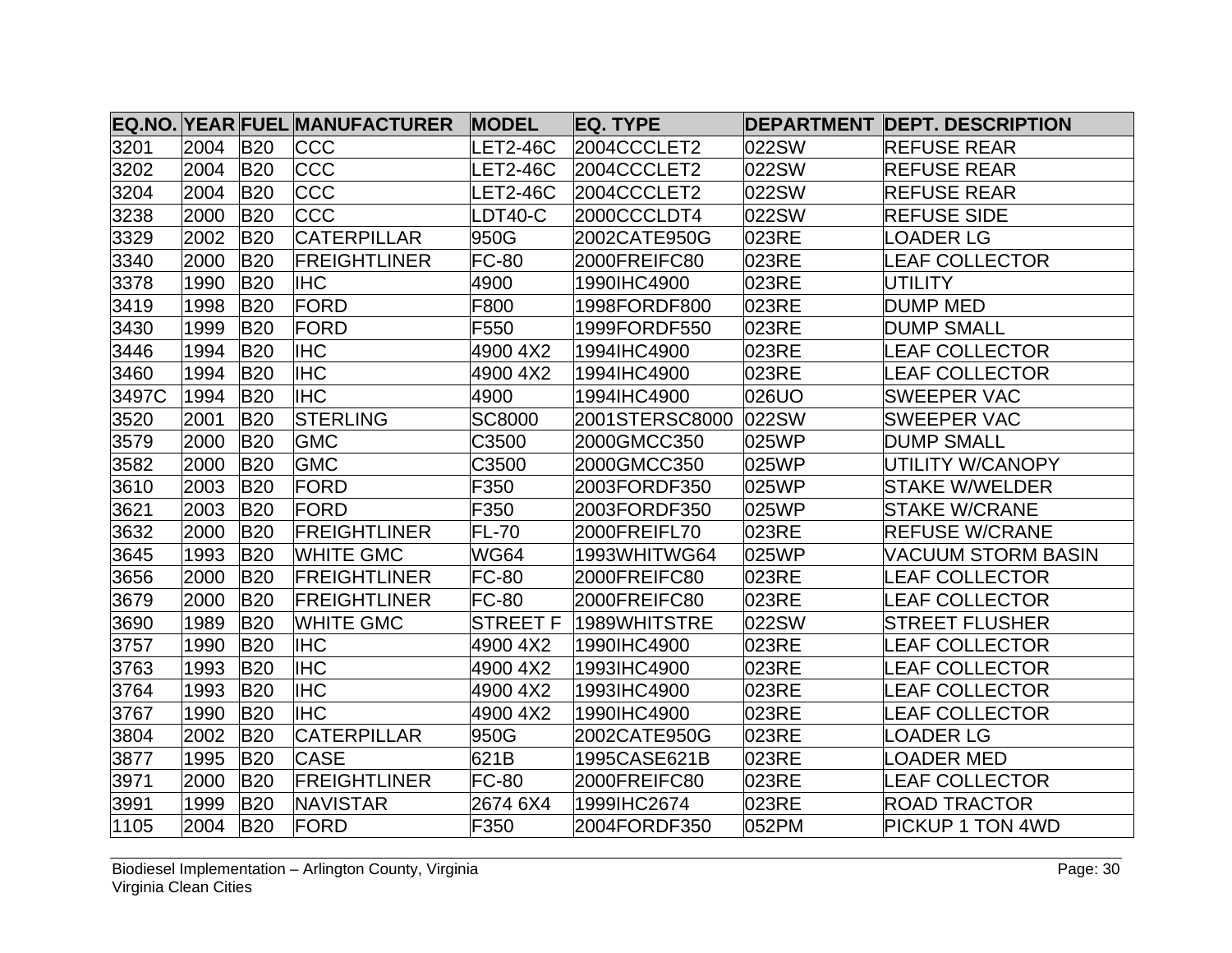|      |      |            | EQ.NO. YEAR FUEL MANUFACTURER | <b>MODEL</b>     | EQ. TYPE             |       | <b>DEPARTMENT DEPT. DESCRIPTION</b>               |
|------|------|------------|-------------------------------|------------------|----------------------|-------|---------------------------------------------------|
| 2050 | 2000 | <b>B20</b> | <b>E-ONE</b>                  | <b>CYCLONE</b>   | 2000EMERGONE         | 064FO | <b>PUMPER</b>                                     |
| 2134 | 1985 | <b>B20</b> | <b>FORD</b>                   | F700             | 1985FORDF700         | 064FO | <b>METRO RESCUE</b>                               |
| 2149 | 2002 | <b>B20</b> | <b>FREIGHTLINER</b>           | FL <sub>60</sub> | 2001MEDIC            | 064FO | <b>MED MEDIC</b>                                  |
| 2156 | 1989 | <b>B20</b> | SIMON-DUPLEX                  | L172             | 1989SIMOL172         | 064FO | <b>AERIAL LADDER</b>                              |
| 2174 | 2001 | <b>B20</b> | <b>AMER LAFRANCE</b>          | <b>EAGLE</b>     | 2001AMEREAGL         | 064FO | <b>HEAVY RESCUE</b>                               |
| 2201 | 2002 | <b>B20</b> | <b>FREIGHTLINER</b>           | MT 55            | 2002FREIMT55         | 064FO | <b>BOMB SQUAD</b>                                 |
| 2210 | 2003 | <b>B20</b> | <b>FREIGHTLINER</b>           | FL80             | 2003FREIFL80         | 064FO | <b>FIRE TRACTOR TRAILER</b><br>UNIT- HAZMAT       |
| 2211 | 2003 | <b>B20</b> | <b>FREIGHTLINER</b>           | FL <sub>80</sub> | 2003FREIFL80         | 064FO | <b>FIRE TRACTOR TRAILER</b><br>UNIT - TECH RESCUE |
| 2353 | 1988 | <b>B20</b> | FORD                          | F600             | 1988FORDF600         | 064FO | <b>BOX TRUCK</b>                                  |
| 2409 | 1996 | <b>B20</b> | <b>DUPLEX</b>                 | D8400            | 1996DUPLD840         | 064FO | <b>HEAVY RESCUE</b>                               |
| 2501 | 2002 | <b>B20</b> | <b>E-ONE</b>                  | <b>CYCLONE</b>   | 2002EMERCYC          | 064FO | <b>PUMPER</b>                                     |
| 2502 | 2002 | <b>B20</b> | E-ONE                         |                  | CYCLONE 2002EMERCYC  | 064FO | <b>PUMPER</b>                                     |
| 2503 | 2002 | <b>B20</b> | <b>E-ONE</b>                  |                  | CYCLONE 2002EMERCYC  | 064FO | <b>PUMPER</b>                                     |
| 2505 | 2002 | <b>B20</b> | E-ONE                         |                  | CYCLONE 2002EMERCYC  | 064FO | <b>PUMPER</b>                                     |
| 2507 | 2002 | <b>B20</b> | E-ONE                         |                  | CYCLONE 2002EMERCYC  | 064FO | <b>PUMPER</b>                                     |
| 2508 | 2002 | <b>B20</b> | E-ONE                         |                  | CYCLONE 2002EMERCYC  | 064FO | <b>PUMPER</b>                                     |
| 2510 | 2002 | <b>B20</b> | E-ONE                         |                  | CYCLONE 2002EMERCYC  | 064FO | <b>PUMPER</b>                                     |
| 2515 | 2001 | <b>B20</b> | E-ONE                         |                  | CYCLONE 2001EMERCYCL | 064FO | <b>AERIAL PLATFORM</b>                            |
| 2528 | 1997 | <b>B20</b> | <b>FREIGHTLINER</b>           | <b>FL60</b>      | 1997FREIFL60         | 064FO | <b>MED MEDIC</b>                                  |
| 2591 | 1997 | <b>B20</b> | <b>FREIGHTLINER</b>           | FL <sub>60</sub> | 1997FREIFL60         | 064FO | <b>MED MEDIC</b>                                  |
| 2623 | 2000 | <b>B20</b> | <b>E-ONE</b>                  |                  | CYCLONE 2000EMERGONE | 064FO | <b>PUMPER</b>                                     |
| 2626 | 2003 | <b>B20</b> | <b>FREIGHTLINER</b>           | <b>FL60</b>      | 2003FREIFL60         | 064FO | <b>MEDIUM MEDIC</b>                               |
| 2627 | 2001 | <b>B20</b> | <b>FREIGHTLINER</b>           | <b>FL60</b>      | 2001FREIFL60         | 064FO | <b>MED MEDIC</b>                                  |
| 2628 | 2001 | <b>B20</b> | <b>FREIGHTLINER</b>           | FL <sub>60</sub> | 2001FREIFL60         | 064FO | <b>MED MEDIC</b>                                  |
| 2629 | 2001 | <b>B20</b> | <b>FREIGHTLINER</b>           | FL <sub>60</sub> | 2001FREIFL60         | 064FO | <b>MED MEDIC</b>                                  |
| 2647 | 2000 | <b>B20</b> | <b>FREIGHTLINER</b>           | FL60             | 2000FREIFL60         | 064FO | <b>MED MEDIC</b>                                  |
| 2843 | 1998 | <b>B20</b> | E-ONE                         | <b>QUINT HP</b>  | 1998EONEQUIN         | 064FO | <b>PUMPER/LADDER</b>                              |
| 2863 | 1998 | <b>B20</b> | <b>E-ONE</b>                  | <b>QUINT HP</b>  | 1998EONEQUIN         | 064FO | <b>PUMPER/LADDER</b>                              |
| 2891 | 1999 | <b>B20</b> | <b>FREIGHTLINER</b>           | FL <sub>60</sub> | 1999FREIFL60         | 064FO | <b>MED MEDIC</b>                                  |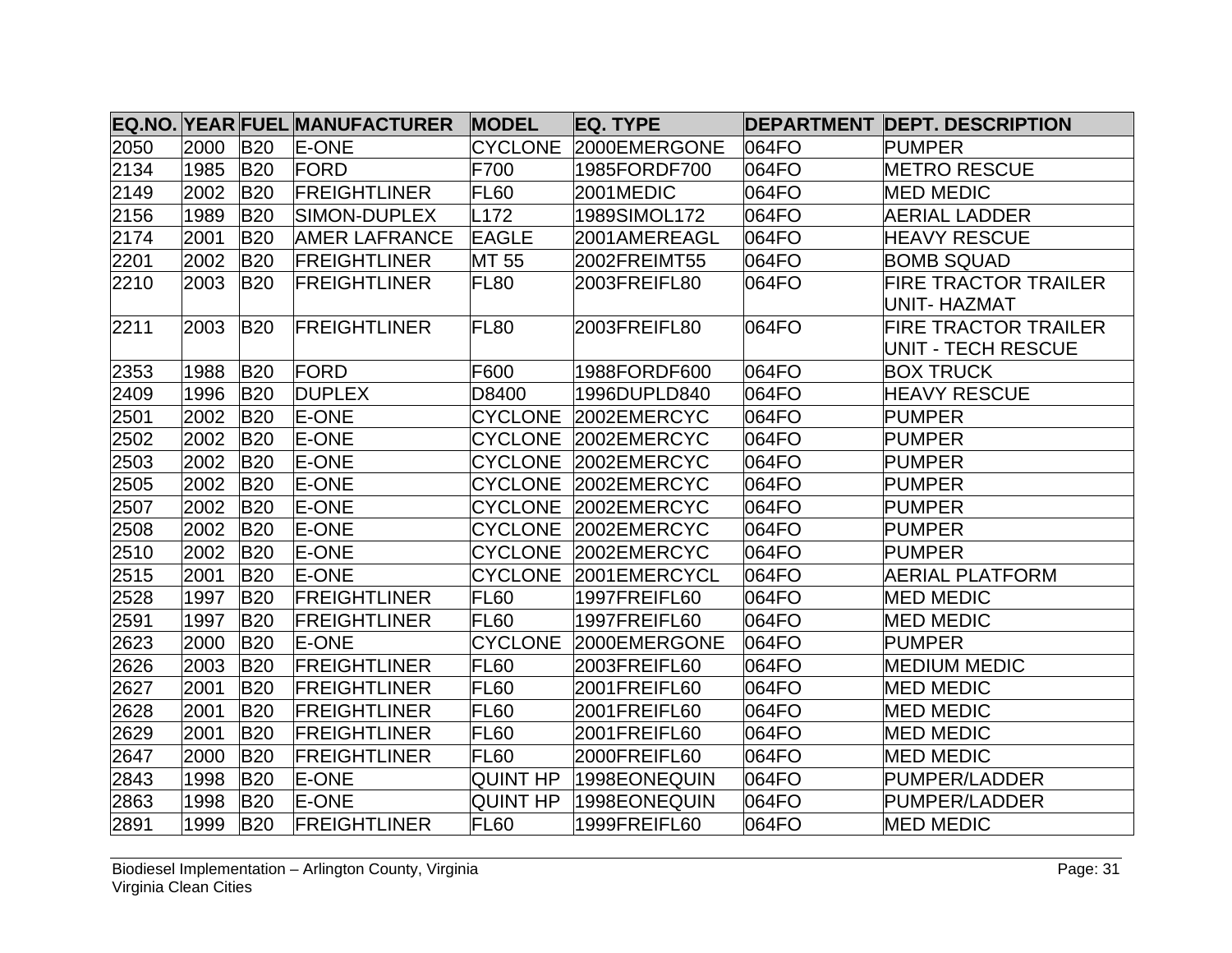|      |      |            | <b>EQ.NO. YEAR FUEL MANUFACTURER</b> | <b>MODEL</b>    | EQ. TYPE      |       | <b>DEPARTMENT DEPT. DESCRIPTION</b> |
|------|------|------------|--------------------------------------|-----------------|---------------|-------|-------------------------------------|
| 2903 | 1993 | <b>B20</b> | <b>FORD</b>                          | F350            | 1993FORDF350  | 064FO | <b>MEDIC ALS</b>                    |
| 2904 | 1996 | <b>B20</b> | <b>DUPLEX</b>                        | <b>HAZMAT</b>   | 1996DUPLHAZM  | 064FO | <b>HEAVY RESCUE</b>                 |
| 2984 | 1999 | <b>B20</b> | <b>E-ONE</b>                         | <b>CYCLONE</b>  | 1999EMERCYCL  | 064FO | <b>PUMPER</b>                       |
| 2985 | 1999 | <b>B20</b> | <b>E-ONE</b>                         | <b>CYCLONE</b>  | 1999EMERCYCL  | 064FO | <b>PUMPER</b>                       |
| 7402 | 1996 | <b>B20</b> | <b>THOMAS</b>                        | <b>BUS</b>      | 1996THOMBUS   | 064FO | <b>BUS</b>                          |
| 6008 | 1987 | <b>B20</b> | <b>THOMAS</b>                        | M87             | 1987THOMCOMM  | 072PP | COMMAND POST                        |
| 4007 | 1997 | <b>B20</b> | <b>NERMEER</b>                       | 1230T           | 1997VERM123O  | 082PA | <b>CHIPPER</b>                      |
| 4018 | 2002 | <b>B20</b> | <b>THOMAS</b>                        | <b>TRANSITL</b> | 2002THOM1405N | 087RE | <b>BUS</b>                          |
| 4028 | 1995 | <b>B20</b> | <b>GMC</b>                           | C3500HD         | 1995GMC3500   | 082PA | <b>REFUSE SM</b>                    |
| 4029 | 1988 | <b>B20</b> | <b>CASE</b>                          | <b>W20C</b>     | 1988CASEW20C  | 082PA | OADER MED                           |
| 4031 | 2003 | <b>B20</b> | <b>FERGUSON</b>                      | 46A ROLL        | 2003FERG46A   | 082PA | <b>ROLLER TOWED</b>                 |
| 4033 | 2003 | <b>B20</b> | FORD                                 | F350            | 2003FORDF350  | 082PA | <b>PICKUP 1 TON CREWCAB</b>         |
| 4035 | 2003 | <b>B20</b> | FORD                                 | F350            | 2003FORDF350  | 082PA | <b>DUMP SMALL</b>                   |
| 4036 | 2003 | <b>B20</b> | <b>FREIGHTLINER</b>                  | <b>FC80</b>     | 2003FREIFC80  | 082PA | <b>REFUSE MED</b>                   |
| 4037 | 2003 | <b>B20</b> | <b>JOHN DEERE</b>                    | 410G            | 2003JOHN410G  | 082PA | <b>BACKHOE</b>                      |
| 4040 | 2003 | <b>B20</b> | <b>FORD</b>                          | F350            | 2003FORDF350  | 082PA | <b>PICKUP 1 TON CREWCAB</b>         |
| 4044 | 2003 | <b>B20</b> | <b>FORD</b>                          | F350            | 2003FORDF350  | 082PA | <b>PICKUP 1 TON 4WD</b>             |
| 4045 | 2003 | <b>B20</b> | <b>FORD</b>                          | F350            | 2003FORDF350  | 082PA | <b>PICKUP 1 TON CREWCAB</b>         |
| 4056 | 2001 | <b>B20</b> | <b>FORD</b>                          | F350            | 2001FORDF350  | 082PA | <b>DUMP SM 4WD</b>                  |
| 4070 | 2000 | <b>B20</b> | <b>FREIGHTLINER</b>                  | FL-70           | 2000FREIFL70  | 086RE | <b>STAKE DUMP</b>                   |
| 4093 | 1997 | <b>B20</b> | <b>VERMEER</b>                       | 123OT           | 1997VERM123O  | 082PA | <b>CHIPPER</b>                      |
| 4102 | 2003 | <b>B20</b> | <b>FORD</b>                          | F350            | 2003FORDF350  | 082PA | <b>PICKUP 1 TON CREWCAB</b>         |
| 4103 | 2003 | <b>B20</b> | <b>FORD</b>                          | F350            | 2003FORDF350  | 082PA | <b>PICKUP 1 TON CREWCAB</b>         |
| 4104 | 2003 | <b>B20</b> | FORD                                 | F350            | 2003FORDF350  | 082PA | <b>PICKUP 1 TON CREWCAB</b>         |
| 4109 | 2004 | <b>B20</b> | IC                                   | RE COMM.        | 2004 CRECO    | 087RE | BUS.                                |
| 4168 | 2002 | <b>B20</b> | <b>FREIGHTLINER</b>                  | <b>FL-70</b>    | 2002FREIFL70  | 082PA | <b>REFUSE MED</b>                   |
| 4321 | 2001 | <b>B20</b> | <b>FREIGHTLINER</b>                  | <b>FL-70</b>    | 2001FREIFL70  | 082PA | <b>REFUSE MED</b>                   |
| 4322 | 2001 | <b>B20</b> | <b>FREIGHTLINER</b>                  | <b>FL-70</b>    | 2001FREIFL70  | 082PA | <b>AERIAL BUCKET</b>                |
| 4334 | 2000 | <b>B20</b> | <b>FREIGHTLINER</b>                  | $FL-70$         | 2000FREIFL70  | 082PA | <b>STAKE MED</b>                    |
| 4335 | 2001 | <b>B20</b> | <b>FREIGHTLINER</b>                  | <b>FL-70</b>    | 2001FREIFL70  | 082PA | <b>AERIAL BUCKET</b>                |
| 4418 | 1998 | <b>B20</b> | <b>FORD</b>                          | F800            | 1998FORDF800  | 082PA | <b>STAKE W/CRANE</b>                |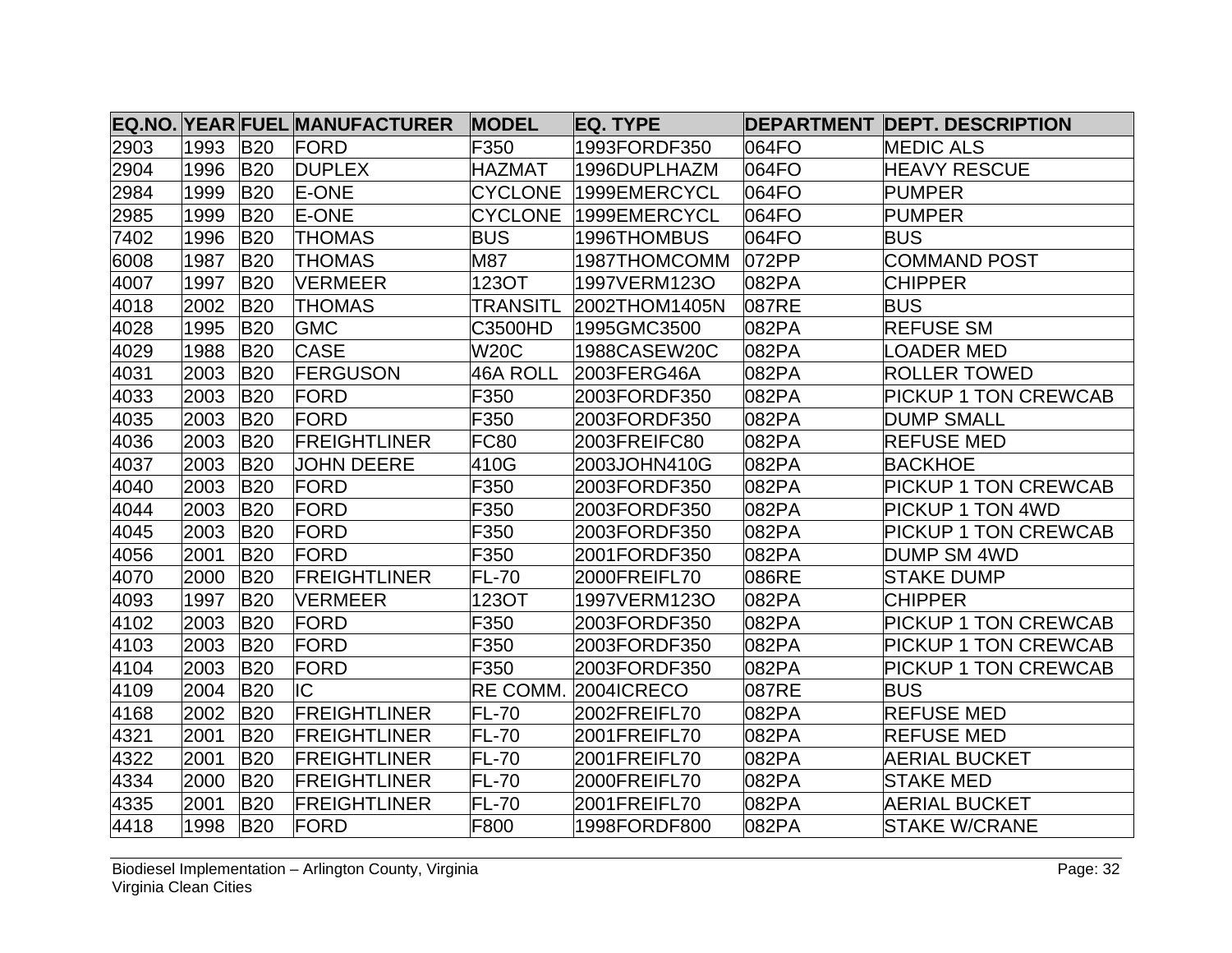|      |      |            | <b>EQ.NO. YEAR FUEL MANUFACTURER</b> | <b>MODEL</b> | <b>IEQ. TYPE</b> |       | <b>DEPARTMENT DEPT. DESCRIPTION</b> |
|------|------|------------|--------------------------------------|--------------|------------------|-------|-------------------------------------|
| 4437 | 1998 | <b>B20</b> | <b>FORD</b>                          | F800         | 1998FORDF800     | 082PA | STAKE MED                           |
| 4443 | 2001 | <b>B20</b> | <b>FORD</b>                          | F350         | 2001FORDF350     | 082PA | <b>STAKE W/WELDER</b>               |
| 4445 | 2001 | <b>B20</b> | <b>FORD</b>                          | F366         | 2001FORDF366     | 082PA | <b>DUMP SMALL</b>                   |
| 4465 | 1998 | <b>B20</b> | <b>FORD</b>                          | F800         | 1998FORDF800     | 082PA | <b>STAKE DUMP</b>                   |
| 4470 | 1988 | <b>B20</b> | <b>IHC</b>                           | S-1954       | 1988IHCS1954     | 082PA | <b>ISTAKE MED</b>                   |
| 4486 | 1998 | <b>B20</b> | FORD                                 | F800         | 1998FORDF800     | 082PA | <b>STAKE MED</b>                    |
| 4514 | 2000 | <b>B20</b> | <b>GMC</b>                           | C3500        | 2000GMCC350      | 082PA | UTILITY W/CANOPY                    |
| 4564 | 1996 | <b>B20</b> | FORD                                 | LT9000       | 1996FORDLT90     | 082PA | <b>DUMP LARGE</b>                   |
| 4574 | 2000 | <b>B20</b> | <b>GMC</b>                           | C3500        | 2000GMCC350      | 084AP | <b>DUMP SMALL</b>                   |
| 4579 | 2005 | <b>B20</b> | FORD                                 | F350         | 2005FORDF350     | 082PA | <b>DUMP SMALL</b>                   |
| 4598 | 2000 | <b>B20</b> | <b>GMC</b>                           | C3500        | 2000GMCC350      | 084AP | <b>DUMP SMALL CREWCAB</b>           |
| 4602 | 2000 | <b>B20</b> | <b>GMC</b>                           | C3500        | 2000GMCC350      | 082PA | <b>DUMP SMALL CREWCAB</b>           |
| 4617 | 1997 | <b>B20</b> | <b>FORD</b>                          | F450         | 1997FORDF450     | 082PA | <b>DUMP SMALL</b>                   |
| 4692 | 1991 | <b>B20</b> | <b>IHC</b>                           | 4900         | 1991IHC4900      | 082PA | LEAF COLLECTOR                      |
| 4754 | 2000 | <b>B20</b> | <b>STERLING</b>                      | CF8000       | 2000STERCF80     | 082PA | <b>SWEEPER VAC</b>                  |
| 4785 | 1986 | <b>B20</b> | <b>INGERSOLL RAND</b>                | P175AWD      | 1986INGEP175     | 082PA | AIR COMP MED                        |
| 4849 | 1999 | <b>B20</b> | <b>NEW HOLLAND</b>                   | LX-665       | 1999NEWHUNIL     | 082PA | <b>UNILOADER</b>                    |
| 4871 | 2000 | <b>B20</b> | <b>FREIGHTLINER</b>                  | FL-70        | 2000FREIFL70     | 086RE | <b>STAKE DUMP</b>                   |
| 1012 | 2002 | <b>B20</b> | <b>FREIGHTLINER</b>                  | FL60         | 2002FREIFL60     | 143HE | <b>ROLL BACK</b>                    |
| 1023 | 2003 | <b>B20</b> | <b>KENWORTH</b>                      | T800B        | 2003KENWT800     | 143HE | <b>WRECKER LG</b>                   |
| 1038 | 1988 | <b>B20</b> | FORD                                 | F450         | 1988FORDF450     | 142LE | <b>WRECKER</b>                      |
| 1139 | 2001 | <b>B20</b> | <b>FREIGHTLINER</b>                  | FL-70        | 2001FREIFL70     | 143HE | <b>ROLL BACK</b>                    |

**227 TOTAL NUMBER OF UNITS**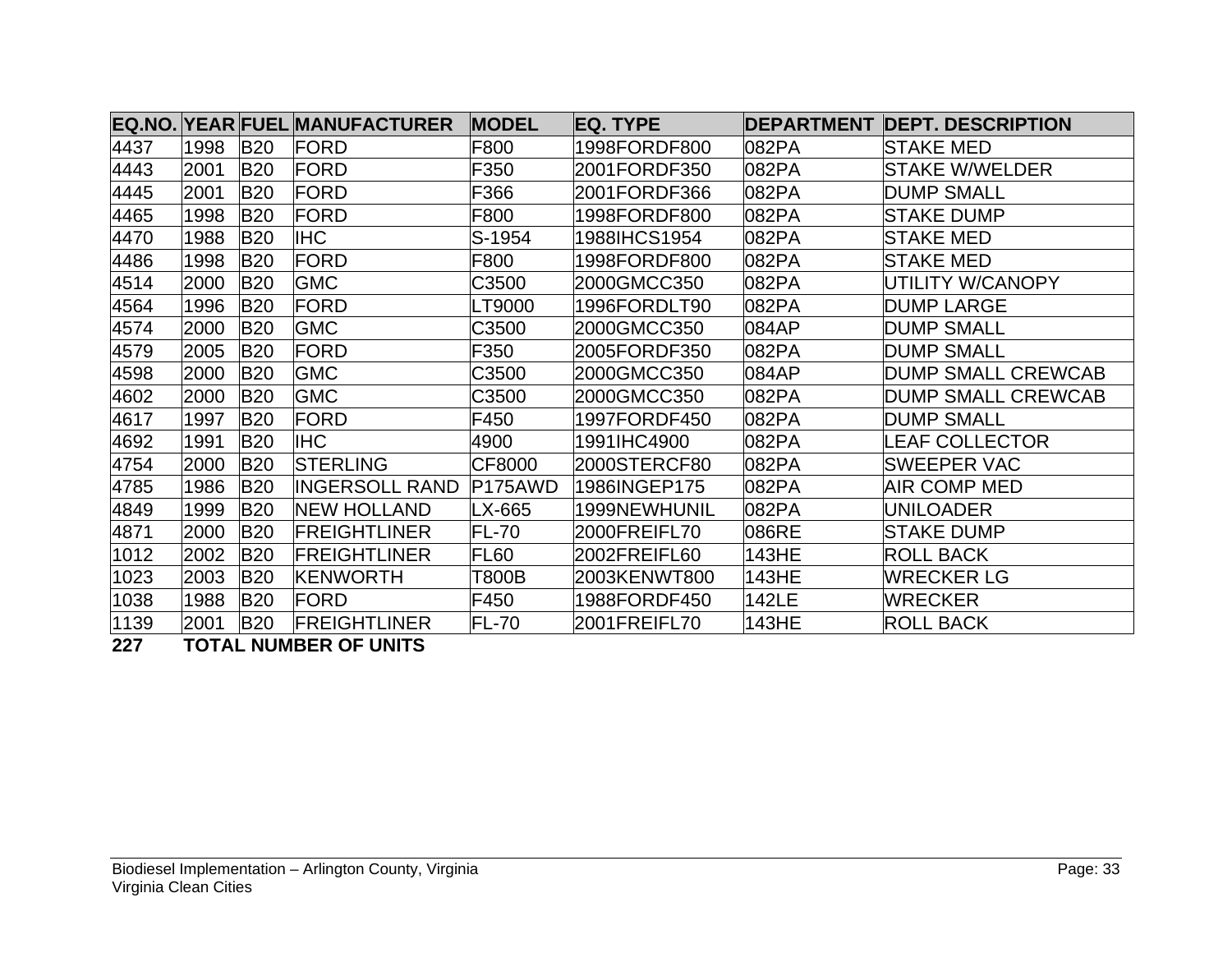# **Appendix C – Biodiesel Suppliers**

The following list is available through the National Biodiesel Board's web site (http://biodiesel.org). Note, the location of a potential supplier's headquarters may have no bearing on its ability to supply biodiesel locally.

| <b>Griffin Industries; Cold Spring, KY</b><br>Phone: (800) 743-7413<br><b>Contact: Hart Moore</b><br>jhmoore@griffinind.com<br>http://www.griffinind.com                                | <b>World Energy Alternatives; Nevada</b><br>City, CA<br>Phone: (530) 478-9196<br>Contact: Graham Noyes<br>http://www.worldenergy.net                                              |
|-----------------------------------------------------------------------------------------------------------------------------------------------------------------------------------------|-----------------------------------------------------------------------------------------------------------------------------------------------------------------------------------|
| <b>Biotane Fuels</b><br>Imperial Western Products; Coachella, CA<br><b>Contact: Tom Prokop</b><br><b>Bob Clark</b><br>bclark@imperialwesternproducts.com<br>http://www.biotanefuels.com | Archer Daniels Midland; Decatur, IL<br>Phone: (217) 451-6348<br><b>Contact: Peter Reimers</b><br>http://www.admworld.com<br>e-mail: peter_reimers@admworld.com                    |
| Soy Solutions, Ruthven, IA<br>Phone: (712) 338-2223<br><b>Contact: Lon Peterson</b><br>soysolutions@iowaone.net<br>http://www.farmerscoopelev.com                                       | Gulf Hydrocarbon; Houston, Texas<br>Phone: (713) 305-3133<br>FAX: (713) 666-0190<br><b>Contact: Jess Hewitt</b><br>email: jhewitt@buybiodiesel.com<br>http://www.buybiodiesel.com |
| Renewable Alternatives; Green Bay, WI<br>Phone: (920) 217-3548<br><b>Contact: Kelly Maloney</b><br>kmaloney@new.rr.com                                                                  | <b>Grain Growers Cooperative; Rocky</b><br><b>Mount, NC</b><br>Phone: (252) 446-7100<br>Contact: Sam Lee Jr.<br>graingrowers@earthlink.net                                        |
| Virginia Biodiesel Refinery;<br>Kilmarnock, VA<br>Phone: (804) 435-1126<br><b>Contact: Doug Faulkner</b><br>dfaulkner@rivnet.net                                                        | US Biofuels Inc; Rome, GA<br>Phone: (706) 291-4829<br><b>Contact: Greg Hopkins</b><br>usbiofuels@bellsouth.net                                                                    |
| <b>Biodiesel of Las Vegas, Inc., Las</b><br>Vegas, NV<br>Phone: (805) 542-0836<br><b>Contact: Ben Kulick</b><br>biodiesel@3cventures.com                                                | Bio-energy Systems; Vallejo, CA<br>Phone: (707) 649-9100<br>Contact: Jacques Sinoncelli<br>j.sinoncelli@bob@enviroalt.combio-<br>energysystems.com                                |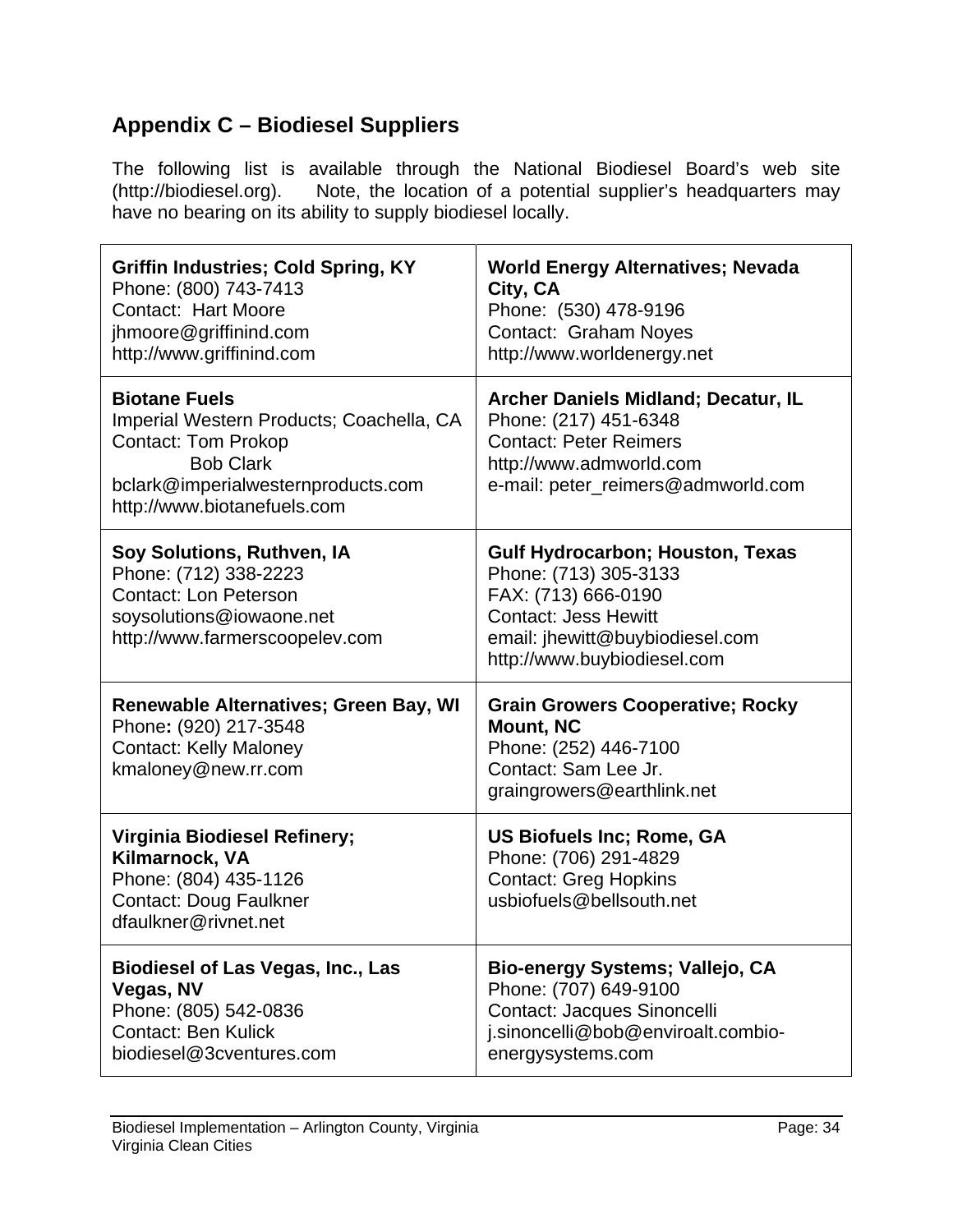| Environmental Alternatives; Brooklyn,<br><b>NY</b><br>Phone: (718) 972-2156<br>Contact: Bob Lindenbaum<br>bob@enviroalt.com     | Missouri Better Bean; Bunceton, MO<br>Phone: (660) 427-5444<br><b>Contact: Steve Nappier</b><br>dooser@iland.net |
|---------------------------------------------------------------------------------------------------------------------------------|------------------------------------------------------------------------------------------------------------------|
| <b>Biomass Energy Service; Tifton, GA</b><br>Phone: (229) 386-9942<br><b>Contact: Randy Parker</b><br>rpparker@friendlycity.net |                                                                                                                  |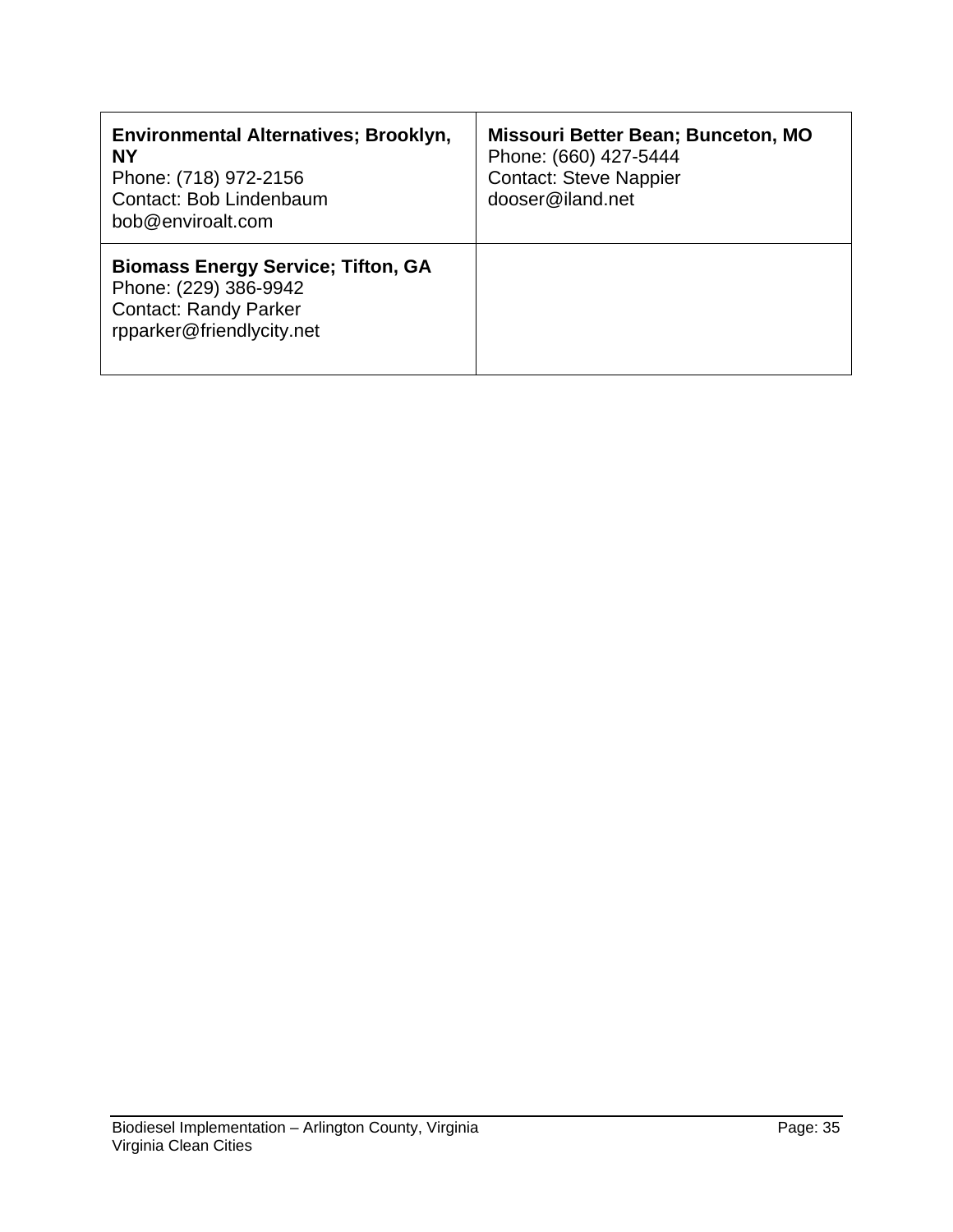# **Appendix D – Arlington Biodiesel Cost**

| FY 2005 (Through November 15th 2004) |    |               |    |                  |  |
|--------------------------------------|----|---------------|----|------------------|--|
| <b>Weekly Dates</b>                  |    | <b>Diesel</b> |    | <b>Biodiesel</b> |  |
| <b>Monday Prices</b>                 |    | <b>Fuel</b>   |    | $B-20$           |  |
| 2-Aug-2004                           |    | \$1.749       |    | \$1.561          |  |
| 9-Aug-2004                           |    | \$1.749       |    | \$1.558          |  |
| 16-Aug-2004                          |    | \$1.749       |    | \$1.675          |  |
| 23-Aug-2004                          |    | \$1.749       |    | \$1.675          |  |
| 30-Aug-2004                          |    | \$1.749       |    | \$1.626          |  |
| 6-Sep-2004                           |    | \$1.829       |    | \$1.673          |  |
| 13-Sep-2004                          |    | \$1.799       |    | \$1.730          |  |
| 20-Sep-2004                          |    | \$1.799       |    | \$1.829          |  |
| 27-Sep-2004                          |    | \$1.959       |    | \$1.837          |  |
| 4-Oct-2004                           |    | \$1.999       |    | \$1.867          |  |
| 11-Oct-2004                          |    | \$1.999       |    | \$1.806          |  |
| 18-Oct-2004                          |    | \$2.189       |    | \$1.867          |  |
| 25-Oct-2004                          |    | \$2.189       |    | \$1.898          |  |
| 1-Nov-2004                           |    | \$2.189       |    | \$1.840          |  |
| 8-Nov-2004                           |    | \$2.189       |    | \$1.763          |  |
| 15-Nov-2004                          |    | \$2.189       |    | \$1.753          |  |
| Average Price per gal                | \$ | 1.94          | \$ | 1.75             |  |

**FUEL PRICE per GALLON** 

Note: The price quoted for Diesel Fuel is taken weekly by Arlington personnel as noted at a local diesel retailer.

#### **FUEL PRICE per GALLON FY 2004**

| <b>Monday Price</b> |             | <b>Biodiesel</b> |
|---------------------|-------------|------------------|
| <b>Weekly Dates</b> |             | $B-20$           |
|                     | 1-Jul-2003  | \$1.236          |
|                     | 7-Jul-2003  | \$1.254          |
|                     | 14-Jul-2003 | \$1.238          |
|                     | 21-Jul-2003 | \$1.220          |
|                     | 28-Jul-2003 | \$1.220          |
|                     | 4-Aug-2003  | \$1.250          |
|                     | 11-Aug-2003 | \$1.244          |
|                     | 18-Aug-2003 | \$1.250          |
|                     | 25-Aug-2003 | \$1.241          |
|                     | 1-Sep-2003  | \$1.240          |
|                     | 8-Sep-2003  | \$1.209          |
|                     | 15-Sep-2003 | \$1.209          |
|                     | 22-Sep-2003 | \$1.187          |
|                     | 29-Sep-2003 | \$1.187          |
|                     | 6-Oct-2003  | \$1.258          |
|                     | 13-Oct-2003 | \$1.300          |
|                     | 20-Oct-2003 | \$1.234          |
|                     | 27-Oct-2003 | \$1.213          |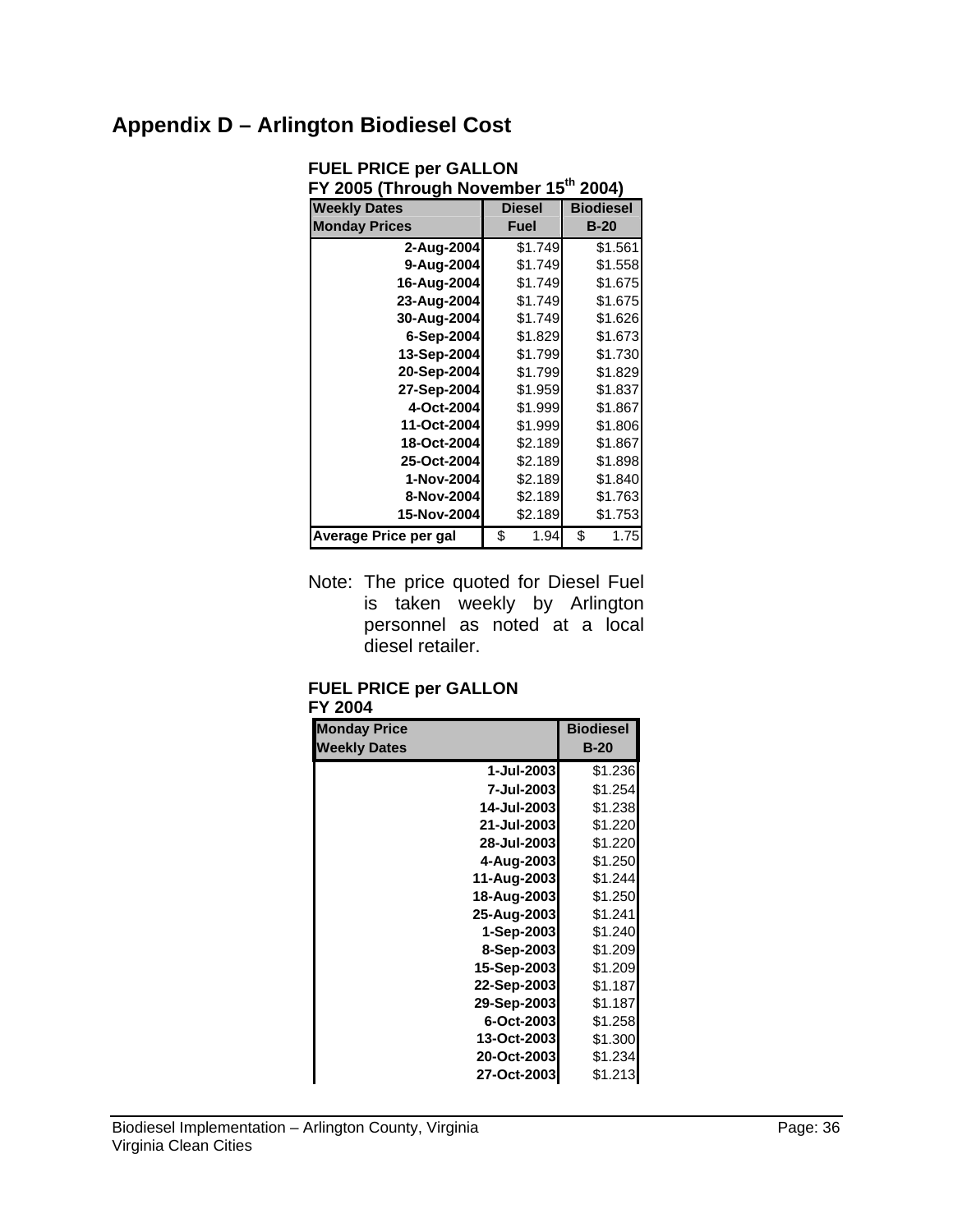| <b>Monday Price</b>   |             | <b>Biodiesel</b> |
|-----------------------|-------------|------------------|
|                       | 3-Nov-2003  | \$1.234          |
|                       | 10-Nov-2003 | \$1.252          |
|                       | 17-Nov-2003 | \$1.284          |
|                       | 24-Nov-2003 | \$1.251          |
|                       | 1-Dec-2003  | \$1.273          |
|                       | 8-Dec-2003  | \$1.280          |
|                       | 15-Dec-2003 | \$1.314          |
|                       | 22-Dec-2003 | \$1.293          |
|                       | 29-Dec-2003 | \$1.293          |
|                       | 5-Jan-2004  | \$1.356          |
|                       | 12-Jan-2004 | \$1.365          |
|                       | 19-Jan-2004 | \$1.426          |
|                       | 26-Jan-2004 | \$1.380          |
|                       | 2-Feb-2004  | \$1.353          |
|                       | 9-Feb-2004  | \$1.353          |
|                       | 16-Feb-2004 | \$1.427          |
|                       | 23-Feb-2004 | \$1.443          |
|                       | 1-Mar-2004  | \$1.404          |
|                       | 8-Mar-2004  | \$1.378          |
|                       | 15-Mar-2004 | \$1.448          |
|                       | 22-Mar-2004 | \$1.413          |
|                       | 29-Mar-2004 | \$1.397          |
|                       | 5-Apr-2004  | \$1.401          |
|                       | 12-Apr-2004 | \$1.428          |
|                       | 19-Apr-2004 | \$1.383          |
|                       | 26-Apr-2004 | \$1.396          |
|                       | 3-May-2004  | \$1.466          |
|                       | 10-May-2004 | \$1.486          |
|                       | 17-May-2004 | \$1.486          |
|                       | 24-May-2004 | \$1.455          |
|                       | 31-May-2004 | \$1.444          |
|                       | 7-Jun-2004  | \$1.413          |
|                       | 14-Jun-2004 | \$1.414          |
|                       | 21-Jun-2004 | \$1.428          |
|                       | 28-Jun-2004 | \$1.439          |
| <b>Annual</b>         |             |                  |
| Average Price per gal |             | \$1.33           |